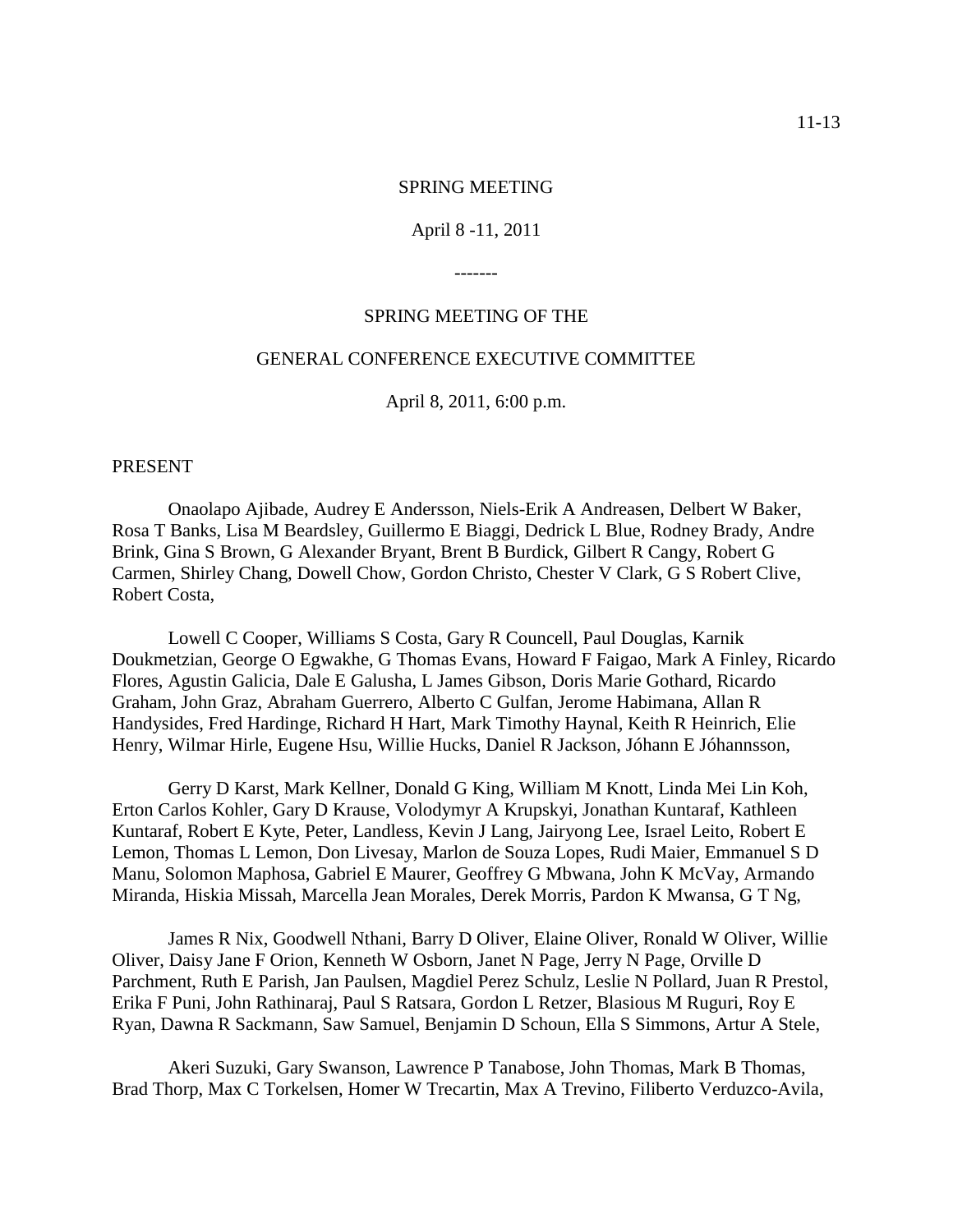11-14 April 8, 2011, evening GCC Spring Meeting

Bruno R Vertallier, J Raymond Wahlen II, Nathaniel M Walemba, Gilbert Wari, Dave Weigley, Bertil A Wiklander, Ted N C Wilson, Harald Wollan, Norbert Zens, E Edward Zinke

-------

Prayer was offered by Israel Leito, President of the Inter-American Division.

Delbert W Baker, chair, called to order the first session of the 2011 Spring Meeting.

#### MISSION STATEMENT OF THE SEVENTH-DAY ADVENTIST CHURCH

The Mission Statement of the Seventh-day Adventist Church was read by G T Ng, secretary of the business session.

VOTED, To record the reading of the Mission Statement of the Seventh-day Adventist Church.

#### DAILY PROGRAM

VOTED, To adopt the daily program of the 2011 Spring Meeting, as follows:

#### DAILY PROGRAM

Friday, April 8

1:30 pm - 4:00 pm Registration

6:00 pm - 6:15 pm Business Session

6:15 pm - 7:45 pm Vespers

Sunday, April 10

7:00 am - 8:00 am Steering Committee

8:00 am - 9:00 am Devotional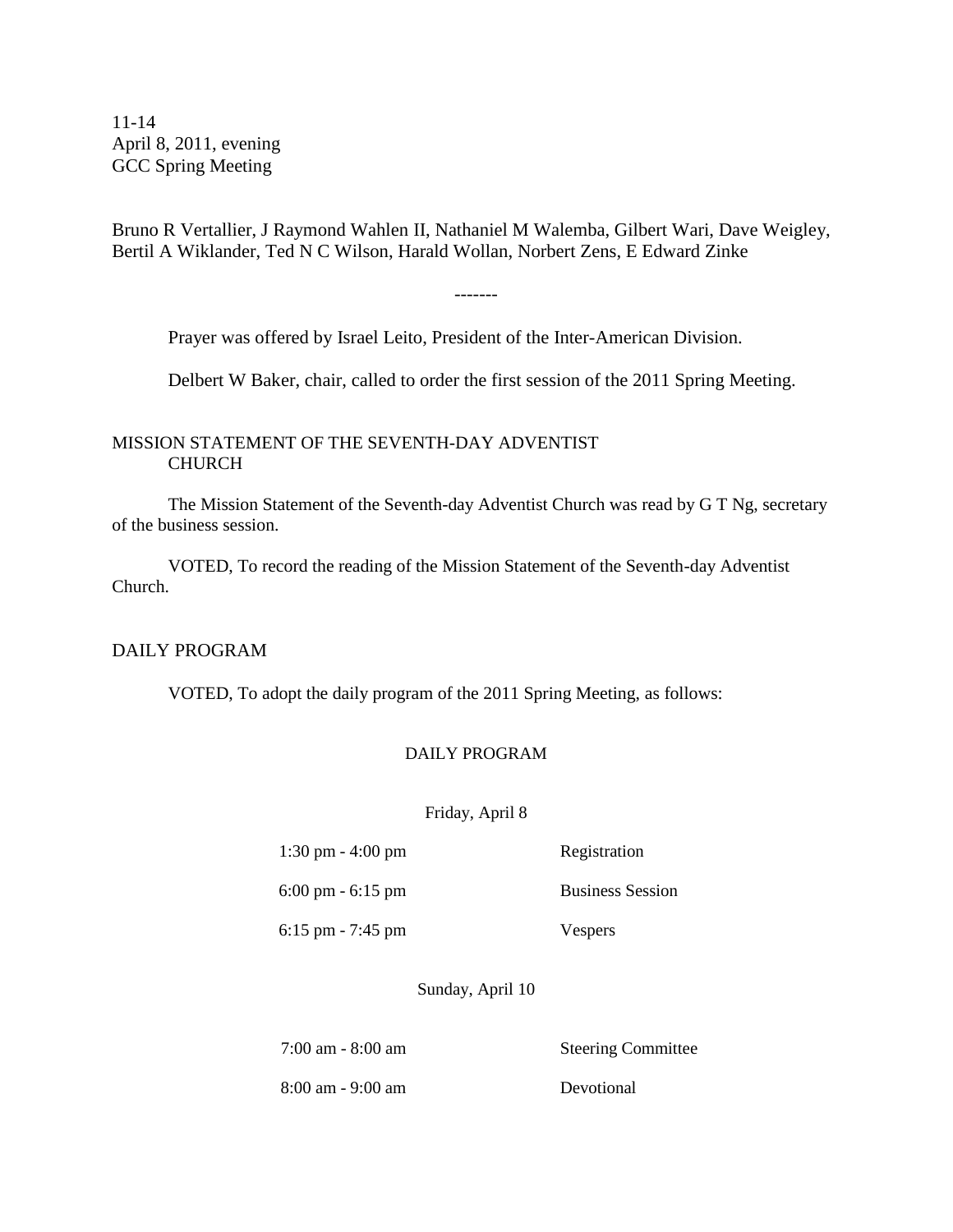11-15 April 8, 2011, evening GCC Spring Meeting

| $9:00$ am - 12:00 am                 | <b>Business Session</b> |
|--------------------------------------|-------------------------|
| $12:00 \text{ pm} - 2:00 \text{ pm}$ | Lunch/Committees        |
| $2:00 \text{ pm} - 5:30 \text{ pm}$  | <b>Business Session</b> |

#### Monday, April 11

| $7:00$ am - $8:00$ am                | <b>Steering Committee</b> |
|--------------------------------------|---------------------------|
| 8:00 am - 9:00 am                    | Devotional                |
| $9:00$ am - 12:00 pm                 | <b>Business Session</b>   |
| $12:00 \text{ pm} - 2:00 \text{ pm}$ | Lunch/Committees          |
| $2:00 \text{ pm} - 5:30 \text{ pm}$  | <b>Business Session</b>   |

#### SEC/ADCOM/11SM to HWT

#### 104-11G SPRING MEETING 2011—STANDING COMMITTEES

VOTED, To approve standing committees for the 2011 Spring Meeting, as follows:

#### NOMINATING

Ted N C Wilson, Chair G T Ng, Secretary

Members: Onaolapo Ajibade, Niels-Erik A Andreassen, Delbert W Baker, Lisa M Beardsley, Guillermo E Biaggi, G S Robert Clive, Lowell C Cooper, George O Egwakhe, Sergie Ferrer, Doris Gothard, Ricardo Graham, Alberto C Gulfan Jr, Richard H Hart, Myron A Iseminger, Daniel R Jackson, Donald G King, Erton C Kohler, Jairyong Lee, Israel Leito, Robert E Lemon, Thomas L Lemon, Rudolf Maier, Geoffrey G Mbwana, John K McVay,

Armando Miranda, Marcella Morales, Pardon K Mwansa, James R Nix, Barry D Oliver, Ron Oliver, Willie Oliver, Magdiel Perez Schulz, Leslie N Pollard, Juan R Prestol, John Rathinaraj, Paul S Ratsara, Blasious M Ruguri, Michael L Ryan, Benjamin D Schoun, Ella S Simmons, Artur A Stele, Homer W Trecartin, Bruno R Vertallier, J Raymond Wahlen II, Gilbert Wari, Bertil Wiklander, Harald Wollan.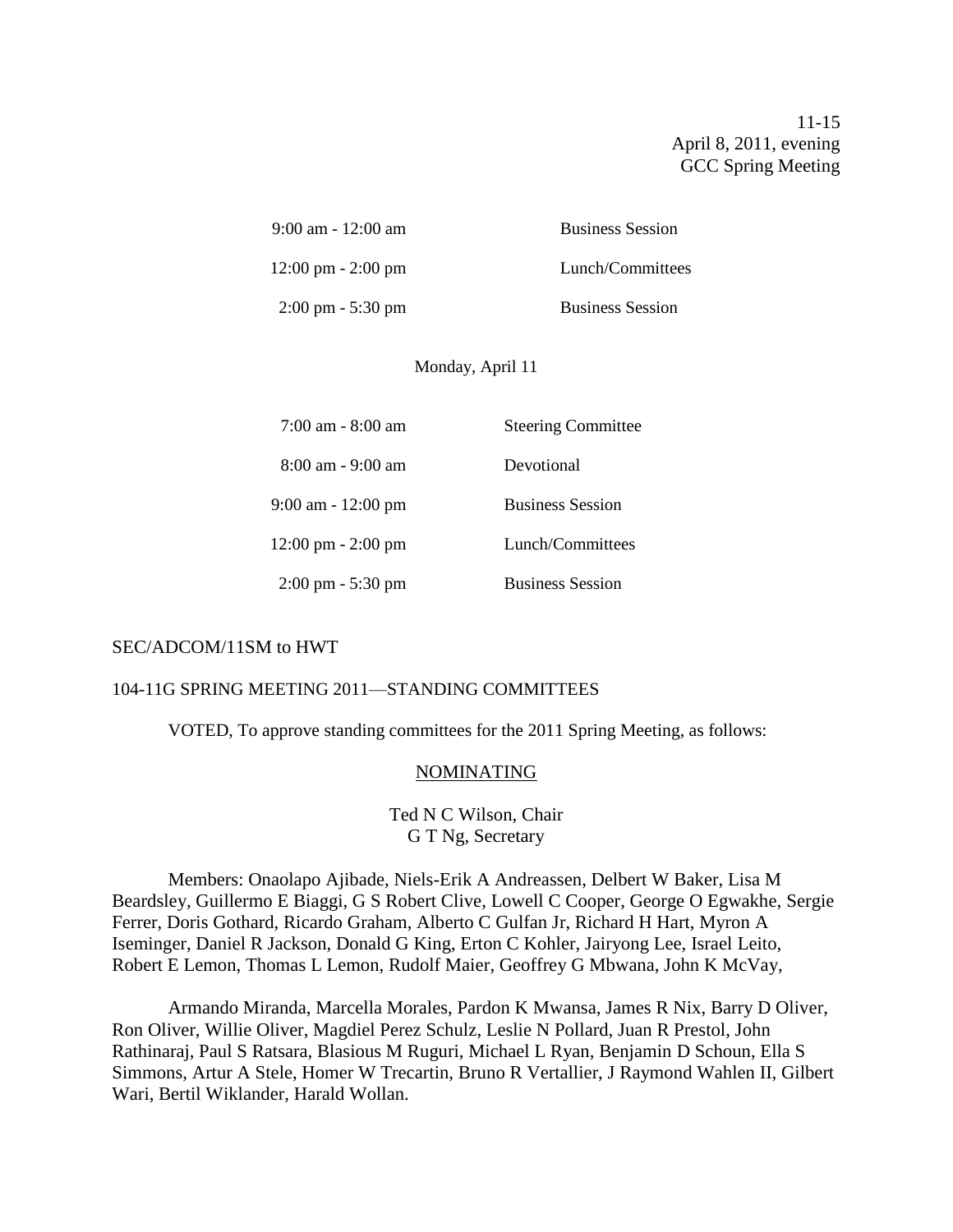11-16 April 8, 2011, evening GCC Spring Meeting

#### STEERING

#### Ted N C Wilson, Chair Homer W Trecartin, Secretary

Members: Delbert W Baker, Rosa T Banks, G Alexander Bryant, Sheri Clemmer, Lowell C Cooper, Karnik Doukmetzian, George O Egwakhe, G Thomas Evans, Agustin Galicia, Myron A Iseminger, Daniel R Jackson, Gary D Krause, Dian R Lawrence, Robert E Lemon, Geoffrey G Mbwana, Armando Miranda, Pardon K Mwansa, G T Ng, Daisy J F Orion, Orville D Parchment, Juan R Prestol, Michael L Ryan, Roy E Ryan, Benjamin D Schoun, Ella S Simmons, Artur A Stele, John H Thomas, J Raymond Wahlen II, Harald Wollan.

#### SEC/ADCOM/11SM to HWT

#### 111-11G COMPENSATION REVIEW COMMITTEE—2011 SPRING MEETING - APPOINTMENT

VOTED, To appoint the Compensation Review Committee for the 2011 Spring Meeting, as follows:

#### MEMBERS

Weigley, David, Chair Lemon, Robert E, Secretary

Baker, Delbert W Simmons, Ella S Biaggi, Guillermo E Stele, Artur A Cooper, Lowell C Vertallier, Bruno Gulfan, Alberto C Jr Wari, Gilbert Jackson, Daniel R Wiklander, Bertil Kohler, Erton C Wilson, Ted N C Lee, Jairyong Leito, Israel Secretariat Mbwana, Geoffrey G<br>Bryant, G Alexander Miranda, Armando Henry, Elie Mwansa, Pardon K Maphosa, Solomon Oliver, Barry D Ng, G T Rathinaraj, John Trecartin, Homer W Ratsara, Paul S Ruguri, Blasious M Treasury Ryan, Michael L Evans, G Thomas

Presidential Schoun, Benjamin D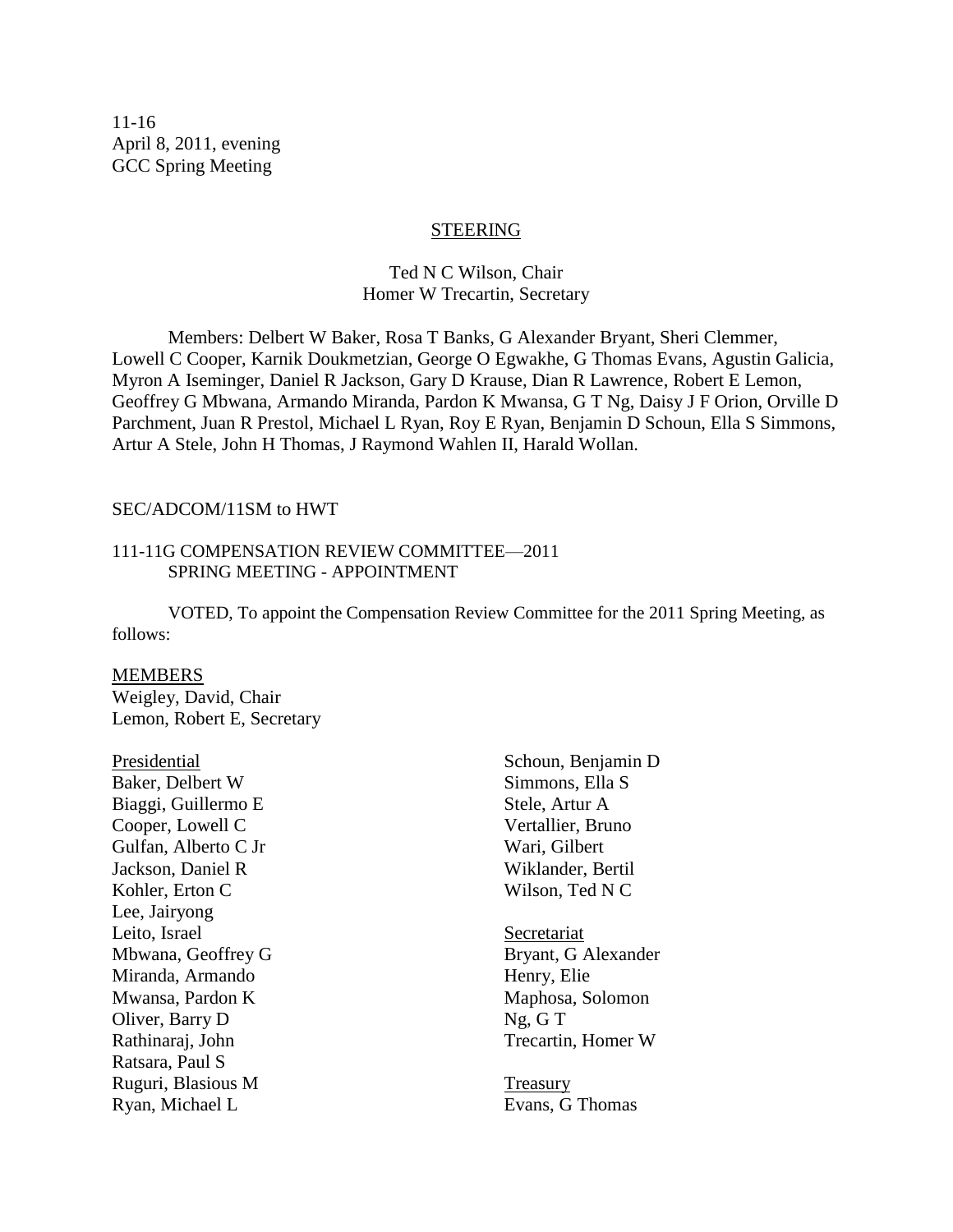11-17 April 8, 2011, evening GCC Spring Meeting

Johannsson, Johann E Anderson, Eric Prestol, Juan R Blue, Dedrick Ryan, Roy E

GC Institutional Administrators Andreasen, Niels-Erik Johnson, Mark A Hart, Richard H King, Donald G Pollard, Leslie N Lemon, Thomas L

Laypersons Retzer, Gordon L Brown, Gina S Torkelsen, Max C II Chang, Shirley Trevino, Max A Chin, Carl Patrick Clark, Chester V III Departments and Services Gothard, Doris Beardsley, Lisa M Guerrero Romero, Abraham Kuntaraf, Jonathan Oliver, Ron

Treasury contd Pastor/Front-line Workers

**Union Presidents**<br>Graham, Ricardo B Livesay, Don

ADOPTION OF AGENDA

VOTED, To adopt the agenda as listed.

Delbert W Baker, Chair G T Ng, Secretary Homer W Trecartin, Editorial Secretary Ivette C Ovalle, Recording Secretary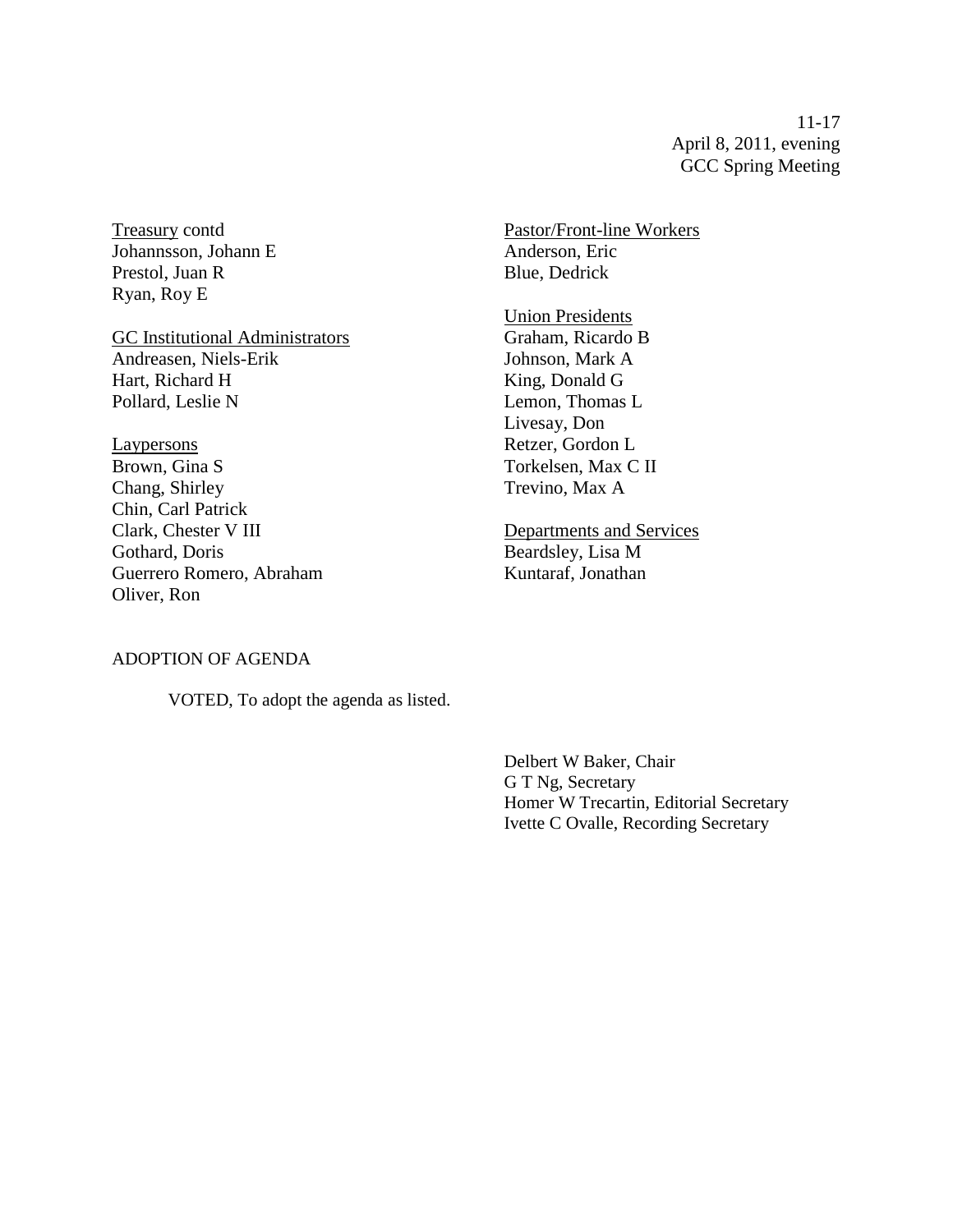#### SPRING MEETING OF THE

#### GENERAL CONFERENCE EXECUTIVE COMMITTEE

April 10, 2011, 9:00 a.m.

#### DEVOTIONAL

The devotional message entitled, "For the Church to Be Born Again," was presented by Ron Clouzet, Director of the North American Division Evangelism Institute (NADEI) and is Professor of Christian Ministry and Pastoral Theology at the Seventh-day Adventist Theological Seminary at Andrews University in Berrien Springs, Michigan.

-------

Armando Miranda, chair, called to order the second session of the 2011 Spring Meeting.

Prayer was offered by John Rathinaraj, President of the Southern Asia Division.

CEW/11SM to AM

#### COUNCIL ON EVANGELISM AND WITNESS (GCC-S) REPORTS

Jerry N Page led out during the "Revival and Reformation" reports. Paul S Ratsara (Southern Africa-Indian Ocean Division), Israel Leito (Inter-American Division), and Blasious M Ruguri (East-Central Africa Division) gave reports on "Revival and Reformation" in their divisions. Janet Page gave a report on "Revival and Reformation" in the North American Division.

Mark A Finley led out during the evangelism and "Tell the World" reports. Barry D Oliver (South Pacific Division) gave a report on "Tell the World" in his division. Robert Costa gave a report on "Tell the World" in the Inter-American and South American Divisions, including the project which gave Bibles to Chilean miners. Daniel R Jackson (North American Division) gave a report on "Tell the World" in his division. Kandus and Brad Thorp gave a report on the work of the Hope Channel in India, China, and North Africa/Middle East, which included a report given by Erton C Kohler (South American Division) regarding the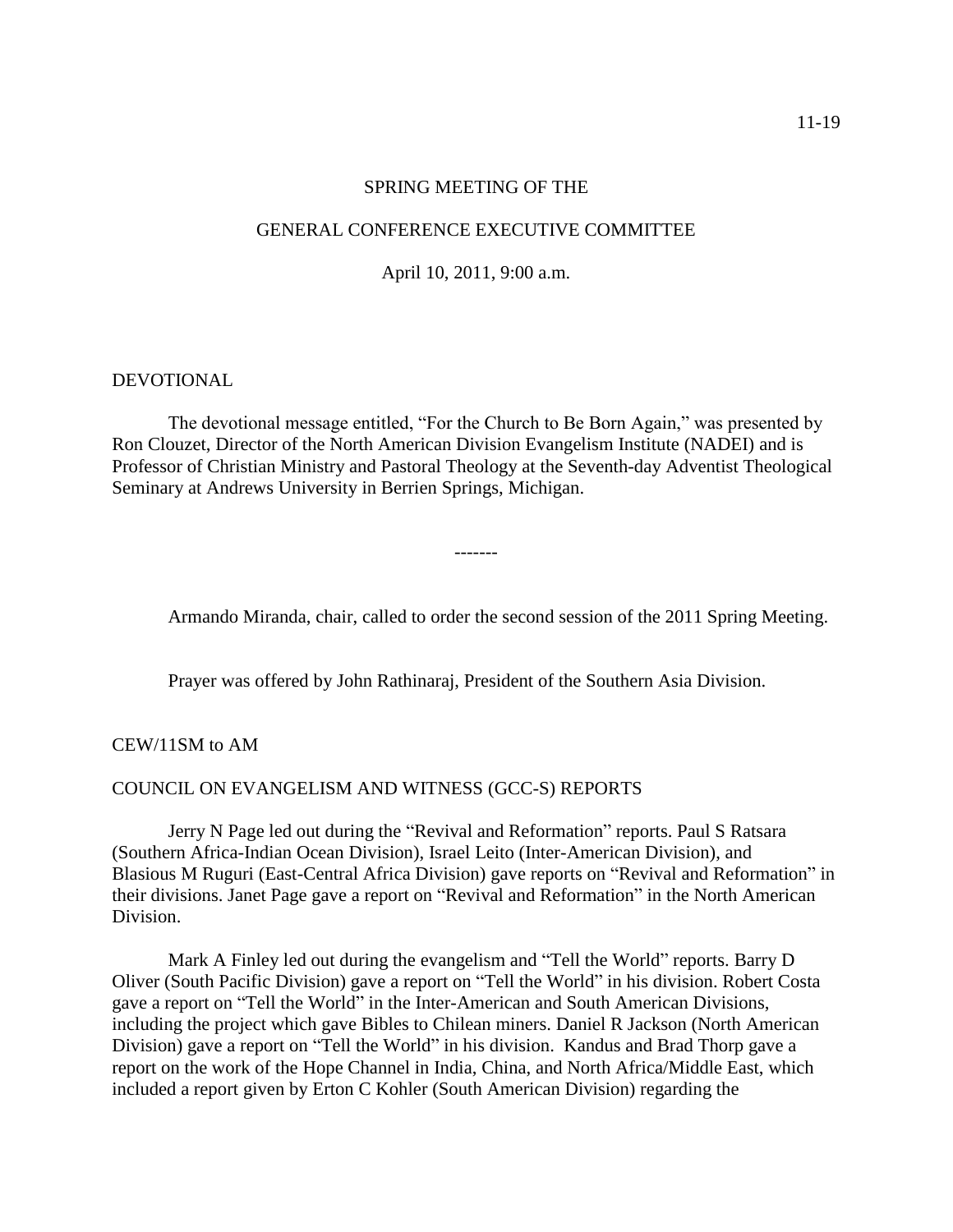11-20 April 10, 2011, a.m. GCC Spring Meeting

advancement of Hope Channel in Sao Paulo, Brazil. Jonathan Kuntaraf and Samuel Telamaque gave a report on an evangelism project in the Inter-American Division.

Delbert W Baker gave a report on the plans for the "Great Controversy Project," which included brief reports from Erton C Kohler (South American Division) and Paul S Ratsara (Southern Africa-Indian Ocean Division). Wilmar Hirle gave information from Publishing Ministries relating to this project.

VOTED, To accept the reports from the Council on Evangelism and Witness (GCC-S).

Prayer was offered by Orville D Parchment, Assistant to the President of the General Conference.

> Armando Miranda, Chair Rosa T Banks, Secretary Homer W Trecartin, Editorial Secretary Tamara K Boward, Recording Secretary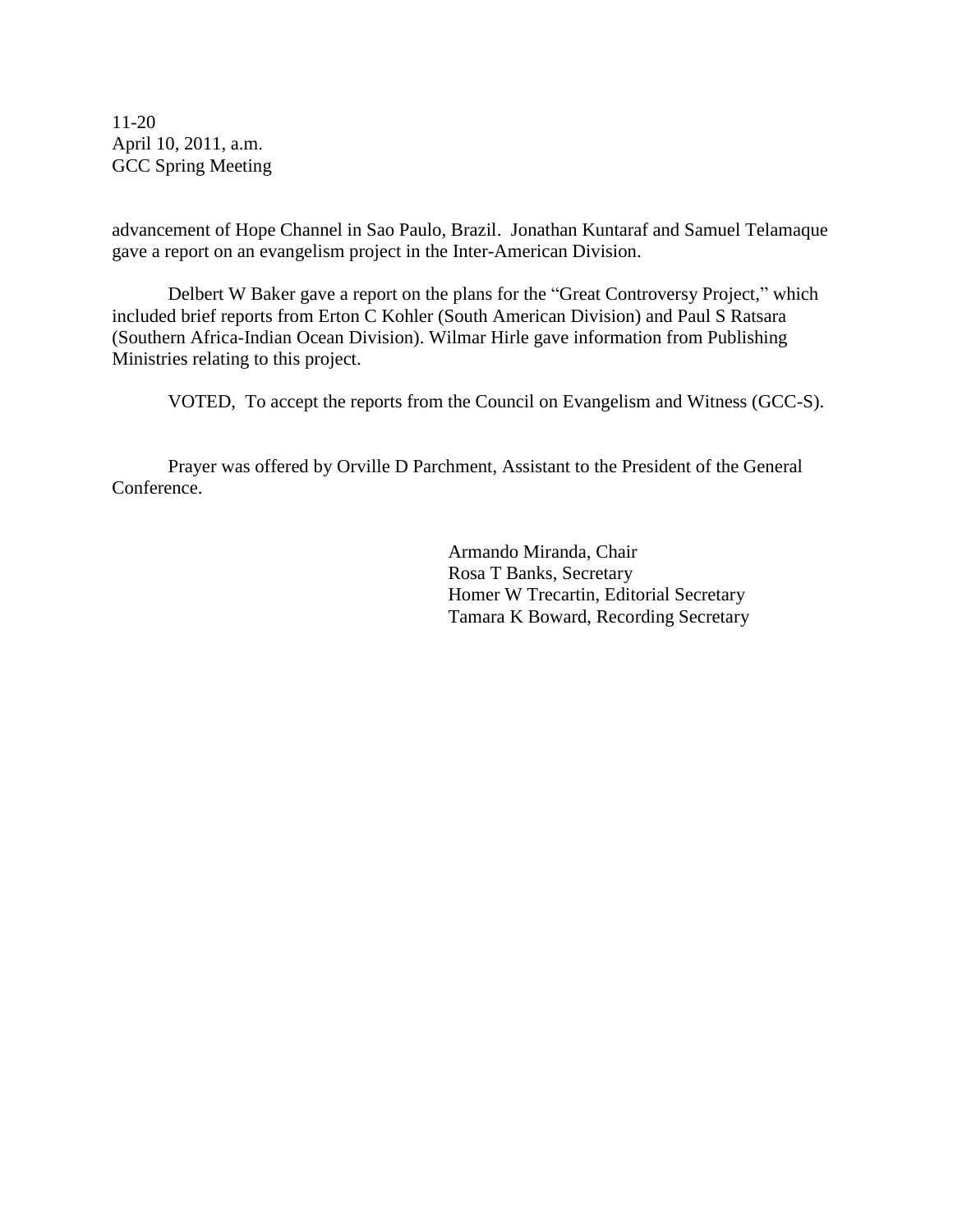#### SPRING MEETING OF THE

#### GENERAL CONFERENCE EXECUTIVE COMMITTEE

April 10, 2011, 2:00 p.m.

Ted N C Wilson, chair, called to order the third session of the 2011 Spring Meeting.

Prayer was offered by Jan Paulsen, former President of the General Conference.

The new members of the General Conference Executive Committee were asked to stand and introduce themselves.

TRE/11SM to REL

TREASURER'S REPORT

#### PRAISE GOD FOR HIS MERCIES ENDURE FOREVER

"O taste and see that the LORD [is] good: blessed [is] the man [that] trusteth in him" (Psalm 34:24). It is once again a privilege to bring a report of the goodness of the Lord in providing for His children.

#### 2010 OPERATING RESULTS

In spite of the severe recession and turbulence in the financial markets over the past three years and the continuing slow recovery of the United States of America economy, 2010 was a strong year financially for the world Church and for the General Conference. It is inspiring to see the faithfulness of God's children in returning their tithes and giving offerings for the support of His work even in tough times.

Worldwide tithe passed the US\$2 billion mark in 2010. In spite of the recession and slow recovery of the economy in the United States of America, the economies of most of the countries of the world have continued to be strong. This is also reflected in the tithe and offering figures. Worldwide tithe was up 8.2 percent, totaling US\$2.002 billion. Tithe in the North American Division was up 1.1 percent over 2009 and totaled US\$887 million in 2010 as compared to US\$877 million in 2009. Tithe from divisions other than North American was up 14.6 percent and totaled US\$1.114 billion compared to US\$972 million. Some of the increase was due to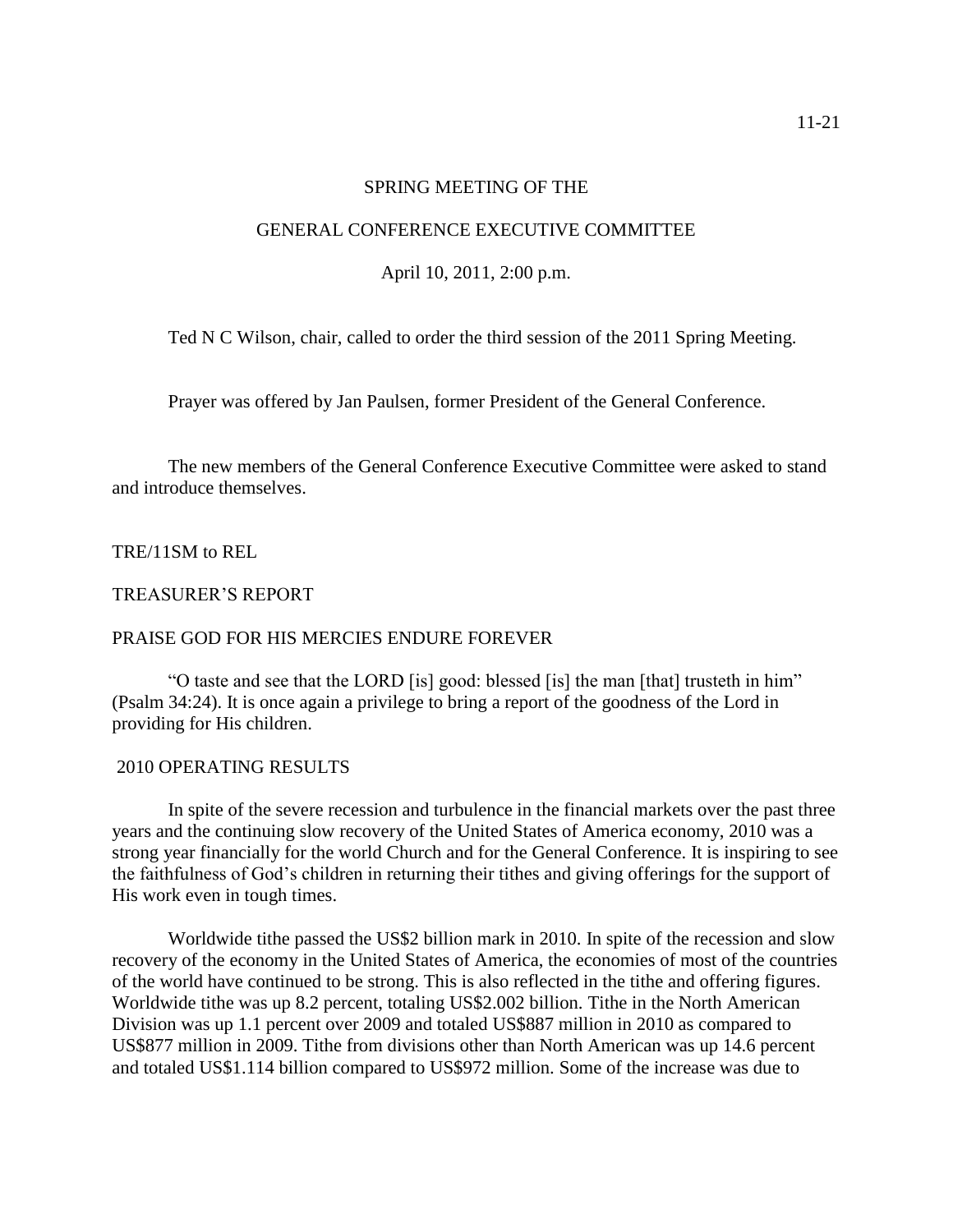11-22 April 10, 2011, p.m. GCC Spring Meeting

changes in the exchange rate to the US dollar, but much of it was from increases in the local currencies.



Mission offerings in the North American Division were up 1.4 percent, from US\$23.3 million in 2009 to US\$ 23.6 million 2010. Mission offerings from outside North America were up 15.8 percent, from US\$ 40.9 million to US\$47.4 million. As in the case of the tithe, some of the increase is due to changes in exchange rates to the US dollar, but the majority is from increases in local currency.

The tithe and mission offerings coming to the General Conference for the World Budget were up from US\$153.9 in 2009 to US\$164.4 in 2010. The graph to the right shows the share of the tithes and offerings received by the General Conference over the past six years. You can see that the portion coming from the divisions outside North America has been increasing rapidly, meaning they are beginning to support a greater percentage of the World Budget.



#### FINANCIAL MARKETS

After having gone through some of the most turbulent times that the financial markets have experienced in the past 75 years, it is encouraging to see the extent of the recovery. But caution must continue to be exercised to be sure that the investment of Church funds held to cover retirement obligations, working capital, and major projects that cover multiple years are protected as we can expect more turbulent times ahead. Interest rates are low compared to recent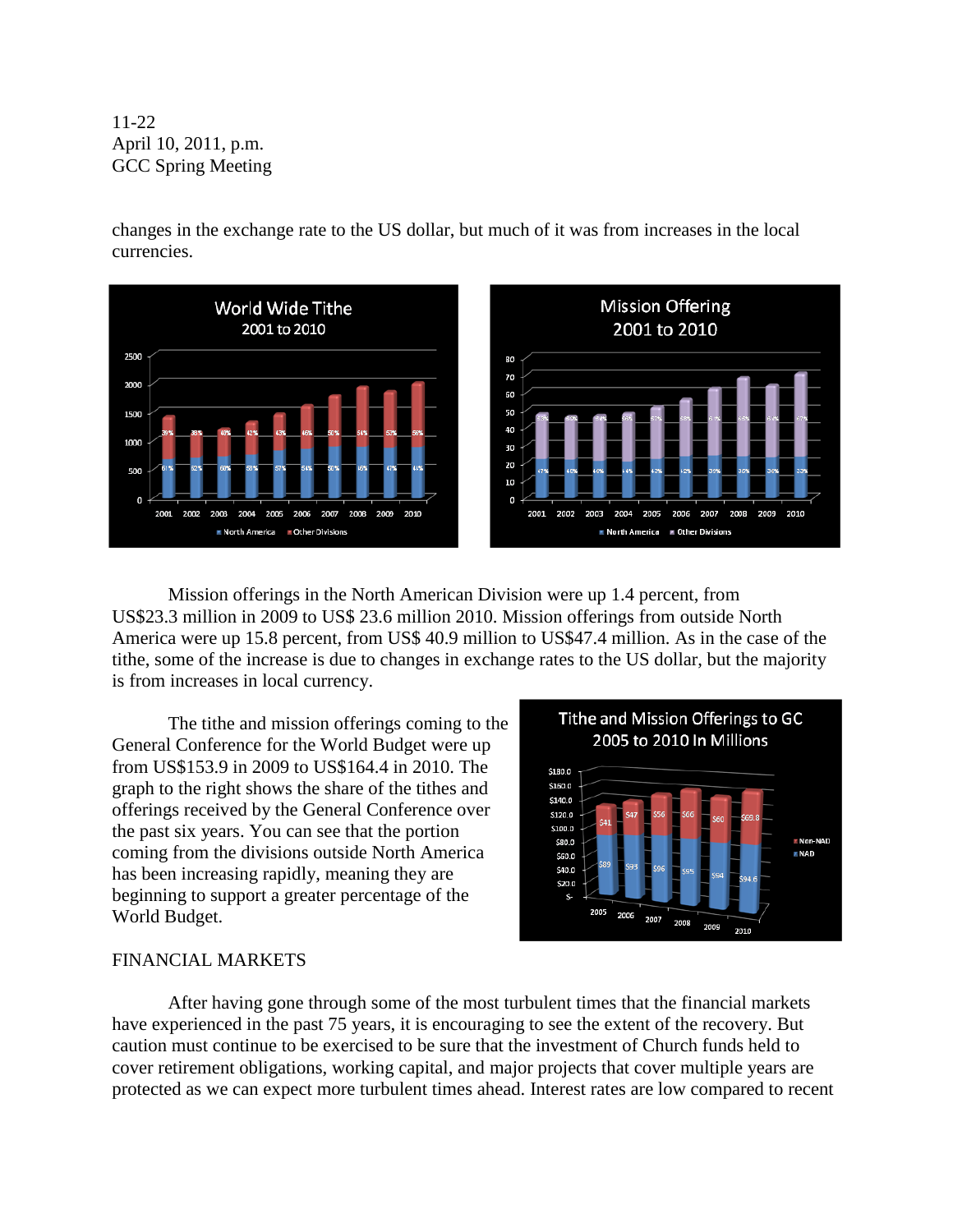11-23 April 10, 2011, p.m. GCC Spring Meeting

years, and we need to take that into account and not take unwarranted risks in trying to achieve returns that we may have viewed as normal five or six years ago. The graph below shows the return on General Conference owned funds from 2005 through 2010 and includes earnings as well as realized and unrealized gains and losses for those years. We can see that much of the decrease in 2008 was recovered in 2009 and 2010. We praise the Lord for having watched over His funds.



#### GENERAL CONFERENCE OPERATING EXPENSES

In a General Conference Session year, there are additional expenses relative to the cost of the session as well as the extra costs of duplicate salaries and expenses incurred in moving new individuals elected at session time and the costs associated with those retiring or not reelected. Although we set aside funds in an allocated function each year during the quinquennium to cover these additional costs, they show up as operating expenses in the year they are expended. We praise the Lord that in spite of those additional costs we had a strong financial year with an increase of US\$21.2 million in the combined restricted and unrestricted fund balances of the General Conference. Our *Working Policy* calls for a certain level of working capital to allow for the smooth operation of the General Conference. We have the practice of voting at Spring Meeting time the allocation of any funds in excess of the recommended working capital so that the funds can be put to work in spreading the good news of Christ's soon return. The amount available for Supplemental Appropriations from the excess working capital in 2010 is US\$13.3 million.

Accounting for not-for-profit organizations is different than for commercial organizations. In a commercial setting, there is normally a single bottom line number that gives you a picture of the operations for the year. Additional information on onetime items and revenue trends and expenses help to better understand that figure, but the bottom line is the most meaningful number. In not-for-profit accounting the objective is to be sure the funds have been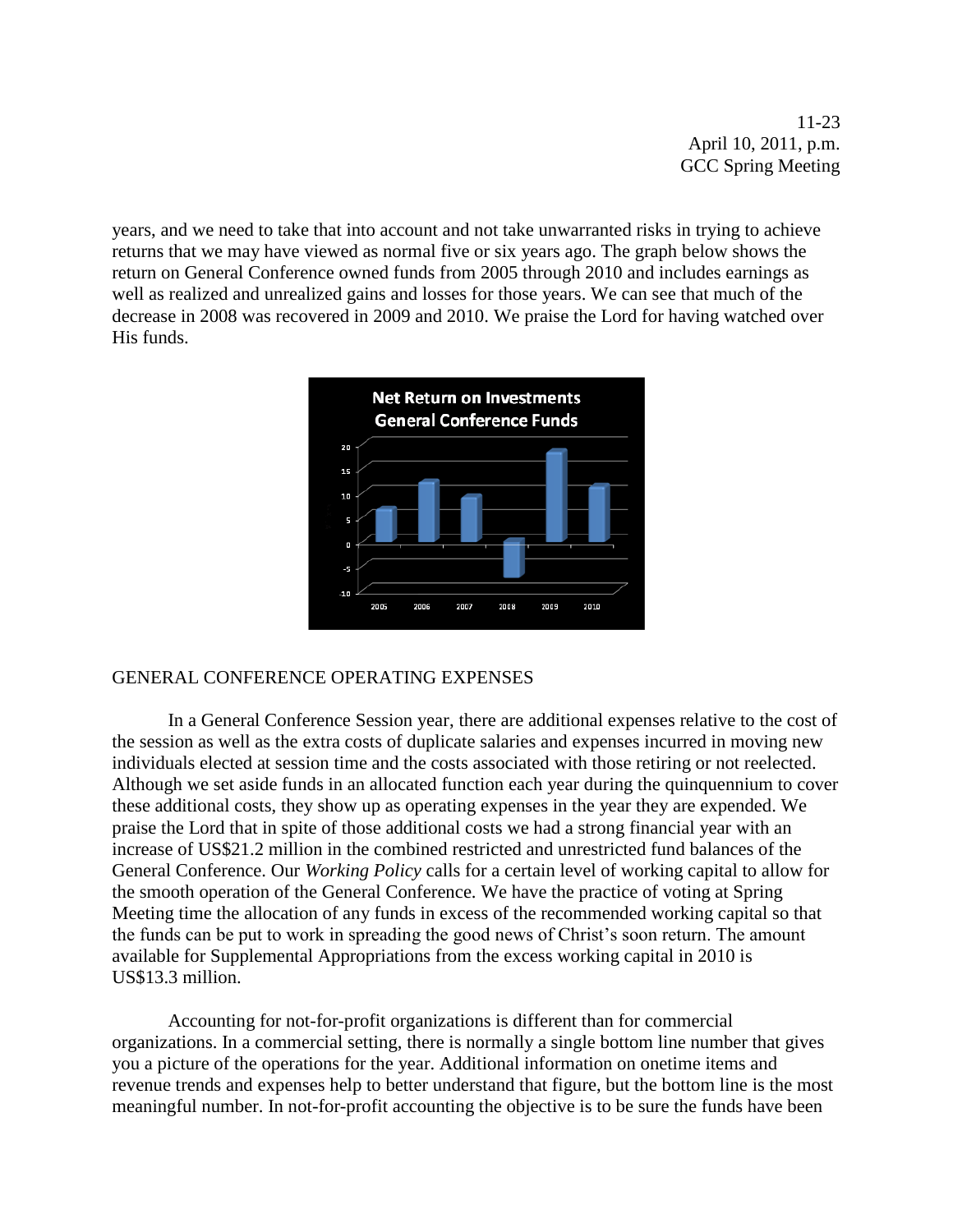11-24 April 10, 2011, p.m. GCC Spring Meeting

spent in accordance with any restrictions put on them by the donor or allocated by the governing body. We use fund accounting to help us accomplish this. The unrestricted regular operating funds are the basis of the General Conference World Budget and are available to the Executive Committee to provide appropriations to the world field, support our interdivision missionaries, fund programs, and cover the operating costs of the General Conference headquarters. The other funds benefit the work but are not part of the regular operating budget because of their restrictions. The following breakdown helps to understand the components of the US\$21.2 million increase in fund balances.

|                                                    | 2010 Fund Balance |
|----------------------------------------------------|-------------------|
|                                                    | In Millions       |
| <b>Regular Operating Fund</b>                      | US\$12.5          |
| Donor Advised Fund                                 | 11.2              |
| <b>Extraordinary Tithe</b>                         | (6.4)             |
| Plant Fund                                         | 3.0               |
| <b>Charitable Gift Annuity and Endowment Funds</b> | .9                |

Total Increase in Fund Balances for the General Conference in 2010 US\$21.2

Increase/Decrease

*Donor Advised Funds*—When a donor provides funds for a specific purpose, they are recorded as restricted funds and are used in accordance with the restriction. But sometimes individuals wish to make donations in a particular tax year for tax planning purposes but have not yet determined which projects they wish to support. If accepted by the General Conference, these funds are placed in a donor advised fund and the General Conference works with the donor to understand his or her wishes; but before this happens, they appear in our accounting records as unrestricted.

*Extraordinary Tithe Fund*—This fund has the extraordinary tithe received by the General Conference that was voted to be used over a five- to seven-year period. The fund balance should decrease each year as the funds are used to support the approved initiatives.

*Plant Fund*—This is the fund where we maintain the accounting for the land, buildings, and equipment belonging to the General Conference and includes the funded depreciation.

*Charitable Gift Annuity Fund*—This fund is used to account for gift annuities where the General Conference is a beneficiary.

*Endowment Funds*—These are funds where the principal is to be maintained but the income is available for specific purposes.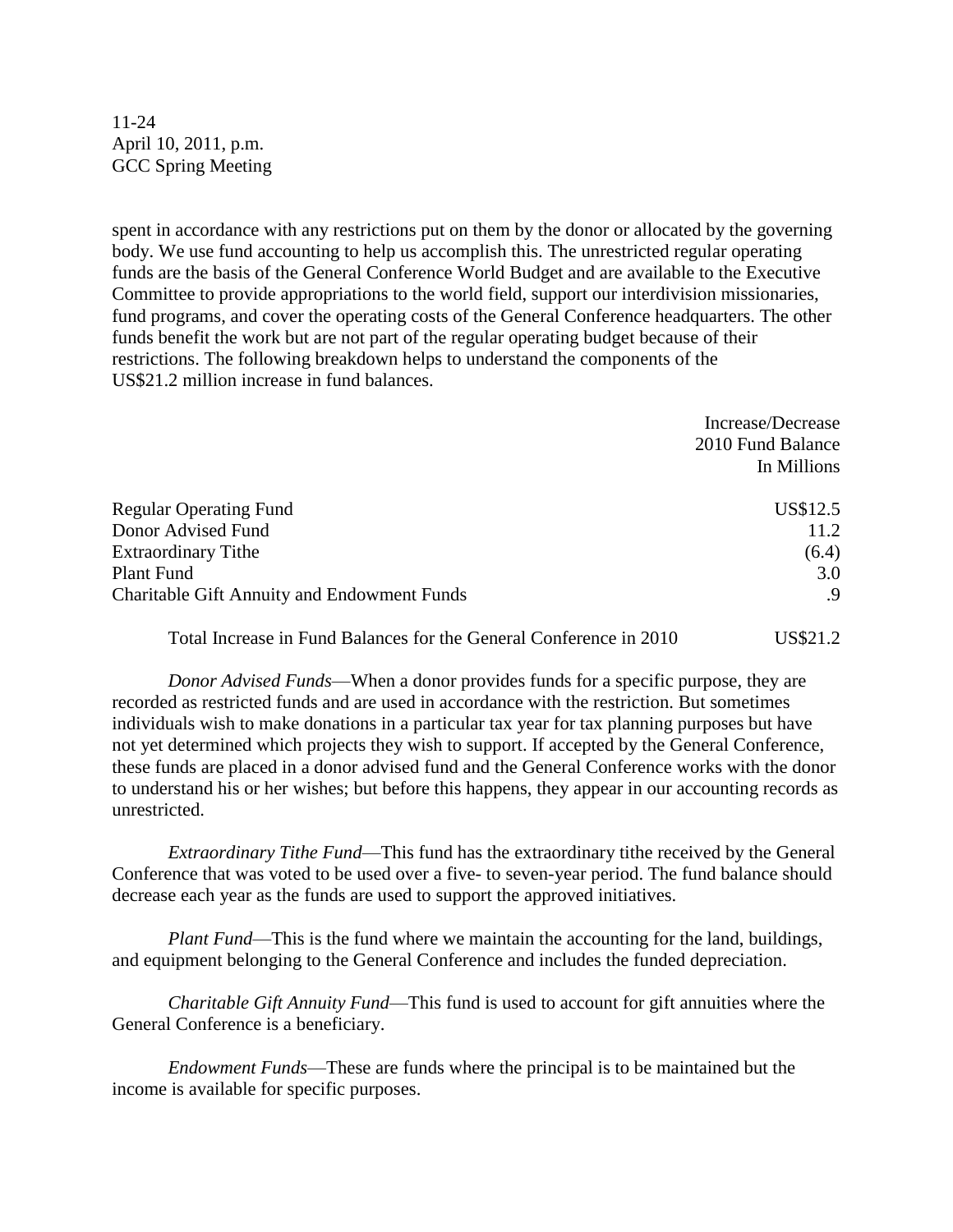#### GENERAL CONFERENCE SESSION COSTS

There are many different costs associated with the holding of a General Conference Session, and we do not attempt to quantify and track all of them. The items paid directly by the General Conference are charged to the General Conference Session expense and had a budget for the 2010 session of US\$6.2 million. Thanks to good management by the team of individuals involved in the planning and execution of the session, the costs came in under budget at US\$5.5 million. We want to express appreciation to our associate treasurer, George O Egwakhe, as well as Sheri Clemmer and Danny Orillosa who worked closely with him, and Pardon K Mwansa who chaired the General Conference Session Planning Committee, and the hundreds of others who worked on the session.

Some have asked what the total cost is for putting on a session, and my estimate would be US\$15-20 million. That would include all the General Conference's costs, the costs to the divisions and other organizations for the delegate travel and accommodations, and all the other associated costs. It is a large sum of money, but we feel that it is important to the unity of the Church. We do not often think of the cost of maintaining unity where we have a chance to discuss major issues and come together on where and how to move together as a Church. Jesus in His prayer in John 17.21 prayed, "that they all may be one."

#### TELLING THE WORLD

The Gospel Commission seems overwhelming as we look at the great un-entered areas of the world. When I look back at the pioneers and think of the vision they had of a finished work, but realize the very limited resources and means they had and of the difficulty of travel and communications they experienced, I marvel. We know that the work will be finished by the power of the Holy Spirit but are glad to be allowed to have a little part by sharing the Good News. The Lord has inspired individuals over the years to have a vision of using modern technology to help in telling the world. We have watched as radio, local television, satellite television, and the internet have become major instruments in helping finish the work.

One of the most remarkable things to me has been to watch the rapidity of change in the last year or two. We have not only seen what the internet can do in helping reach places where we cannot go on the ground, but have the emergence of a whole new phenomenon in the internet social networking sites. News that used to come from reports through news broadcast now circles the globe in a matter of hours through individuals sharing it with their friends over Facebook, Twitter, and e-mail. It is credited with bringing down governments. As things really come down to the end and people are looking for answers, it is incredible to think that just a few individuals sharing the answer—"Jesus is Coming, you need to get ready"—can circle the earth in hours. Receiving it from friends will have an impact that no broadcast can match. People can then share with their friends instantly all the promises from the Bible and the true behind-the-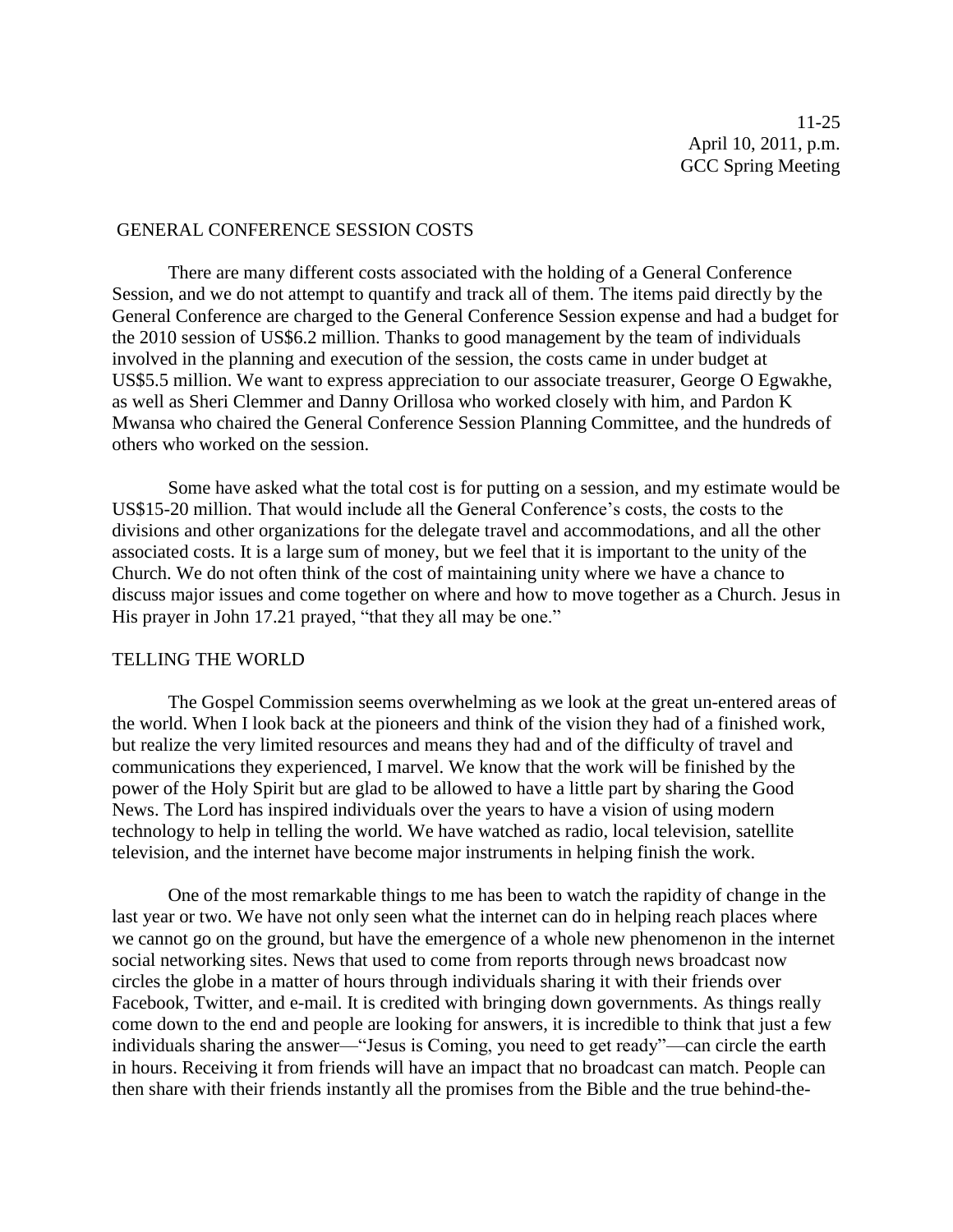11-26 April 10, 2011, p.m. GCC Spring Meeting

scenes picture of the great controversy between good and evil. We can now download all of Ellen G White's books free of charge over the internet. As people start to look for hope, they will turn to anyone who has the answer. To realize that that can now happen so rapidly thrills my soul.

Through personal revival and reformation, let us all pray that we may "[be] ready always to [give] an answer to every man that asketh you a reason of the hope that is in you with meekness and fear" (1 Peter 3:15).

FinPl&Bud01SM/01SM/103-01Ga/ FinPl&Bud02SM/02SM/103-02G/FinPl&Bud03SM/03SM/ 103-03G/FinPl&Bud04SM/04SM/103-04G/FinPl&Bud05SM/05SM/103-05G/FinPl&Bud06SM/ 06SM/103-06G/ FinPl&Bud07SM/07SM/103-07G/FinPl&Bud08SM/08SM/103-08G/ FinPl&Bud09SM/09SM/103-09G/10SM/103-10G/SP&B11SM/11SM to JRP

#### 103-11G OPERATING EXPENSE CAP 2010 - REPORT

In fulfillment of the requirement for the General Conference to live within an operating expense cap of 2.0 percent of gross world tithe (see GCC 91-443, GCC 98-21, and GCC 00-23), it was

VOTED, To accept the report for the Operating Expense Cap 2010, as follows:

#### Operating Expense Cap 2010

| <b>YEAR</b> | <b>GROSS</b><br>NAD<br><b>TITHE</b> | <b>WORLD</b><br>TITHE % | <b>TOTAL</b> | CAP        | <b>ACTUAL</b><br><b>OPERATING</b><br><b>EXPENSE</b> | <b>EXPENSE</b><br><b>UNDER</b><br>THE CAP | <b>EXPENSE</b><br>AS $%$<br>OF CAP |
|-------------|-------------------------------------|-------------------------|--------------|------------|-----------------------------------------------------|-------------------------------------------|------------------------------------|
| $4.85\%*$   |                                     |                         |              |            |                                                     |                                           |                                    |
| 1992        | 446,977,202                         | 2,616,378               | 449,593,580  | 21,805,289 | 19,152,695                                          | 2,652,594                                 | 87.84%                             |
| 1993        | 454,792,764                         | 2,685,069               | 457,477,833  | 22,187,675 | 21,083,033                                          | 1,104,642                                 | 95.02%                             |

#### Operating Expense Cap Summary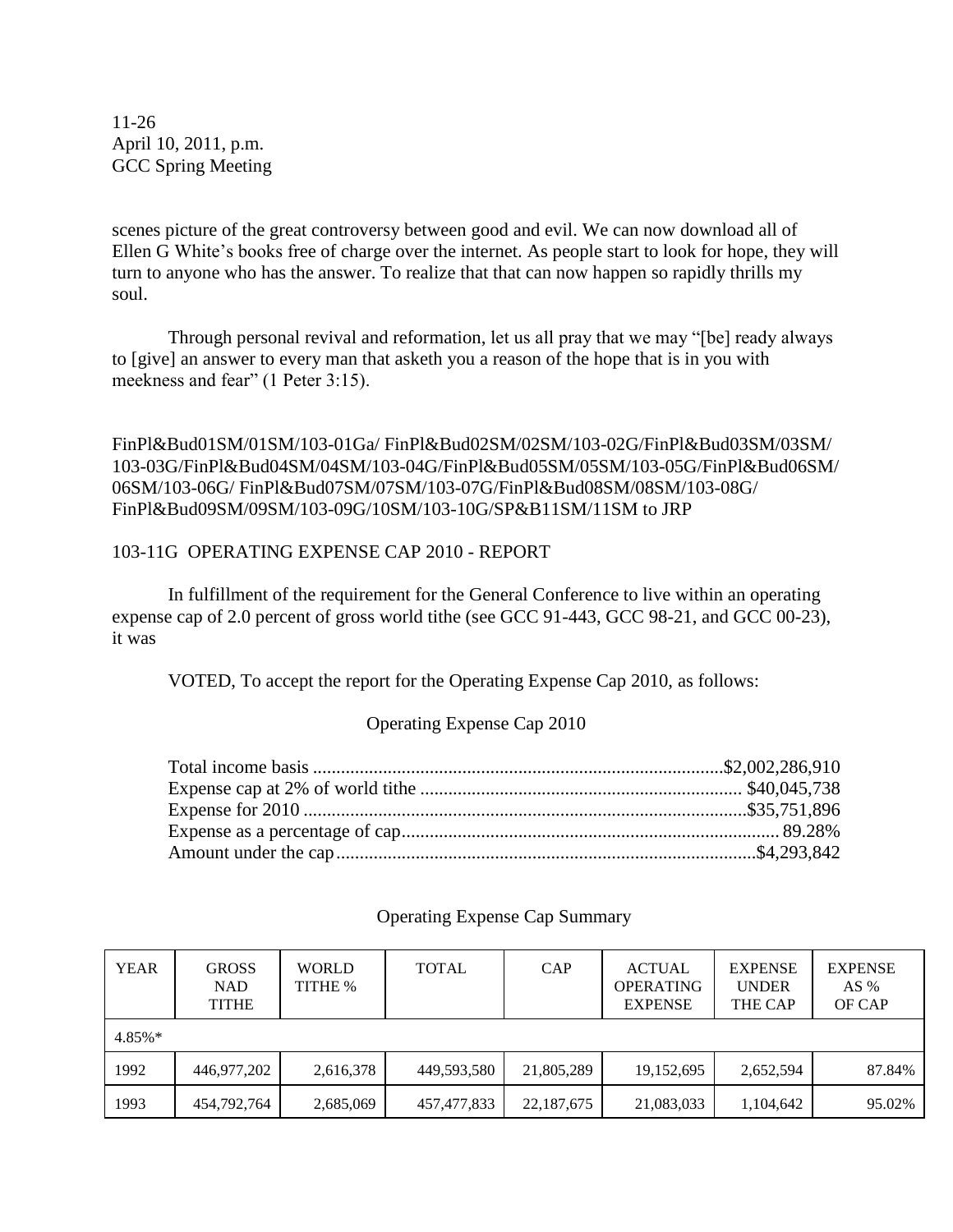#### 11-27 April 10, 2011, p.m. GCC Spring Meeting

| 1994       | 480,730,812 | 2,902,438     | 483,633,250   | 23,456,213 | 21,918,901 | 1,527,312 | 93.45% |
|------------|-------------|---------------|---------------|------------|------------|-----------|--------|
| 1995       | 491,795,455 | 3,226,237     | 495,021,692   | 24,008,552 | 22,098,370 | 1,910,182 | 92.04% |
| 1996       | 507,406,829 | 2,912,685     | 510,319,514   | 24,750,496 | 23,073,972 | 1,676,524 | 93.23% |
| 4.25%*     |             |               |               |            |            |           |        |
| 1997       | 534,169,178 | 4,233,457     | 538,402,635   | 22,882,112 | 21,422,458 | 1,459,654 | 93.62% |
| 1998       | 569,714,074 | 9,073,464     | 578, 787, 538 | 24,598,470 | 21,618,414 | 2,980,056 | 87.89% |
| 1999       | 610,215,571 | 4,209,332     | 614,424,903   | 26,113,058 | 20,999,068 | 5,111,990 | 80.42% |
| 2000       | 656,938,361 | 4,235,930     | 661,174,291   | 28,099,907 | 22,877,949 | 5,221,958 | 81.42% |
| $2.00\%**$ |             |               |               |            |            |           |        |
| 2001       | 685,051,305 | 429,500,692   | 1,114,551,997 | 27,913,439 | 23,862,558 | 4,044,881 | 85.51% |
| 2002       | 707,805,149 | 434,912,910   | 1,142,718,059 | 27,342,516 | 24,879,758 | 2,462,758 | 90.99% |
| 2003       | 727,180,606 | 475,704,684   | 1,202,885,290 | 26,922,403 | 26,172,840 | 749,563   | 97.22% |
| 2004       | 762,318,491 | 555,412,923   | 1,317,731,414 | 27,646,624 | 26,886,383 | 760,241   | 97.25% |
| 2005       | 834,926,654 | 622,213,348   | 1,457,140,002 | 29,142,800 | 28,740,301 | 402,499   | 98.62% |
| 2006       | 861,581,965 | 741,151,992   | 1,602,733,957 | 32,054,679 | 31,036,519 | 1,018,160 | 96.82% |
| 2007       | 896,610,322 | 884,519,508   | 1,781,129,830 | 35,622,597 | 31,304,400 | 4,318,197 | 87.88% |
| 2008       | 893,139,254 | 1,040,330,853 | 1,933,470,107 | 38,669,402 | 32,933,248 | 5,736,154 | 85.17% |
| 2009       | 877,932,567 | 972,448,826   | 1,850,381,393 | 37,007,628 | 33,683,030 | 3,324,598 | 91.02% |
| 2010       | 887,976,938 | 1,114,309,972 | 2,002,286,910 | 40,045,738 | 35,751,896 | 4,293,842 | 89.28% |

\*The following six cost centers were removed from the cap, reducing it from 4.85% to 4.25% (see GCC 98-21):

11050 Adventist World Radio 41215 Geoscience Research Center 41920 Ellen G White Estate 41935 Ellen G White Estate Research Centers 61175 Auditing Service 61794 TRIPS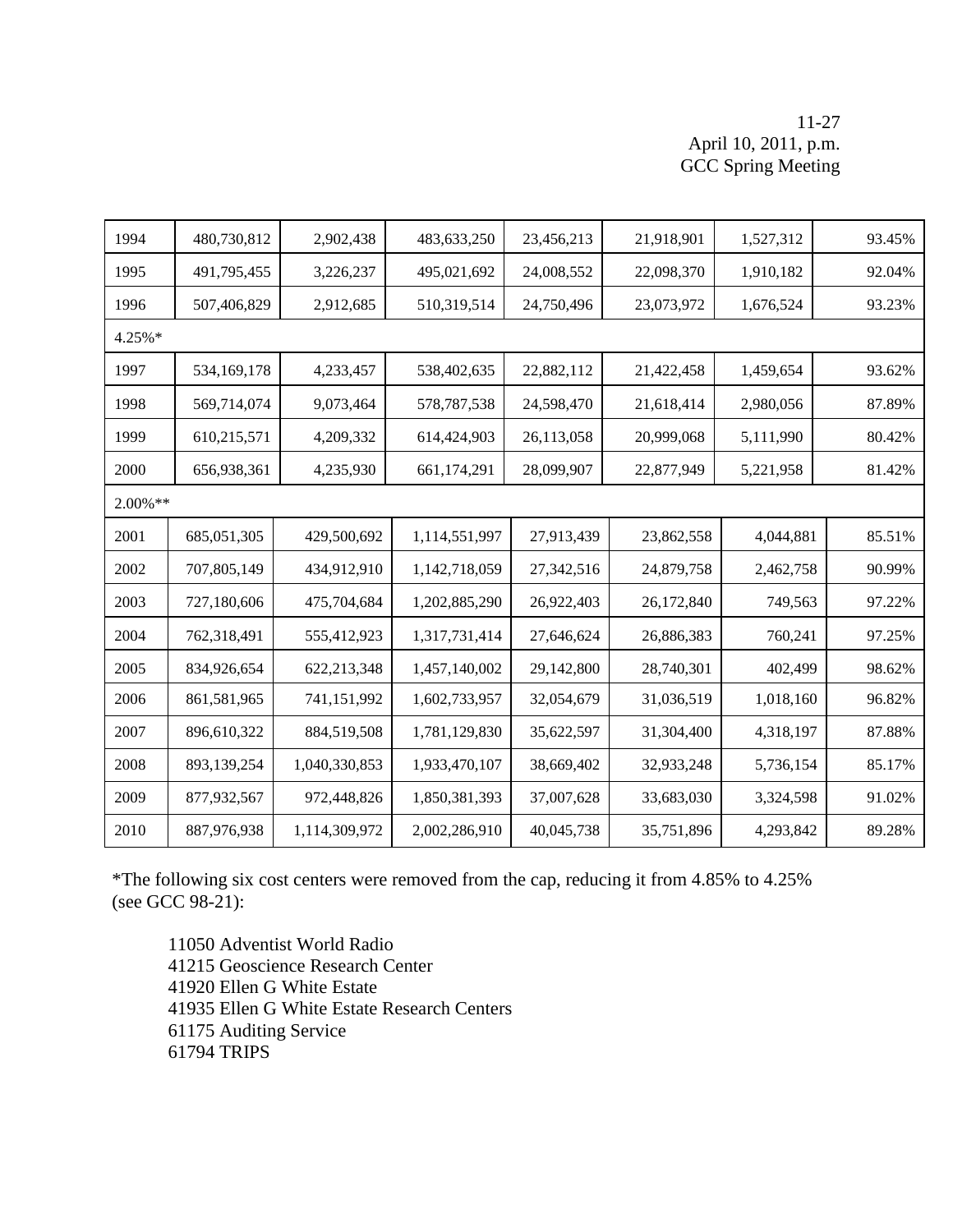11-28 April 10, 2011, p.m. GCC Spring Meeting

\*\*Because of NAD's tithe percentage being phased down from 10.72% to 8.0% over 5 years, and the non-NAD divisions' tithe percentage being increased from 1% to 2% over 5 years, the CAP is also being phased in over the same 5-year period and is calculated as 2% of Gross World Tithe, as follows (see GCC 00-23):

- 2001 1/5 of distance between old and new calculation
- 2002 2/5 of distance between old and new calculation
- 2003 3/5 of distance between old and new calculation
- 2004 4/5 of distance between old and new calculation
- 2005 Full implementation of new calculation

#### SUPPLEMENTAL APPROPRIATIONS CALCULATION

The excess working capital above the recommended policy level is used by the General Conference to determine the amount of Supplemental Appropriations to be distributed. For the purposes of calculating the amount available for distribution, the General Conference recommends selecting an alternative calculation that treats the temporary investment in land acquired from the Review and Herald Publishing Association as if it were a current asset. This adjustment keeps the amount available for the Supplemental Appropriations form being affected negatively by the land transaction, thus avoiding having the amounts reduced.

VOTED, To authorize the treatment of the temporary investment in land acquired form the Review and Herald Publishing Association as if it were a current asset for the purposes of calculating excess working capital available for Supplemental Appropriations. (See GC T 15, Working Capital, paragraph 1., b., 1).)

#### TRE/11SM to REL

#### 2010 SUPPLEMENTAL APPROPRIATIONS

VOTED, To approve the following from the 2010 Supplemental Budget Funds:

1. \$4,500,000 for Unusual Opportunities Fund (UOF).

2. \$1,900,000 for combined items, including the International Bible and Mission Conference, exchange fluctuation, and world budget items. Funds not used may be available for future supplemental appropriations.

3. \$425,000 for the Adventist University of Africa water system.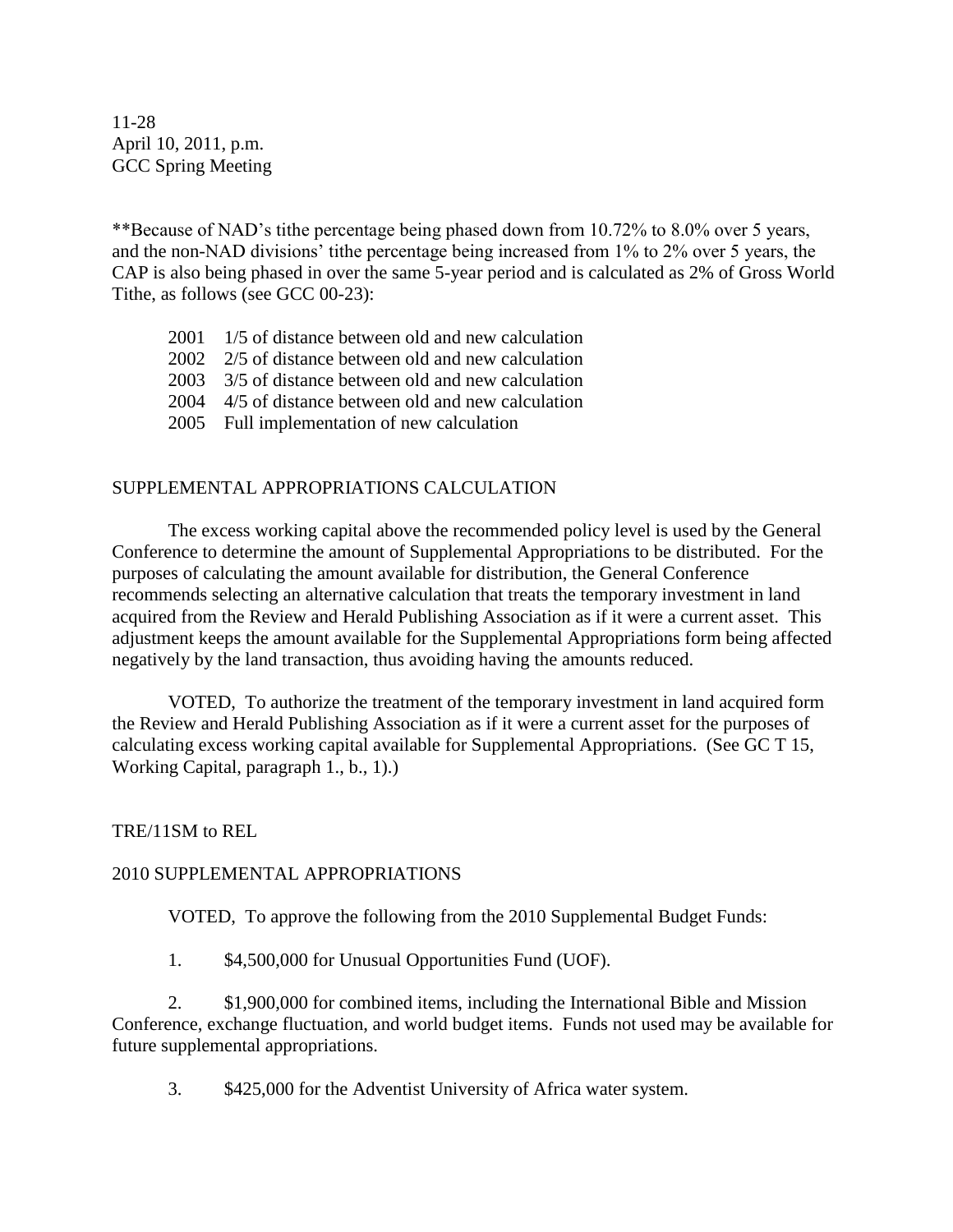- 4. \$325,000 for Adventist University of Africa items to be decided by the board.
- 5. \$1,000,000 for the relocation of Fulton College in Fiji (South Pacific Division).
- 6. \$2,600,000 for the world divisions (\$200,000 for each division).
- 7. \$1,100,000 for *Adventist World* contingency.
- 8. \$1,100,000 to replace the SEC Fluctuation Fund.
- 9. \$250,000 for the Great Controversy Project.
- 10. \$100,000 for Adventist Health International.

#### TRE/FinAudRev/11SM to REL

#### AUDITED FINANCIAL STATEMENT 2010

James E Nyquist, of Maner Costerisan, P.C., read the auditors' opinion for the combined financial statements and for the unitized funds.

VOTED, To accept the 2010 Combined Financial Statements of the General Conference of Seventh-day Adventists for the period ending December 31, 2010, as recommended by the General Conference Financial Audit Review Committee, (which include the Operating Funds, The Plant Fund, and Other Funds) and the auditors' opinions for the following unitized funds:

Money Fund Capital Preservation Fund Bond Fund Income Fund Large Cap Fund Small Cap Fund International Fund Emerging Markets Fund Euro Bond Fund

(A copy of the Audited Financial Statements is filed with the official copy of the minutes.)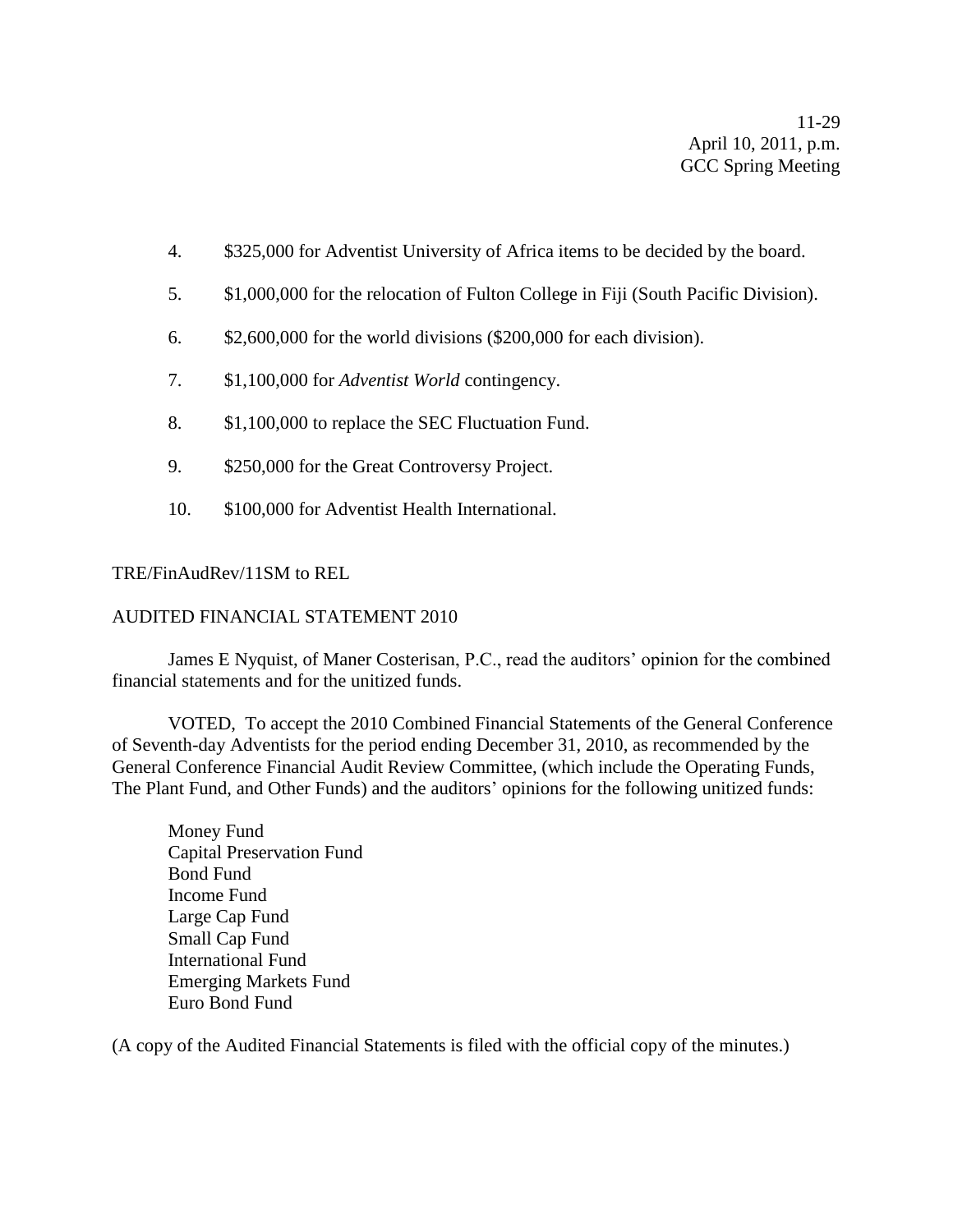11-30 April 10, 2011, p.m. GCC Spring Meeting

#### TRE/FinAudRev/11SM to REL

#### AUDIT MANAGEMENT LETTER, POLICY COMPLIANCE REPORT AND RESPONSE

VOTED, To accept the 2010 Audit Management Letter and Policy Compliance Report.

(The 2010 Audit Management Letter and Policy Compliance Report are filed with the official copy of the minutes.)

#### TRE/FinAudRev/11SM to REL

#### GENERAL CONFERENCE FINANCIAL AUDIT REVIEW COMMITTEE REPORT

Gina S Brown, Secretary of the General Conference Financial Audit Review Committee, presented the General Conference Financial Audit Review Committee Report, a copy of which is filed with the official minutes. It was

VOTED, To accept the General Conference Financial Audit Review Committee Report.

#### GENERAL CONFERENCE CORPORATION MEMBERS' MEETING

At 3:50 p.m. the General Conference Corporation members' meeting was convened, after which the business session of the General Conference Executive Committee reconvened.

#### TRE/SP&B/11SM

#### 10/40 WINDOW FUND AND UNUSUAL OPPORTUNITIES FUND

VOTED, To record receipt of the reports on the 10/40 Window Fund and the Unusual Opportunities Fund.

(Copies of the reports on the 10/40 Window Fund and the Unusual Opportunities Fund are filed with the official copy of the minutes.)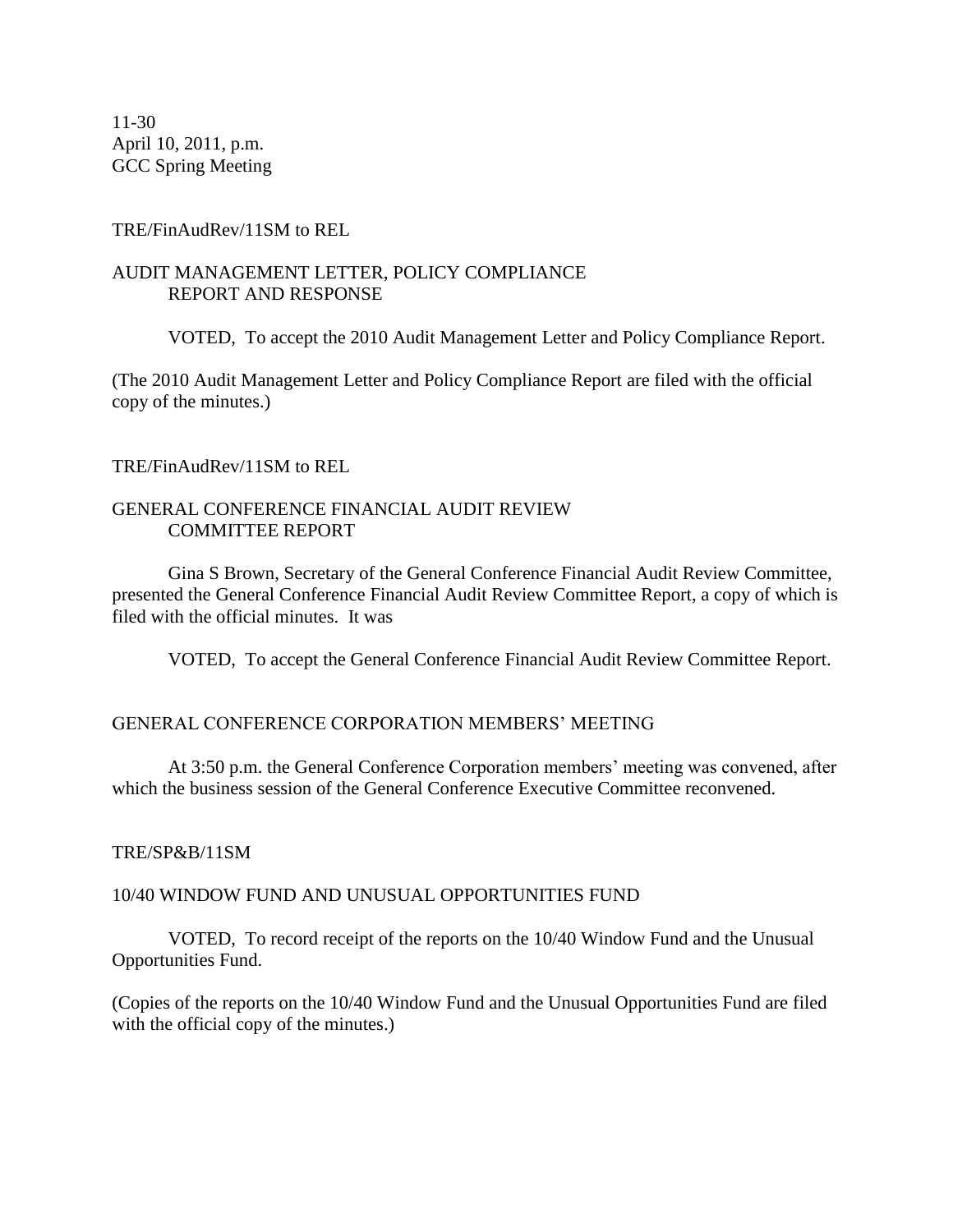11-31 April 10, 2011, p.m. GCC Spring Meeting

#### TRE/11SM to JRP

#### EXTRAORDINARY TITHE FUND

VOTED, To approve the financial statement of the Extraordinary Tithe Fund for the period ending March 31, 2011.

(The financial statement of the Extraordinary Tithe Fund is filed with the official copy of the minutes.)

#### TRE/11SM to GOE

#### GENERAL CONFERENCE SESSION EXPENSES

VOTED, To record receipt of the report on the 2010 General Conference Session Expenses.

(A copy of the 2010 General Conference Session Expenses report is filed with the official copy of the minutes.)

#### TRE/11SM to JRP

#### *LIGHTING A PATH OF HOPE*—2010 GENERAL CONFERENCE SESSION OFFERING DISTRIBUTION

The General Conference is grateful for the generosity of the world Church in contributing \$2,840,910.32 to *Lighting A Path of Hope* 2010 General Conference Session Offering.

VOTED, 1. To divide the 2010 General Conference Session offering evenly, with each Silk Road division receiving 20 percent (Euro-Asia Division, Euro-Africa Division, Trans-European Division, Northern Asia-Pacific Division, Southern Asia Division).

2. To request each of the five recipient divisions to

a. Submit church planting and bridge-building proposals to the Mission Strategy and Funding Committee (GCMB-Ssub) for approval.

b. Encourage their division and other levels of church administration to make a financial contribution to each project.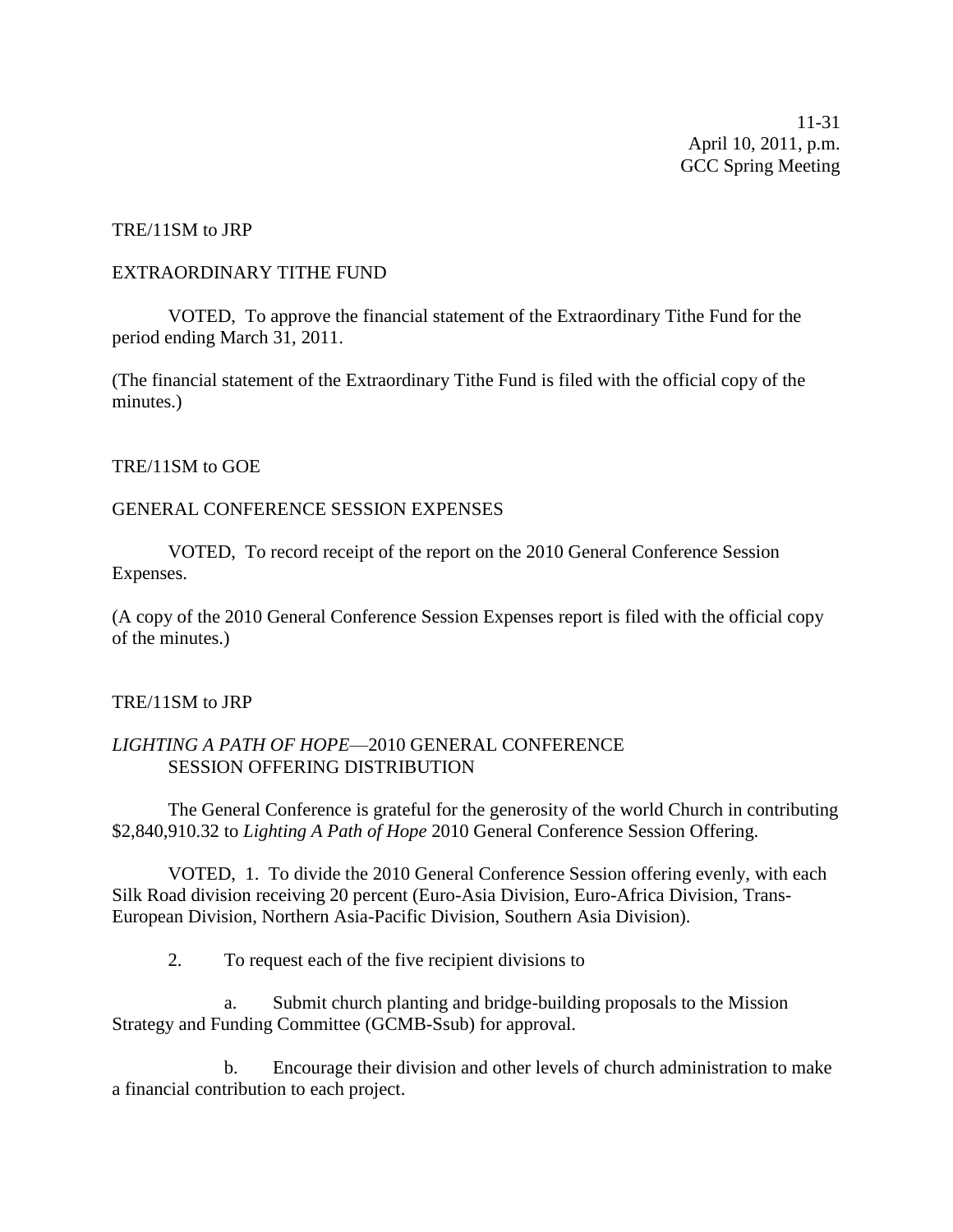11-32 April 10, 2011, p.m. GCC Spring Meeting

c. Begin Silk Road projects within six months of approval.

d. Send regular reports and photos of project progress to the Office of Adventist Mission.

e. Consider starting projects that can be part of the new Centers of Influence network of urban ministry.

f. Consult closely with the Global Mission Study Centers when making plans.

#### TRE/11SM to REL

#### TREASURER'S REPORT

VOTED, To receive the Treasurer's Report as presented by Robert E Lemon.

(A copy of the Treasurer's Report is filed with the official copy of the minutes.)

#### AUD/11SM to LCC

#### TRANSPARENCY AND ACCOUNTABILITY IN FINANCIAL REPORTING

The General Conference Treasurer and the General Conference Auditing Service Director presented for discussion a preliminary document regarding transparency and accountability in financial reporting. A final document will be submitted at a future time.

VOTED, To record that a discussion took place on transparency and accountability in financial reporting, as well as overall leadership practices.

Prayer was requested for the division office and those in Abidjan, Côte d'Ivoire.

Prayer was offered by Audrey Andersson, Secretary of the Trans-European Division and A Ganoune Diop, Director of Global Mission Study Centers for Adventist Mission.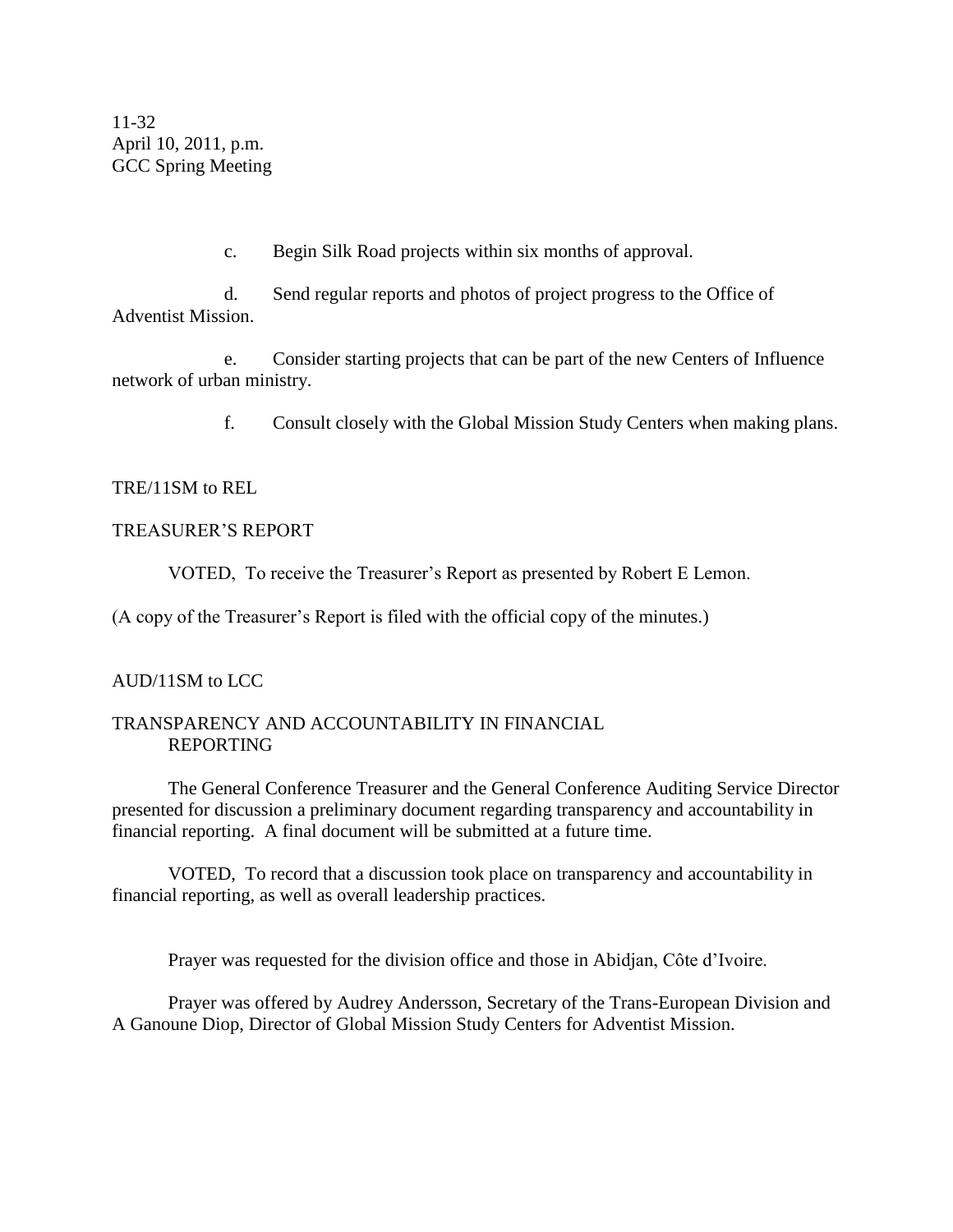11-33 April 10, 2011, p.m. GCC Spring Meeting

Ted N C Wilson, Chair Gary D Krause, Secretary Homer W Trecartin, Editorial Secretary Tamara K Boward, Recording Secretary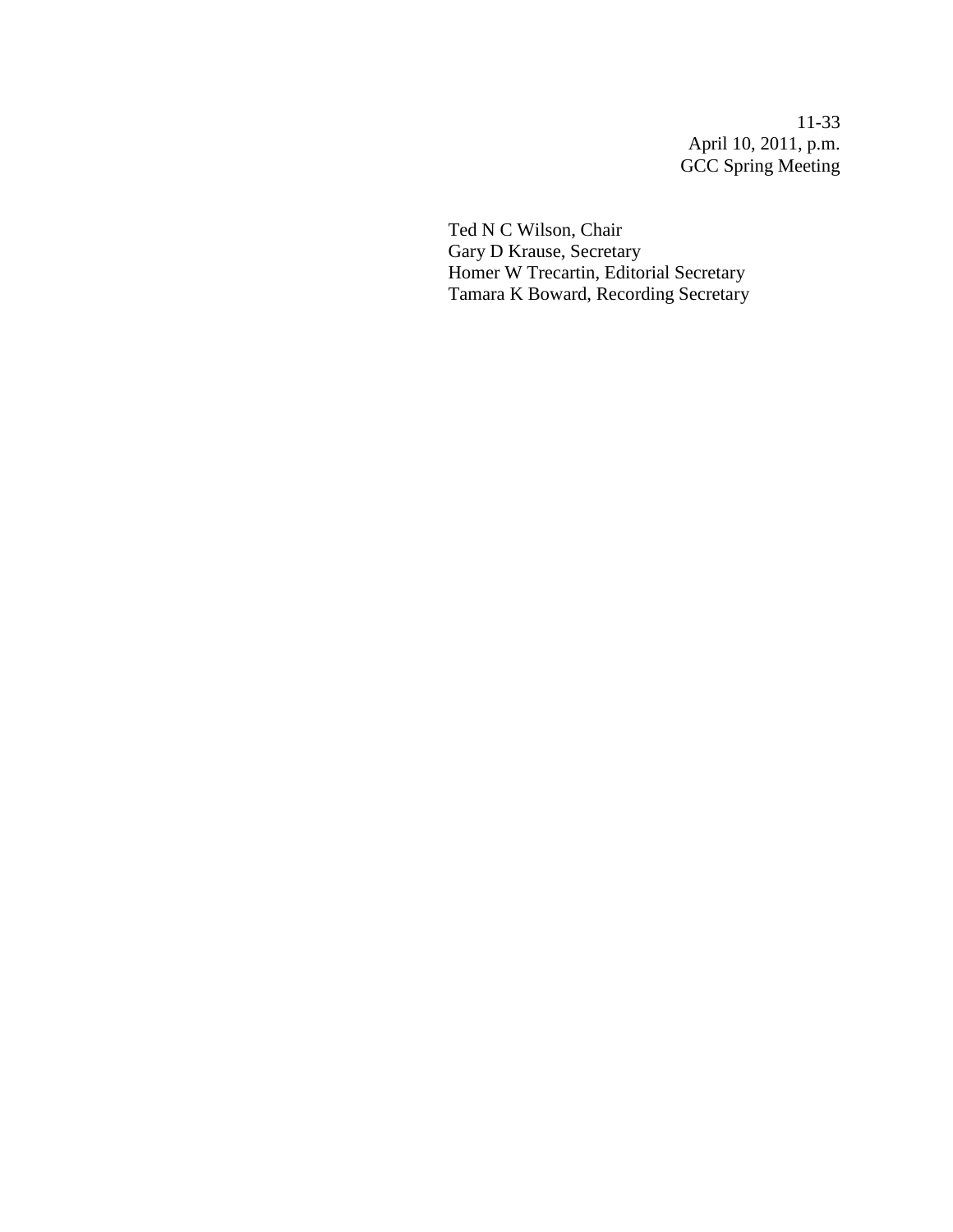#### SPRING MEETING OF THE

#### GENERAL CONFERENCE EXECUTIVE COMMITTEE

April 11, 2011, 9:00 a.m.

#### DEVOTIONAL

The devotional message entitled, "Blood and Victory," was presented by Leslie N Pollard, President of Oakwood University in Huntsville, Alabama.

Ted N C Wilson, chair, called to order the fourth session of the 2011 Spring Meeting.

-------

#### *UNDERSTANDING CREATION*

L James Gibson, Director of the Geoscience Research Center, gave an overview of the book *Understanding Creation* and shared how it can be useful to the Church. A copy of the book was presented to Ted N C Wilson, President of the General Conference.

#### ADVENTIST WORLD RADIO REPORT

Dowell Chow reported on the work of Adventist World Radio. Adventist World Radio is focusing on the people in the 10/40 Window. They are broadcasting in over 100 languages around the world, with more stations and languages being added. In many areas of the world that are closed to the Church, radio is the only way to reach people. Several stories were shared about how Adventist World Radio is impacting people's lives for Christ.

#### GREATER MIDDLE EAST AND MEDITERRANEAN SURVEY COMMISSION (ADCOM-A) REPORT

Homer W Trecartin, General Conference Undersecretary, reported that the Greater Middle East and Mediterranean Survey Commission (ADCOM-A) has met three times.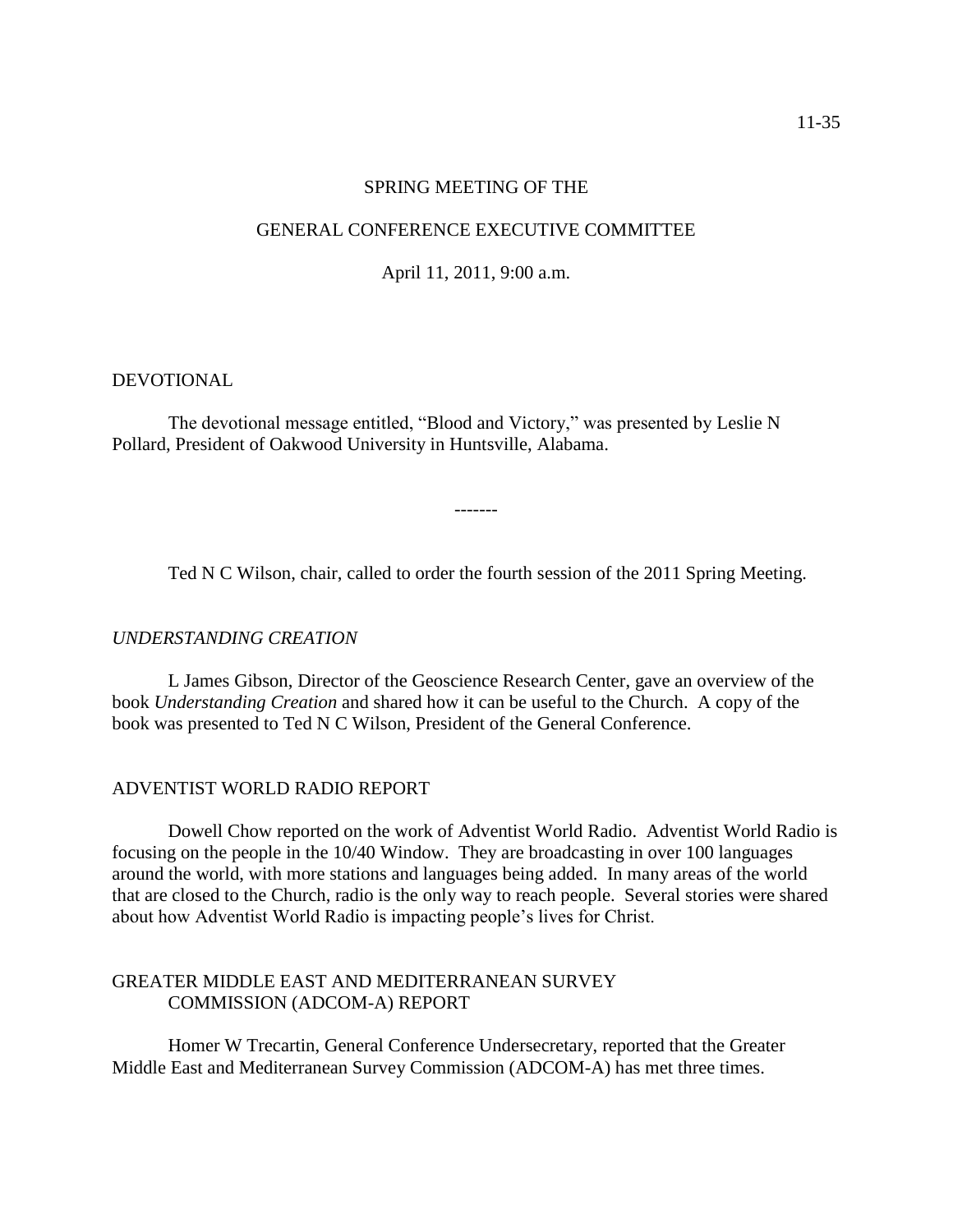11-36 April 11, 2011, a.m. GCC Spring Meeting

Meetings will be held in Turkey and the United Arab Emirates in May and then the commission will begin to formulate recommendations, which will be presented to the 2011 Annual Council.

VOTED, To accept the update on the Greater Middle East and Mediterranean Survey Commission (ADCOM-A).

#### COMMUNICATION DEPARTMENT REPORT

Williams Costa Jr shared that Global Internet Evangelism Network conferences will be held to discuss how to use the internet for the mission of the Church. An overview of the Global Internet Evangelism Network was given and divisions were asked to consider sending representatives to the Global Internet Evangelism Network conferences.

#### INTERNATIONAL BIBLE AND MISSION CONFERENCES

Artur Stele, General Vice President of the General Conference, shared that there are now 52 requests for International Bible and Mission Conferences. The goal of these conferences will be to present the beauty of our beliefs.

#### PUBLIC AFFAIRS AND RELIGIOUS LIBERTY—INTERNATIONAL RELIGIOUS LIBERTY ASSOCIATION WORLD CONGRESS AND FESTIVAL OF RELIGIOUS FREEDOM

John Graz, Director of Public Affairs and Religious Liberty, shared the plans for the seventh International Religious Liberty Association (IRLA) Congress which will be held April 24-26, 2012 in Punta Cana, Dominican Republic, and the Festival of Religious Freedom on April 28, 2012 in Santo Domingo, Dominican Republic. The theme for the IRLA World Congress will be "The Secular Challenge to Religious Freedom."

#### EDUCATION DEPARTMENT REPORT

Lisa M Beardsley shared the goals of the Education department and the Accrediting Association of Adventist Schools, Colleges, and Universities (GCC-S) for Seventh-day Adventist education worldwide. She also shared an update on the current situation at La Sierra University.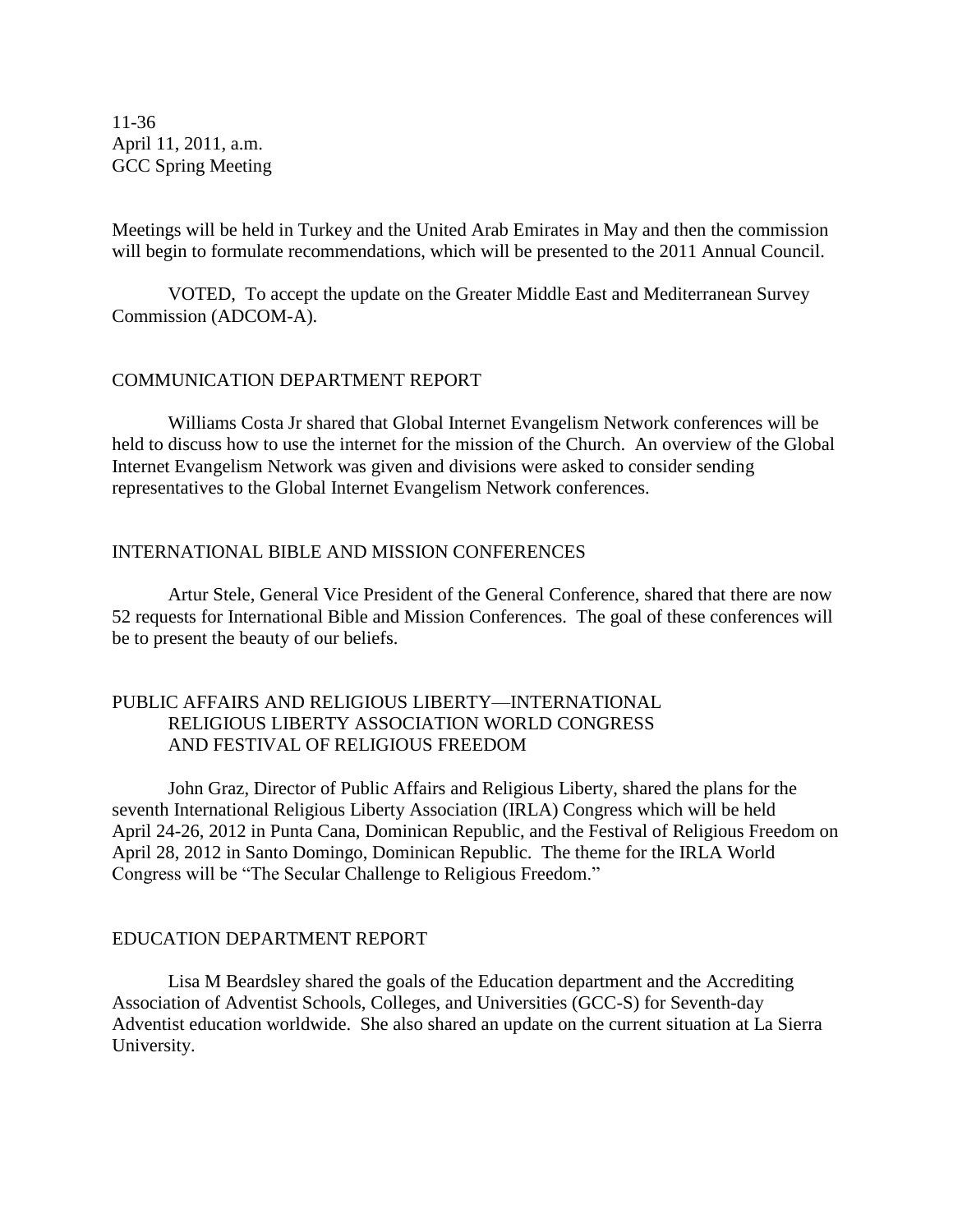11-37 April 11, 2011, a.m. GCC Spring Meeting

#### AAA/11SM to ESS

#### 115-11G RESPONSIBILITY FOR THE ACCREDITATION OF EARLY CHILDHOOD EDUCATIONAL PROGRAMS

In view of proposals to amend GC FE 20 35, Accrediting Association of Schools, Colleges, and Universities, and GC FE 20 40, Commissions on Accreditation, at the 2011 Annual Council, regarding the responsibility for accreditation of early childhood educational programs, it was

VOTED, To grant a policy waiver for the Adventist Accrediting Association and a Division Commission on Accreditation which will permit divisions to proceed with arrangements for the accreditation of early childhood programs within their territory.

#### ADVENTIST RISK MANAGEMENT REPORT

Robert E Kyte shared a video report detailing the ministry of Adventist Risk Management. The video gave an overview of what Adventist Risk Management does to protect the ministry of the Church.

#### NAD/TRE/11SM to REL

#### TERMINATION SETTLEMENTS

Over the past couple of years and continuing in 2011, the unemployment levels in the United States have been making it very difficult for individuals losing their jobs. The United States government has repeatedly extended the number of weeks of unemployment insurance, but most denominational entities are exempt from unemployment insurance.

Several General Conference institutions, either for financial reasons or because of moving, restructuring, or discontinuing specific services, have need to provide termination settlements to some of the employees affected. Because of the high unemployment, some of these institutions have voted to grant more than the provisions outlined in NAD *Working Policy* Y 36 30, Settlement. Because of this, it was

VOTED, To grant a variance for 2010 and 2011 to General Conference institutions and entities located in the United States to NAD *Working Policy* Y 36 30, Settlement, allowing for the granting of higher termination settlements than may be provided for in policy because of the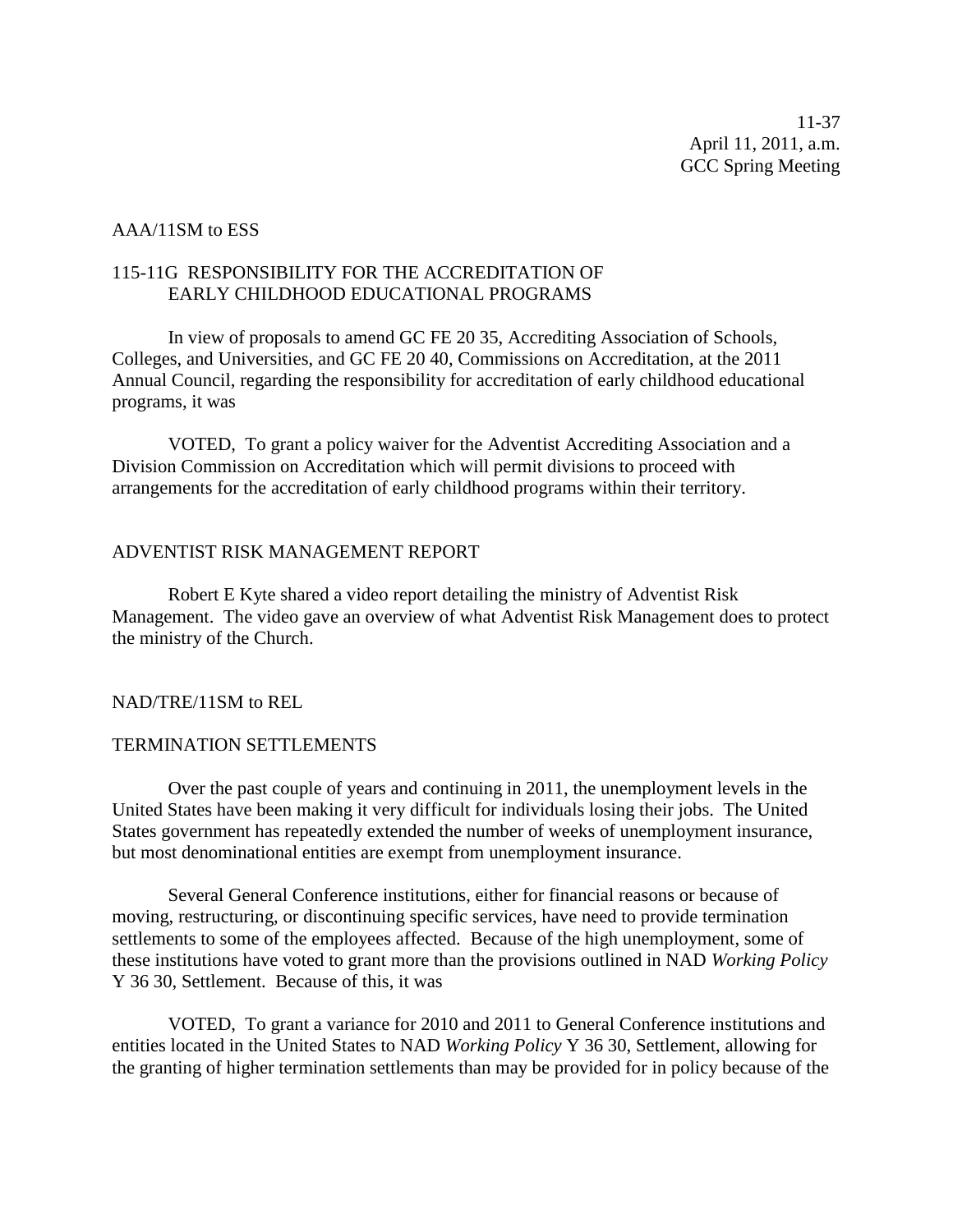11-38 April 11, 2011, a.m. GCC Spring Meeting

abnormally high unemployment in the United States, subject to approval by the General Conference Administrative Committee (GCC-S).

#### SEC/ADCOM/11SM to HWT

#### GENERAL CONFERENCE ADMINISTRATIVE COMMITTEE (GCC-S)—MEMBERSHIP ADJUSTMENT

VOTED, To adjust the membership of the General Conference Administrative Committee (ADCOM) (GCC-S), as follows:

Add Denslow, Kenneth A, Invitee

#### SEC/ADCOM/11SM to HWT

#### STRATEGIC PLANNING AND BUDGETING COMMITTEE (GCC-S)—MEMBERSHIP ADJUSTMENT

VOTED, To adjust the membership of the Strategic Planning and Budgeting Committee (SP&B) (GCC-S), as follows:

| Add | Oliver, Ron, Lay Representative—NAD |
|-----|-------------------------------------|
|     | Trim, David J B, Invitee            |

Delete Brantley, Paul S, Invitee

#### TRE/FinPl&Bud09AC/09AC/101-09Ge/101-10Gd/SP&B11SM/11SM to JRP(DIV)

#### 101-11Ga CALENDAR OF OFFERINGS—WORLD 2012

VOTED, To record the Calendar of Offerings―World 2012, which reads as follows:

#### **January**

- 7 Outreach/Church Budget
- 14 Division
- 21 Church Budget
- 28 Conference/Union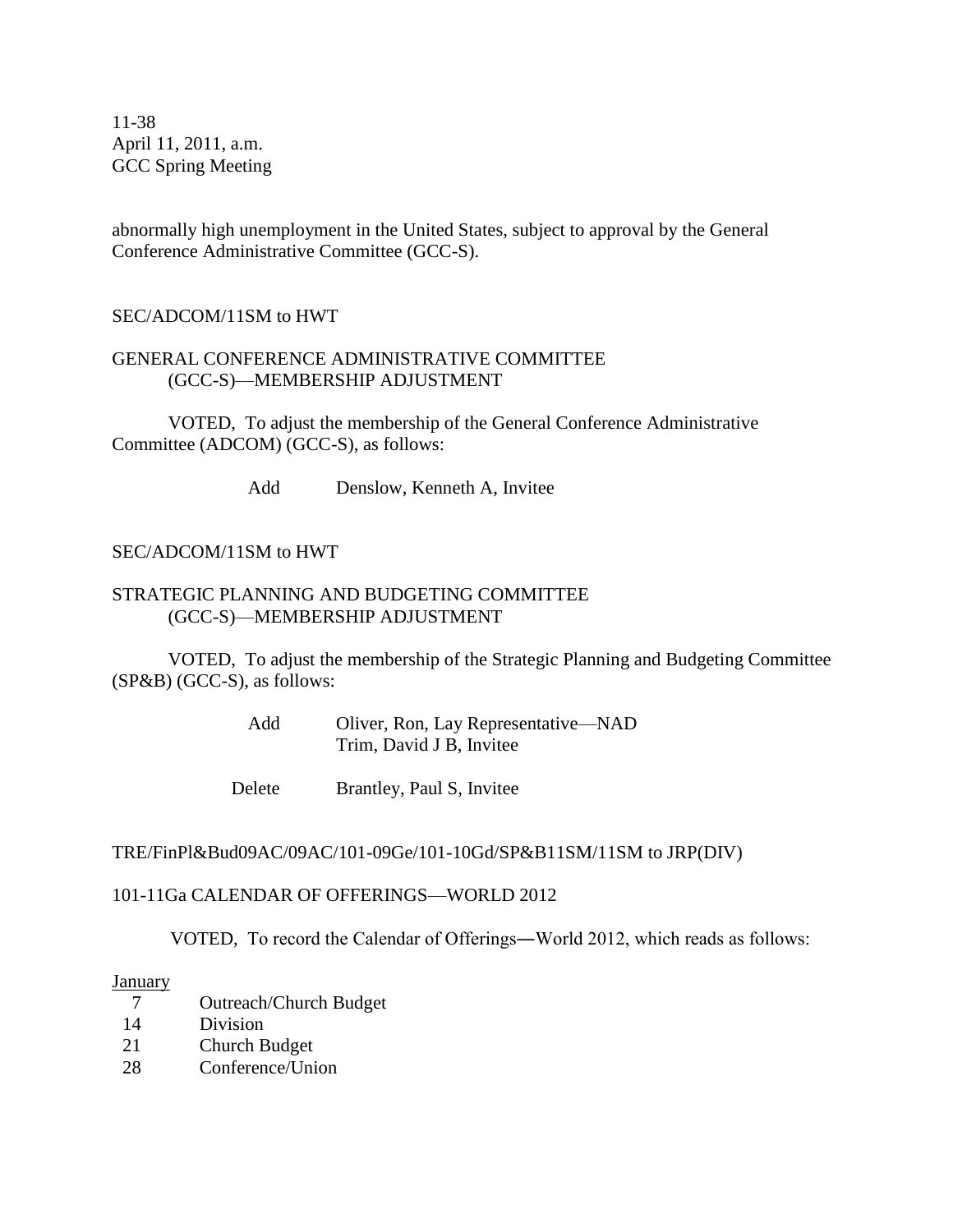11-39 April 11, 2011, a.m. GCC Spring Meeting

#### **February**

- 4 Outreach/Church Budget
- 11 Division
- 18 Church Budget
- 25 Conference/Union

#### March

| <b>Outreach/Church Budget</b><br>- 3 |  |
|--------------------------------------|--|
|--------------------------------------|--|

- 10 \*+ Adventist World Radio
- 17 Church Budget<br>24 Conference/Uni
- Conference/Union
- 31 Church Budget

#### April

7 Outreach/Church Budget<br>14 \*+ World Mission Budget World Mission Budget 21 Church Budget 28 Conference/Union

#### May

|        | <b>Outreach/Church Budget</b>                              |
|--------|------------------------------------------------------------|
| $12*+$ | Disaster and Famine Relief (Program provided for NAD only) |
| -19    | Church Budget                                              |
| 26     | Conference/Union                                           |

#### **June**

| 2           | <b>Outreach/Church Budget</b> |
|-------------|-------------------------------|
| 9           | Division                      |
| 16          | Church Budget                 |
| $2^{\circ}$ | Conferance/Linear             |

23 Conference/Union<br>30 Church Budget **Church Budget** 

#### July

- 7 Outreach/Church Budget
- 14 \*+ World Mission Budget
- 21 Church Budget
- 28 Conference/Union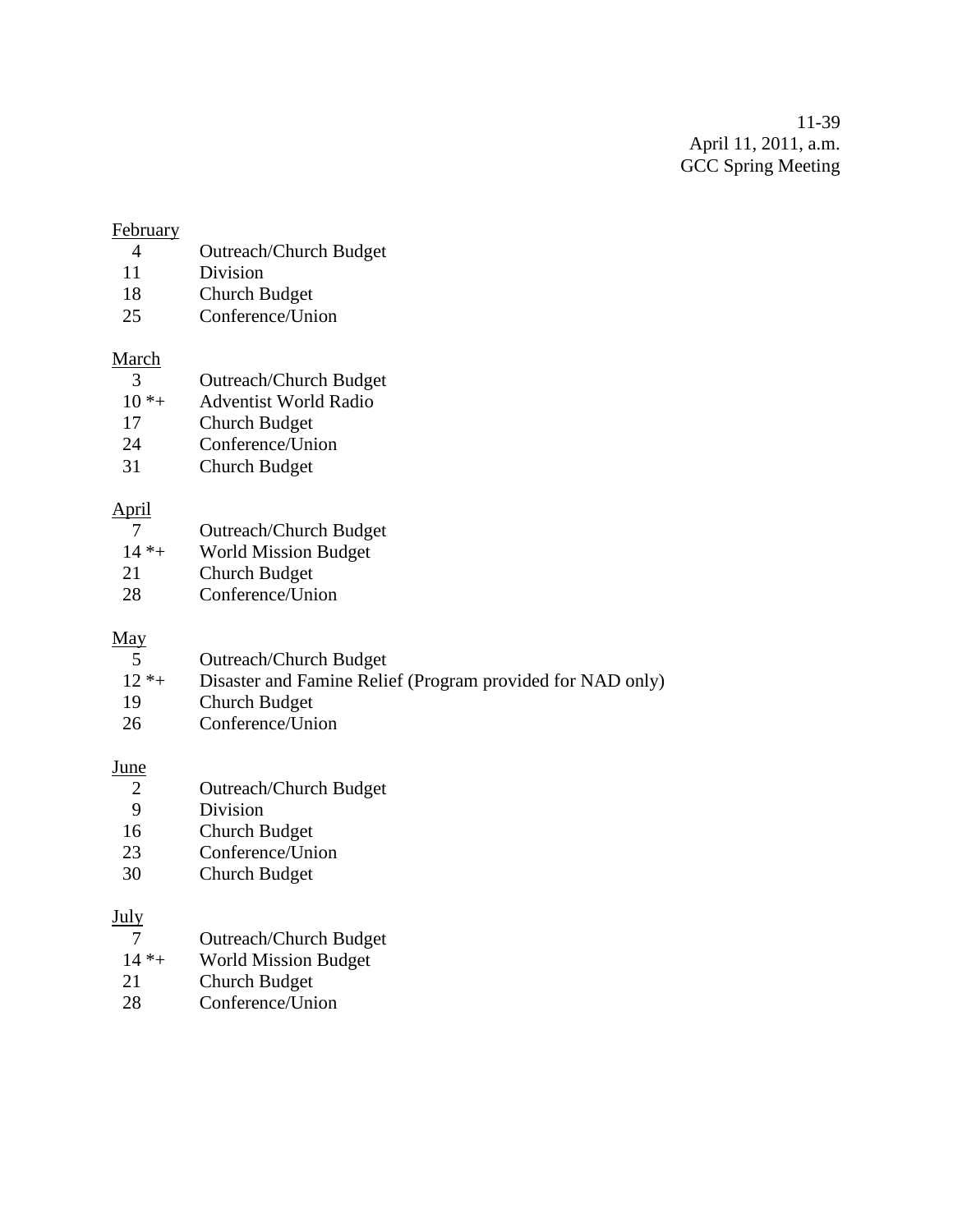11-40 April 11, 2011, a.m. GCC Spring Meeting

#### August

- 4 Outreach/Church Budget
- 11 Division
- 18 Church Budget
- 25 Conference/Union

#### September

- 1 Outreach/Church Budget
- 8 \*+ World Mission Budget (Unusual Opportunities)
- 15 Church Budget
- 22 Conference/Union
- 29 Church Budget

#### **October**

- 6 Outreach/Church Budget
- 13 Division
- 20 Church Budget
- 27 Conference/Union

#### November

- 3 Outreach/Church Budget
- 10 \*+ Annual Sacrifice (Global Mission)
- 17 Church Budget
- 24 Conference/Union

#### December

- 1 Outreach/Church Budget<br>8 Division
- **Division**
- 15 Church Budget
- 22 Conference/Union<br>29 Church Budget
- **Church Budget**

#### Summary of Offerings

| <b>General Conference</b> | 6  |
|---------------------------|----|
| Division                  | 6  |
| Conference/Union          | 12 |
| Church                    | 28 |

Total 52 \*Program provided by the General Conference +Worldwide offering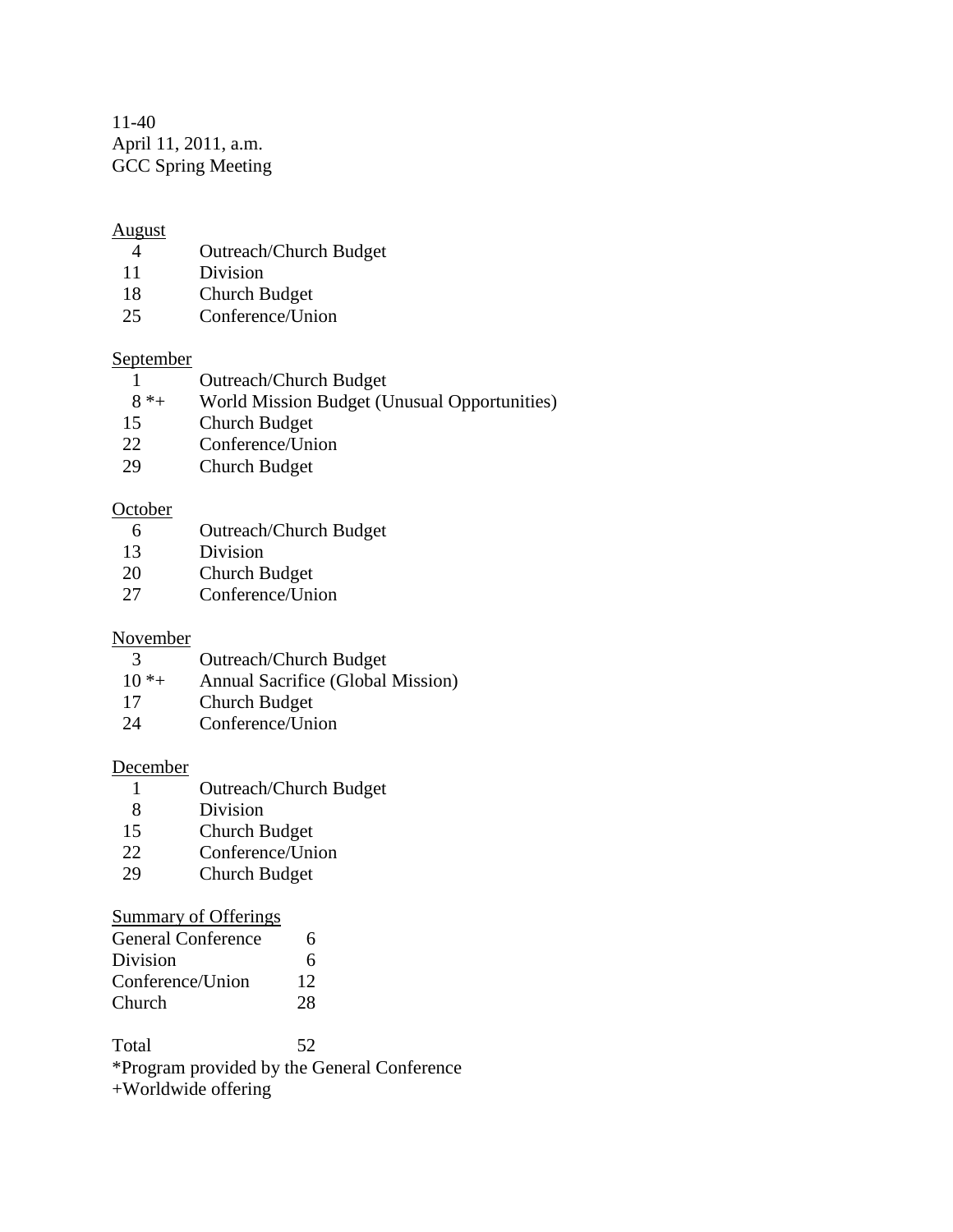### COM/101-10Ge/11SM to BDS

#### 101-11Gb CALENDAR OF SPECIAL DAYS AND EVENTS— WORLD 2012

VOTED, To record the Calendar of Special Days and Events—World 2012, which reads as follows:

|                                  |                                    | <b>OFFERING</b>              | <b>MATERIALS</b>         |
|----------------------------------|------------------------------------|------------------------------|--------------------------|
| <b>January</b><br>$\overline{7}$ | Tell the World: Spiritual Growth   |                              | <b>GC-MIN</b>            |
| 14                               | <b>Health Ministries</b>           | ---                          | <b>Divisions</b>         |
| 21                               |                                    |                              |                          |
| 28                               | Religious Liberty Day              | Liberty                      | <b>GC-PARL</b>           |
| February                         |                                    |                              |                          |
| $\overline{4}$                   | Tell the World: Personal Outreach  | ---                          | GC-PM                    |
| $4 - 11$                         | <b>Christian Home and Marriage</b> |                              | GC-FM                    |
| 18                               | Missionary, Health, and            | ---                          | <b>Publishing Houses</b> |
|                                  | <b>Temperance Literature</b>       |                              |                          |
| 25                               |                                    |                              |                          |
| March                            |                                    |                              |                          |
| 3                                | Women's Day of Prayer              |                              | GC-WM                    |
| 10                               | <b>Adventist World Radio</b>       | <b>Adventist World Radio</b> | <b>GC-AWR</b>            |
| $17 - 24$                        | Youth Week of Prayer               |                              | <b>GC-YOU</b>            |
| 31                               |                                    |                              |                          |
| <b>April</b>                     |                                    |                              |                          |
| 7                                | Literature Evangelism Rally Day    | ---                          | <b>Divisions</b>         |
| 7                                | <b>Youth Spiritual Commitment</b>  | ---                          | <b>Divisions</b>         |
|                                  | Celebration (Northern Hemisphere)  |                              |                          |
| 14                               | <b>Mission Promotion</b>           | <b>World Mission</b>         | GC-AM                    |
| 21                               | <b>Christian Education</b>         | ---                          | <b>Divisions</b>         |
| 28                               |                                    |                              |                          |
| $\underline{May}$                |                                    |                              |                          |
| $5 - 26$                         | Drug Awareness Month               |                              | GC-HM                    |
| 5                                | Tell the World: Internet Outreach  | ---                          | GC-COM                   |
| 12                               | Tell the World: In the Community   | Disaster/Famine Relief       | GC-PM/DIV                |
| 26                               |                                    |                              |                          |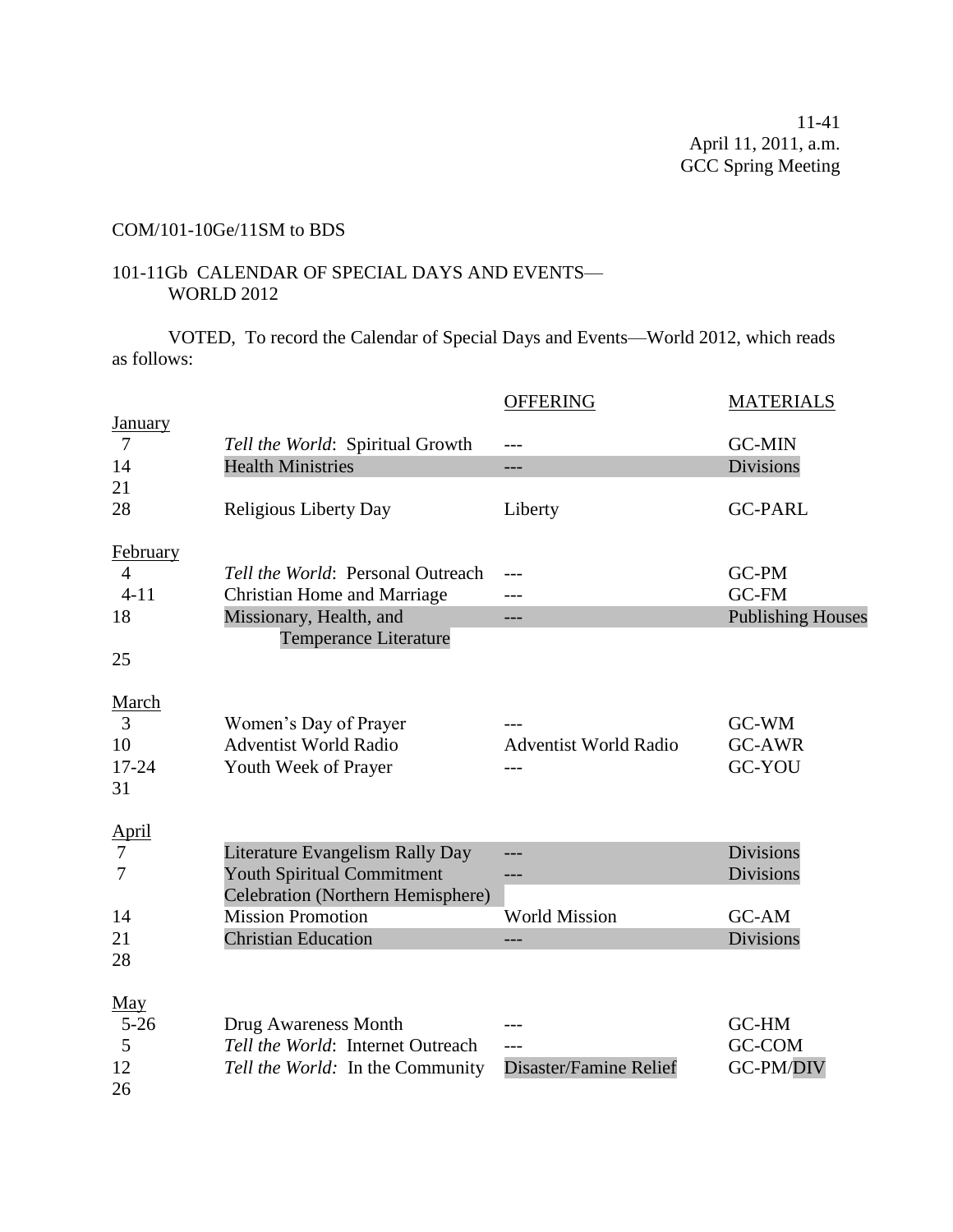11-42 April 11, 2011, a.m. GCC Spring Meeting

|                  |                                                                  | <b>OFFERING</b>            | <b>MATERIALS</b>       |
|------------------|------------------------------------------------------------------|----------------------------|------------------------|
| June             |                                                                  |                            |                        |
| 2                | Bible Study: Sabbath School and<br><b>Correspondence Courses</b> |                            | GC-PM                  |
| 9                | Women's Ministry                                                 |                            | GC-WM                  |
| 16               | Tell the World - Reach Across:<br>Nurture and Reclaiming         |                            | <b>GC-MIN</b>          |
| 23               |                                                                  |                            |                        |
| 30               |                                                                  |                            |                        |
| <u>July</u>      |                                                                  |                            |                        |
| $7\phantom{.0}$  |                                                                  |                            |                        |
| 14               | <b>Missions Promotion</b>                                        | <b>World Mission</b>       | GC-AM                  |
| 21               | Tell the World: Media Ministry                                   |                            | <b>GC-COM</b>          |
| 28               |                                                                  |                            |                        |
| <b>August</b>    |                                                                  |                            |                        |
| 4                | <b>Global Mission Evangelism</b>                                 |                            | Divisions              |
| 11               | Tell the World: Church Planting                                  |                            | GC-AM                  |
| 18               | <b>Abuse Prevention Emphasis</b>                                 |                            | GC-WM                  |
| 25               | Education                                                        |                            | <b>GC-EDU</b>          |
| <b>September</b> |                                                                  |                            |                        |
| 1                | Lay Evangelism                                                   |                            | <b>Divisions</b>       |
| 8                | <b>Missions Promotion</b>                                        | <b>Unusual Opportunity</b> | GC-AM                  |
| 8                | <b>Youth Spiritual Commitment</b>                                |                            | <b>Divisions</b>       |
|                  | Celebration (Southern Hemisphere)                                |                            |                        |
| 15               | Pathfinder Day                                                   |                            | GC-YOU                 |
| 29               | <b>Family Togetherness</b>                                       | ---                        | GC-FM                  |
| October          |                                                                  |                            |                        |
| 6                | Sabbath School Guest Day                                         | ---                        | Divisions              |
| 6                | <b>Adventist Review Subscription</b><br>Promotion                | ---                        | GC-AR                  |
| 13               | Spirit of Prophecy                                               |                            | <b>GC-White Estate</b> |
| 20               | <b>Adventist Heritage</b>                                        |                            | <b>GC-White Estate</b> |
| 27               | <b>Creation Sabbath</b>                                          | ---                        | GC-FSC                 |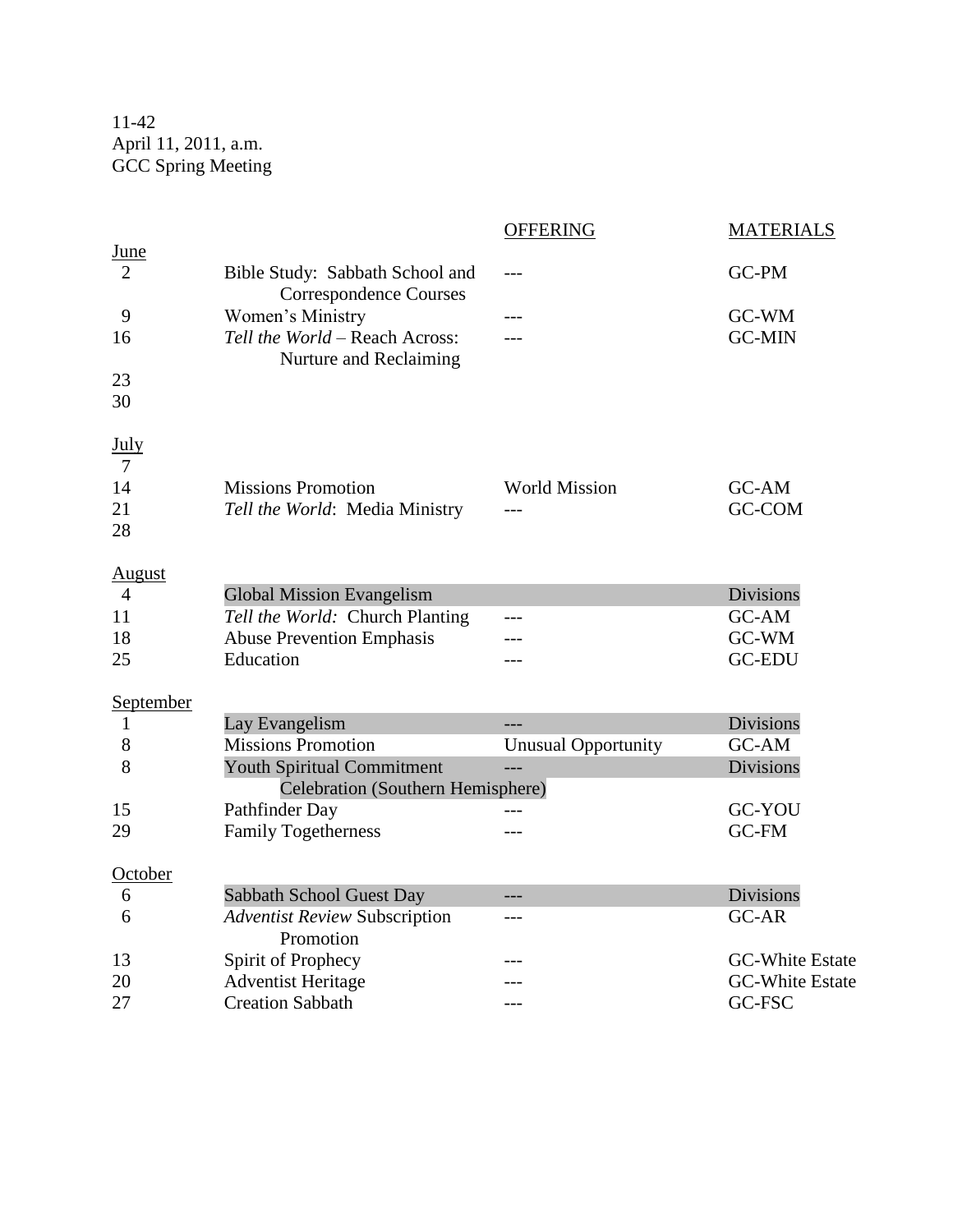11-43 April 11, 2011, a.m. GCC Spring Meeting

|          |                        | <b>OFFERING</b>         | <b>MATERIALS</b> |
|----------|------------------------|-------------------------|------------------|
| November |                        |                         |                  |
| $3-10$   | Week of Prayer         |                         | <b>GC-PRE</b>    |
| 10       |                        | <b>Annual Sacrifice</b> | GC-AM            |
| 17       | Children's Sabbath     |                         | <b>GC-CHM</b>    |
| 24       |                        |                         |                  |
| December |                        |                         |                  |
|          | Stewardship            |                         | <b>Divisions</b> |
| 8        | <b>Health Emphasis</b> |                         | <b>Divisions</b> |
| 15       |                        |                         |                  |
| 22       |                        |                         |                  |
| 29       |                        |                         |                  |

OMA/FinPl&Bud05AC/05AC/101-05Ga/06AC/101-06Ga/FinPl&Bud07AC/GCDO07AC/ 07AC/101-07Ga/FinPl&Bud08AC/08AC/101-08Ga/FinPl&Bud09AC/09AC/101-09Ga/ SP&B10AC/10AC/101-10Ga/SP&B11SM/11SM to JRP(DIV)

#### 101-11Gc CALENDAR OF THIRTEENTH SABBATH OFFERINGS—WORLD 2011-2015

VOTED, To record the Calendar of Thirteenth Sabbath Offerings—World 2011 - 2015, which reads as follows:

| 2011 | <b>First Quarter</b><br><b>Second Quarter</b><br><b>Third Quarter</b><br><b>Fourth Quarter</b> | Southern Asia Division<br>Euro-Asia Division<br><b>West-Central Africa Division</b><br><b>North American Division</b>                       |
|------|------------------------------------------------------------------------------------------------|---------------------------------------------------------------------------------------------------------------------------------------------|
| 2012 | <b>First Quarter</b><br><b>Second Quarter</b><br>Third Quarter<br><b>Fourth Quarter</b>        | Northern Asia-Pacific Division<br>Southern Asia-Pacific Division<br>Southern Africa-Indian Ocean Division<br><b>South American Division</b> |
| 2013 | <b>First Quarter</b><br><b>Second Quarter</b><br><b>Third Quarter</b><br><b>Fourth Quarter</b> | <b>South Pacific Division</b><br><b>East-Central Africa Division</b><br>Euro-Africa Division<br><b>Trans-European Division</b>              |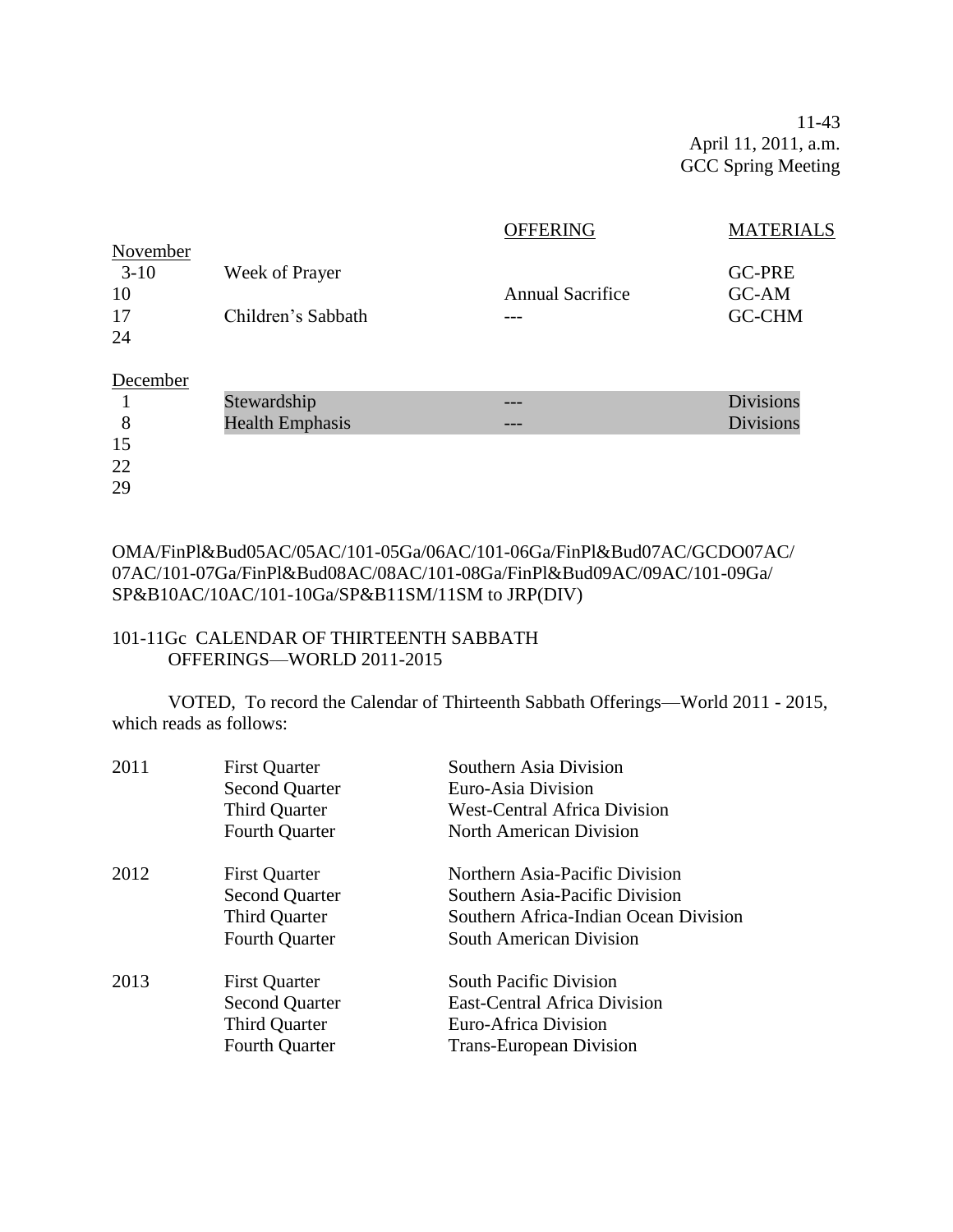11-44 April 11, 2011, a.m. GCC Spring Meeting

2014 First Quarter West-Central Africa Division Second Quarter Southern Asia Division Third Quarter **Euro-Asia Division** Fourth Quarter Inter-American Division 2015 First Quarter North American Division Second Quarter Northern Asia-Pacific Division Third Quarter Southern Asia-Pacific Division Fourth Quarter Southern Africa-Indian Ocean Division

Distribution summary among divisions from 2011 through 2015:

| East-Central Africa          |                |
|------------------------------|----------------|
| Euro-Africa                  |                |
| Euro-Asia                    | 2              |
| Inter-American               | 1              |
| North American               | $\overline{2}$ |
| Northern Asia-Pacific        | $\overline{2}$ |
| Southern Africa-Indian Ocean | 2              |
| South American               | 1              |
| South Pacific                | 1              |
| Southern Asia                | 2              |
| Southern Asia-Pacific        | 2              |
| Trans-European               | 1              |
| <b>West-Central Africa</b>   | 2              |

#### TRE/SP&B10AC/10AC/101-10Gf/SP&B11SM/11SM to JRP(DIV)

#### 101-11Gd CALENDAR OF OFFERINGS—WORLD 2013

VOTED, To record the Calendar of Offerings—World 2013, which reads as follows:

#### **January**

 Outreach/Church Budget 12 Division Church Budget Conference/Union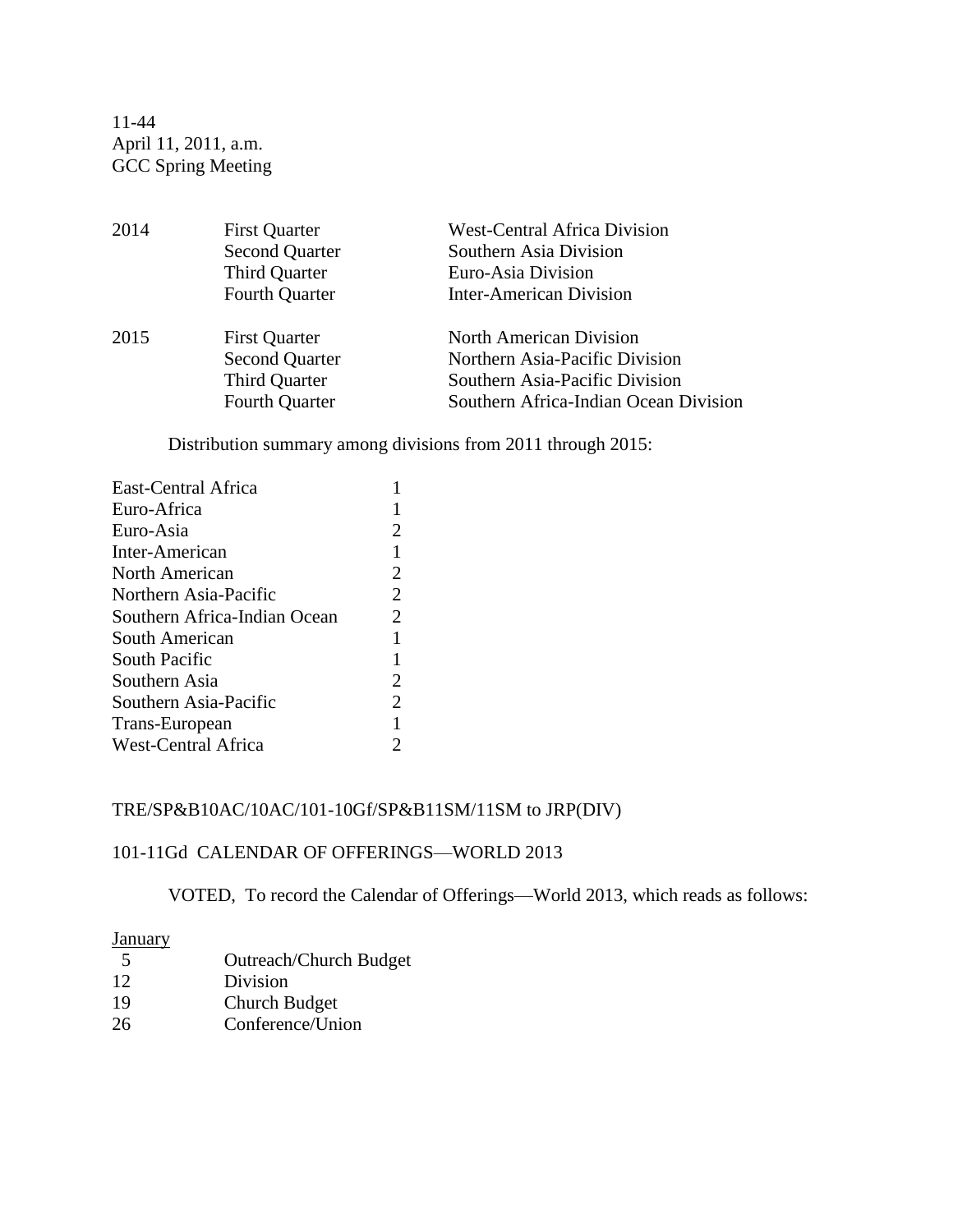11-45 April 11, 2011, a.m. GCC Spring Meeting

| <b>February</b> |                                                            |
|-----------------|------------------------------------------------------------|
| $\overline{2}$  | <b>Outreach/Church Budget</b>                              |
| 9               | Division                                                   |
| 16              | <b>Church Budget</b>                                       |
| 23              | Conference/Union                                           |
| <b>March</b>    |                                                            |
| 2               | <b>Outreach/Church Budget</b>                              |
| $9*+$           | <b>Adventist World Radio</b>                               |
| 16              | <b>Church Budget</b>                                       |
| 23              | Conference/Union                                           |
| 30              | <b>Church Budget</b>                                       |
| <u>April</u>    |                                                            |
| 6               | <b>Outreach/Church Budget</b>                              |
| $13* +$         | <b>World Mission Budget</b>                                |
| 20              | <b>Church Budget</b>                                       |
| 27              | Conference/Union                                           |
| <u>May</u>      |                                                            |
| 4               | <b>Outreach/Church Budget</b>                              |
| $11* +$         | Disaster and Famine Relief (Program provided for NAD only) |
| 18              | Church Budget                                              |
| 25              | Conference/Union                                           |
| <u>June</u>     |                                                            |
| $\mathbf{1}$    | <b>Outreach/Church Budget</b>                              |
| 8               | Division                                                   |
| 15              | <b>Church Budget</b>                                       |
| 22              | Conference/Union                                           |
| 29              | <b>Church Budget</b>                                       |
| <u>July</u>     |                                                            |
| 6               | <b>Outreach/Church Budget</b>                              |
| $13*+$          | <b>World Mission Budget</b>                                |
| 20              | <b>Church Budget</b>                                       |
| 27              | Conference/Union                                           |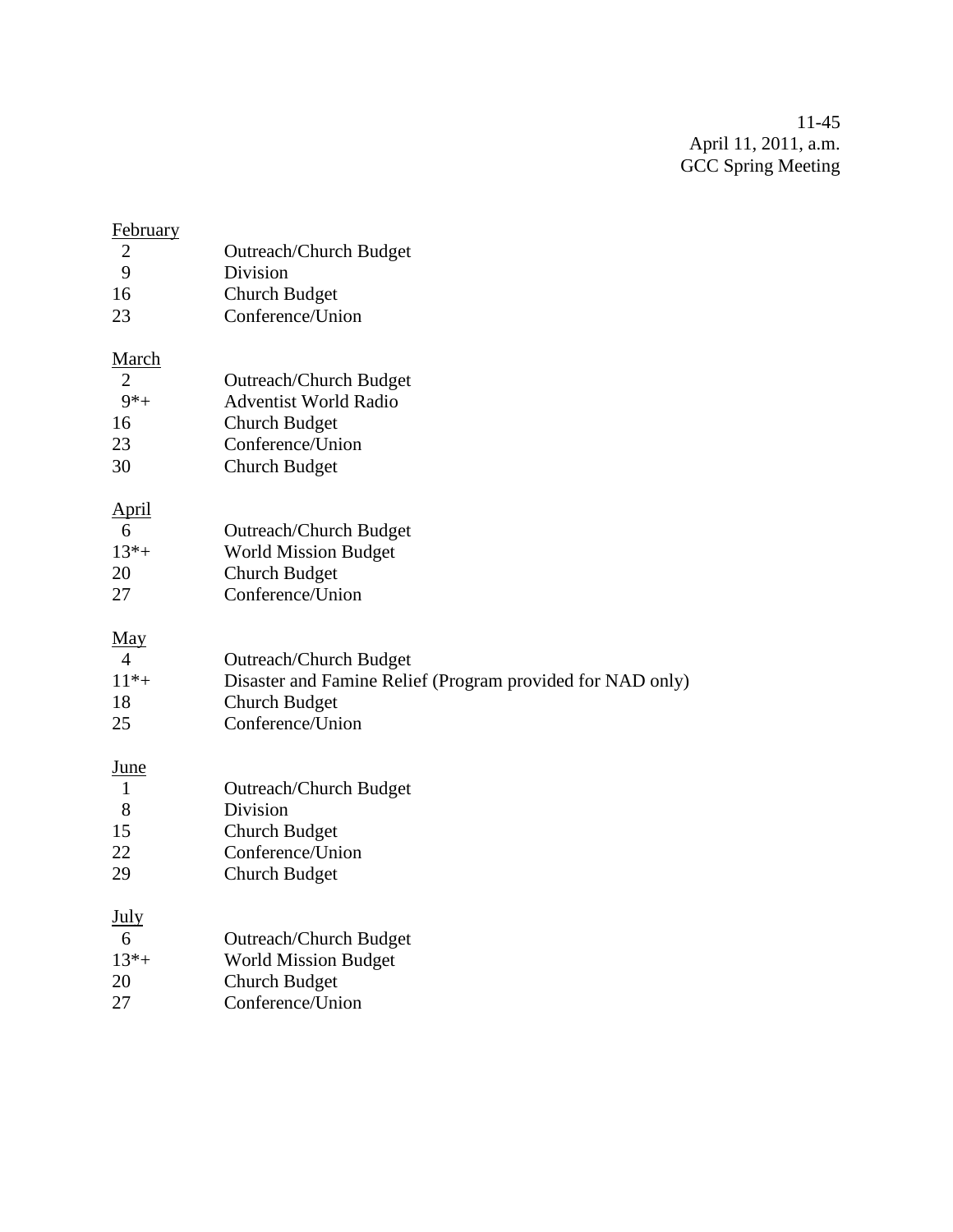11-46 April 11, 2011, a.m. GCC Spring Meeting

# $\frac{\text{August}}{3}$

- 3<br>
Outreach/Church Budget<br>
10<br>
Division
- Division
- 17 Church Budget
- 24 Conference/Union<br>31 Church Budget
- **Church Budget**

### September

| - 7     | <b>Outreach/Church Budget</b>                |
|---------|----------------------------------------------|
| $14* +$ | World Mission Budget (Unusual Opportunities) |
| 21      | <b>Church Budget</b>                         |
| 28      | Conference/Union                             |

### **October**

| - 5 | Outreach/Church Budget |
|-----|------------------------|
| 12  | Division               |
| 19  | Church Budget          |
| 26  | Conference/Union       |

#### November

| $\mathcal{D}$ | <b>Outreach/Church Budget</b>     |
|---------------|-----------------------------------|
| $9*$ +        | Annual Sacrifice (Global Mission) |
| 16            | Church Budget                     |
| 23            | Conference/Union                  |
| 30            | <b>Church Budget</b>              |

### **December**

| - 7 | <b>Outreach/Church Budget</b> |
|-----|-------------------------------|
| 14  | Division                      |
| 17  | Church Budget                 |
| 28  | Conference/Union              |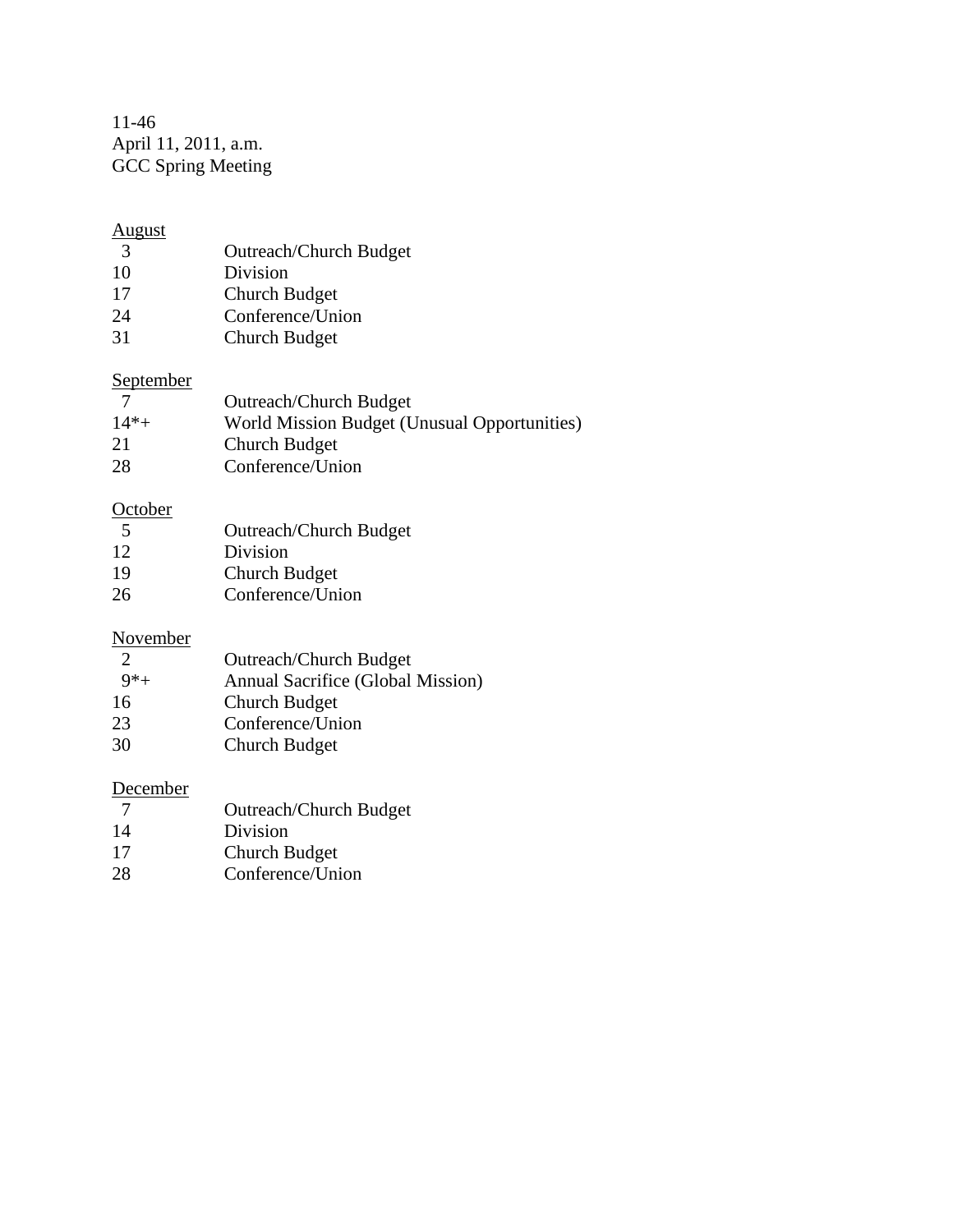11-47 April 11, 2011, a.m. GCC Spring Meeting

### Summary of Offerings General Conference 6 Division 6 Conference/Union 12 Church 28

Total 52

\*Program provided by the General Conference +Worldwide offering

#### TRE/SP&B11SM/11SM to JRP(DIV)

#### 101-11Ge CALENDAR OF OFFERINGS—WORLD 2014

VOTED, To record the Calendar of Offerings—World 2014, which reads as follows:

**January** 

| $\overline{4}$ | <b>Outreach/Church Budget</b> |
|----------------|-------------------------------|
| 11             | n: .: .:                      |

| 11 | Division |  |
|----|----------|--|
|    |          |  |

- 18 Church Budget
- 25 Conference/Union

#### February

- 1 Outreach/Church Budget 8 Division
- 15 Church Budget 22 Conference/Union

#### March

|        | <b>Outreach/Church Budget</b> |
|--------|-------------------------------|
| $8*$ + | <b>Adventist World Radio</b>  |
| 15     | <b>Church Budget</b>          |
| 22     | Conference/Union              |
| 29     | Church Budget                 |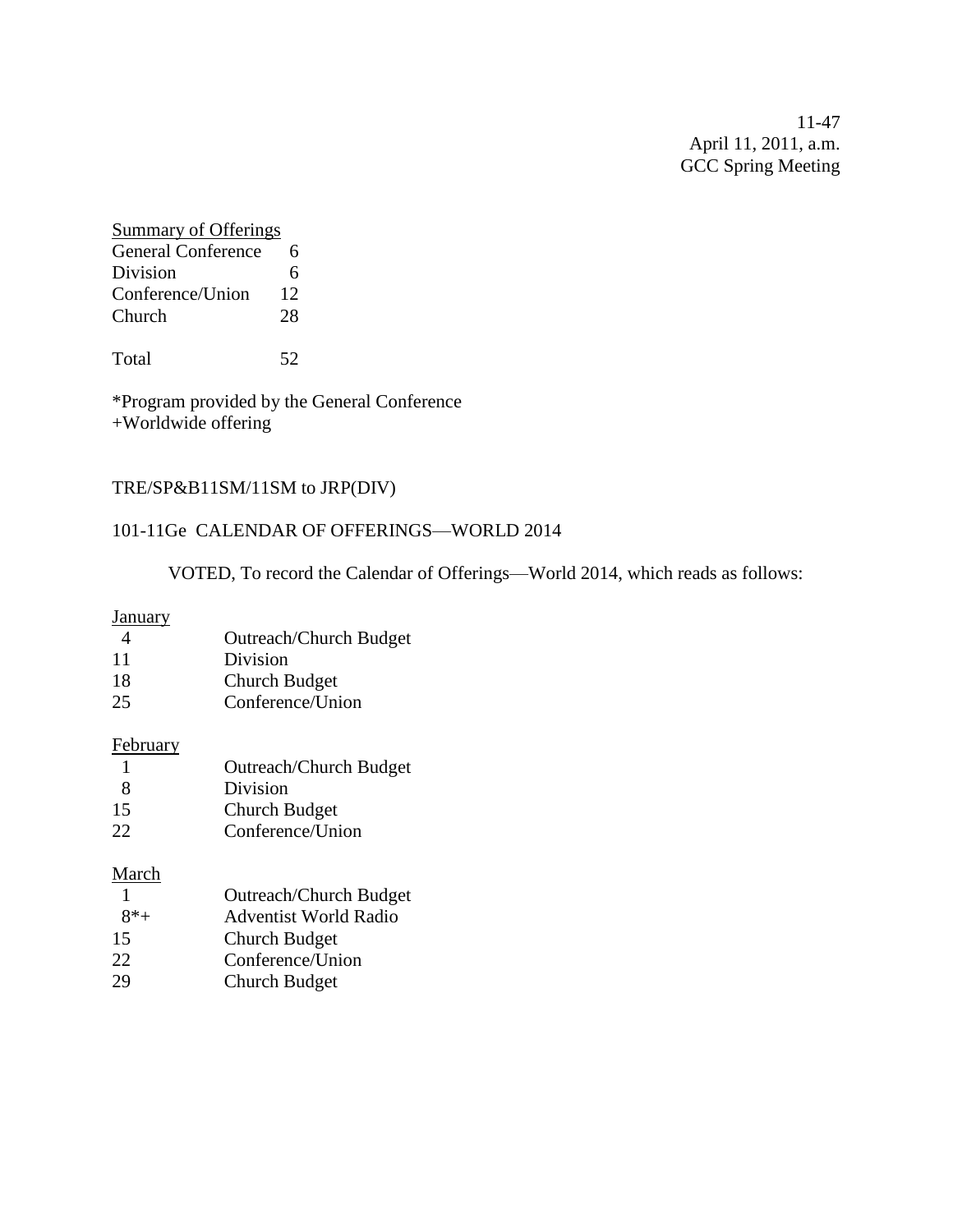11-48 April 11, 2011, a.m. GCC Spring Meeting

| April          |                                                            |
|----------------|------------------------------------------------------------|
| 5              | <b>Outreach/Church Budget</b>                              |
| $12*+$         | <b>World Mission Budget</b>                                |
| 19             | <b>Church Budget</b>                                       |
| 26             | Conference/Union                                           |
| <u>May</u>     |                                                            |
| 3              | <b>Outreach/Church Budget</b>                              |
| $10^{*}+$      | Disaster and Famine Relief (Program provided for NAD only) |
| 17             | <b>Church Budget</b>                                       |
| 24             | Conference/Union                                           |
| 31             | <b>Church Budget</b>                                       |
| <u>June</u>    |                                                            |
| $\overline{7}$ | <b>Outreach/Church Budget</b>                              |
| 14             | Division                                                   |
| 21             | <b>Church Budget</b>                                       |
| 28             | Conference/Union                                           |
| <u>July</u>    |                                                            |
| 5              | <b>Outreach/Church Budget</b>                              |
| $12*+$         | <b>World Mission Budget</b>                                |
| 19             | <b>Church Budget</b>                                       |
| 26             | Conference/Union                                           |
| <u>August</u>  |                                                            |
| $\overline{2}$ | <b>Outreach/Church Budget</b>                              |
| 9              | Division                                                   |
| 16             | <b>Church Budget</b>                                       |
| 23             | Conference/Union                                           |
| 30             | <b>Church Budget</b>                                       |
| September      |                                                            |
| 6              | <b>Outreach/Church Budget</b>                              |
| $13*+$         | World Mission Budget (Unusual Opportunities)               |
| 20             | <b>Church Budget</b>                                       |

27 Conference/Union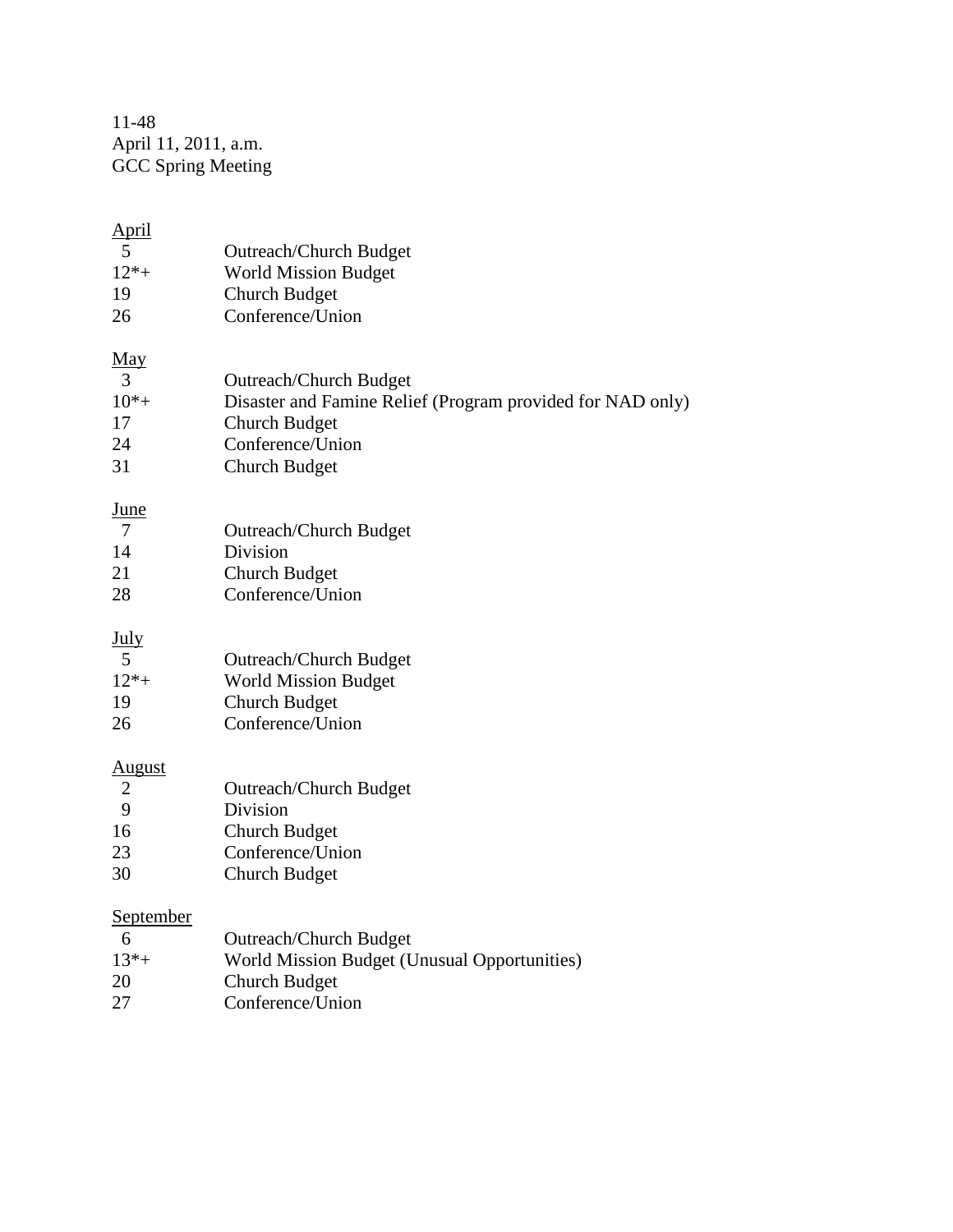11-49 April 11, 2011, a.m. GCC Spring Meeting

#### **October**

- 4 Outreach/Church Budget 11 Division
- 18 Church Budget
- 25 Conference/Union

#### November

|        | <b>Outreach/Church Budget</b>     |
|--------|-----------------------------------|
| $8*$ + | Annual Sacrifice (Global Mission) |
| 15     | Church Budget                     |
| 22     | Conference/Union                  |
| 29     | Church Budget                     |

#### December

| -6 | <b>Outreach/Church Budget</b> |
|----|-------------------------------|
| 13 | Division                      |
| 20 | Church Budget                 |
| 27 | Conference/Union              |

#### Summary of Offerings

| <b>General Conference</b> | h  |
|---------------------------|----|
| Division                  | 6  |
| Conference/Union          | 12 |
| Church                    | 28 |
|                           |    |

Total 52

\*Program provided by the General Conference +Worldwide offering

#### SEC/ADCOM/SecC/GCDO09SM/09SM/ADCOM/SecC/GCDO09AC/09AC/ADCOM/ 102-09Gc/ADCOM/SecC/GCDO10SM/10SM/ADCOM/GCDO10AC/10AC/ADCOM/ 102-10Gb/ADCOM/GCDO11SM/11SM to MAI(DIV)

#### 102-11Ga AUTHORIZED MEETINGS 2011

VOTED, To approve the updated list of Authorized Meetings 2011, with the understanding that attendance at these meetings must also be approved by the administration of each entity, as follows: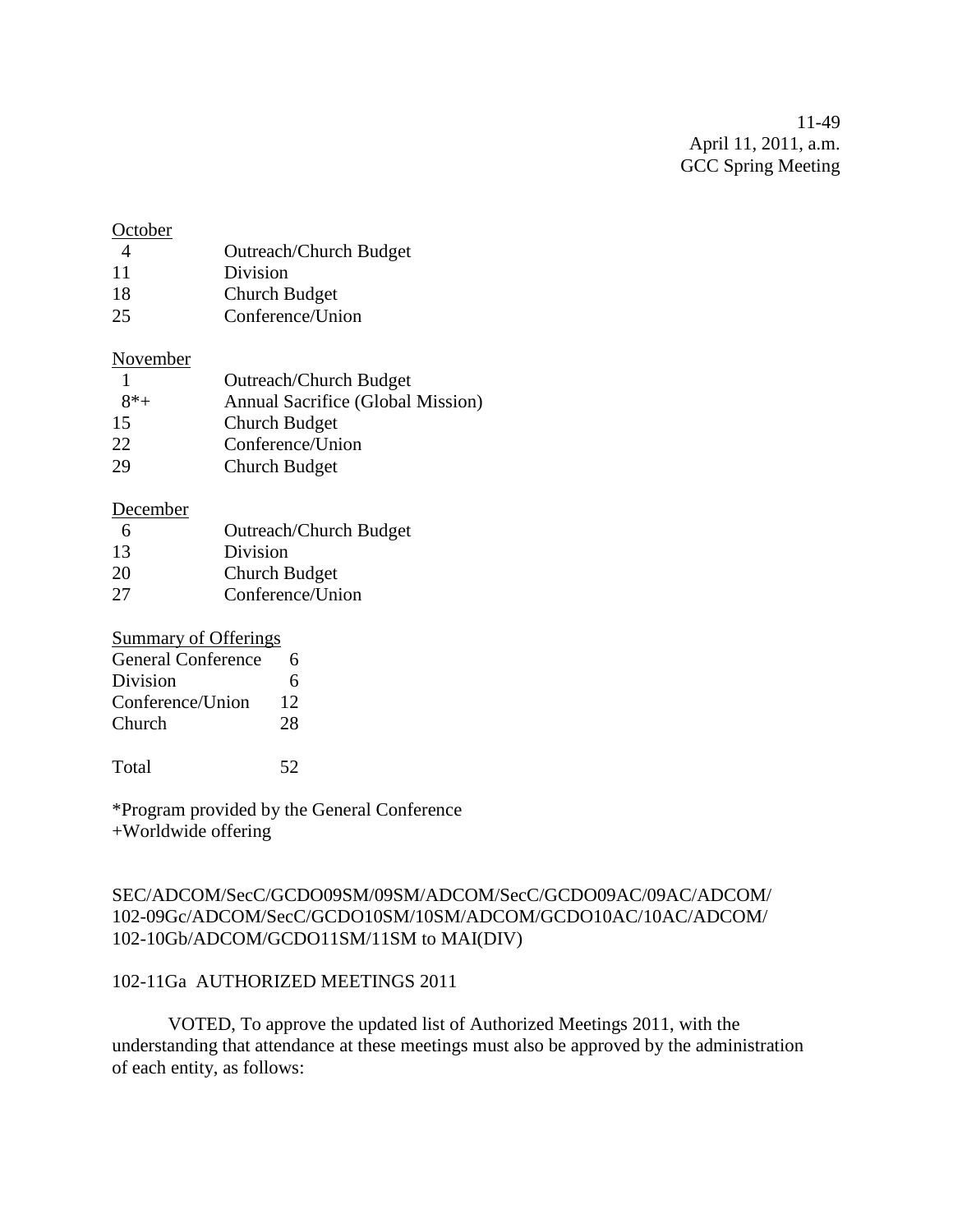11-50 April 11, 2011, a.m. GCC Spring Meeting

### DATE DAY MEETING LOCATION

| <b>April 2011</b> |     |                                                     |                           |
|-------------------|-----|-----------------------------------------------------|---------------------------|
| $11-30$           | Mon | <b>IWM Mission Institute</b>                        | THAILAND                  |
| 13(am)            | Wed | <b>LLUASHSC Constituency Meeting</b>                | Loma Linda CA             |
| 13(pm)            | Wed | LLU Boards LLUASHSC, LLU, LLUMC                     | Loma Linda CA             |
| 18-19             | Mon | <b>Biblical Research Institute Committee</b>        | Loma Linda CA             |
| $20 - 21$         | Wed | <b>Faith and Science Council</b>                    | Loma Linda CA             |
| 26                | Tue | Adventist University of Africa Board                | Nairobi KENYA             |
| May 2011          |     |                                                     |                           |
| $\mathfrak{Z}$    | Tue | <b>AIIAS</b> Constituency Meeting                   | <b>PHILIPPINES</b>        |
| 5                 | Thu | General Conference Executive Committee              | <b>Silver Spring MD</b>   |
| 5(am)             | Thu | AIIAS Subcommittee Academic & Finance               | <b>PHILIPPINES</b>        |
| 5(pm)             | Thu | <b>AIIAS</b> Board                                  | <b>PHILIPPINES</b>        |
| 18(pm)            | Wed | <b>Review and Herald HHES Board</b>                 | <b>Hagerstown MD</b>      |
| 18(eve)           | Wed | <b>Review and Herald Board Finance Committee</b>    | Hagerstown MD             |
| 19(am)            | Thu | Review and Herald Constituency and Board            | Hagerstown MD             |
| $23 - 24$         | Mon | Loma Linda Boards and Committees                    | Loma Linda CA             |
| 25(am)            | Wed | Adventist Health International Services Board       | Loma Linda CA             |
| $27$ -Jun $8$     | Fri | Secretariat Field Study Trip                        | Rome ITALY                |
| June 2011         |     |                                                     |                           |
| $1 - 5$           | Wed | Global Internet Evangelism Network Conference       | Montego Bay JAMAICA       |
| 1(pm)             | Wed | ARM Finance, Audit, & Compensation Comm             | <b>VERMONT</b>            |
| $\overline{2}$    | Thu | <b>Adventist Risk Management Board of Directors</b> | <b>VERMONT</b>            |
| 6(am)             | Mon | <b>Andrews University Subcommittees</b>             | <b>Berrien Springs MI</b> |
| 6(am)             | Mon | <b>Andrews University Board</b>                     | <b>Berrien Springs MI</b> |
| $13 - 16$         | Mon | Prime Time                                          | <b>Silver Spring MD</b>   |
| 14(pm)            | Tue | Review and Herald Board Exec/Finance Comm           | <b>Silver Spring MD</b>   |
| 15                | Wed | <b>PREXAD</b>                                       | <b>Silver Spring MD</b>   |
| 16                | Thu | <b>General Conference Executive Committee</b>       | <b>Silver Spring MD</b>   |
| $20 - 26$         | Mon | IWM Re-Entry Seminars-Family/Teen                   | <b>Berrien Springs MI</b> |
| 22-29             | Wed | GC and Division Treasurers' Consultation            | <b>ISRAEL</b>             |
| <b>July 2011</b>  |     |                                                     |                           |
| $11-30$           | Mon | <b>IWM Mission Institute</b>                        | <b>Berrien Springs MI</b> |
| August 2011       |     |                                                     |                           |
| 10(eve)           | Wed | <b>Pacific Press Finance Committee</b>              | Nampa ID                  |
| 11                | Thu | Pacific Press Board                                 | Nampa ID                  |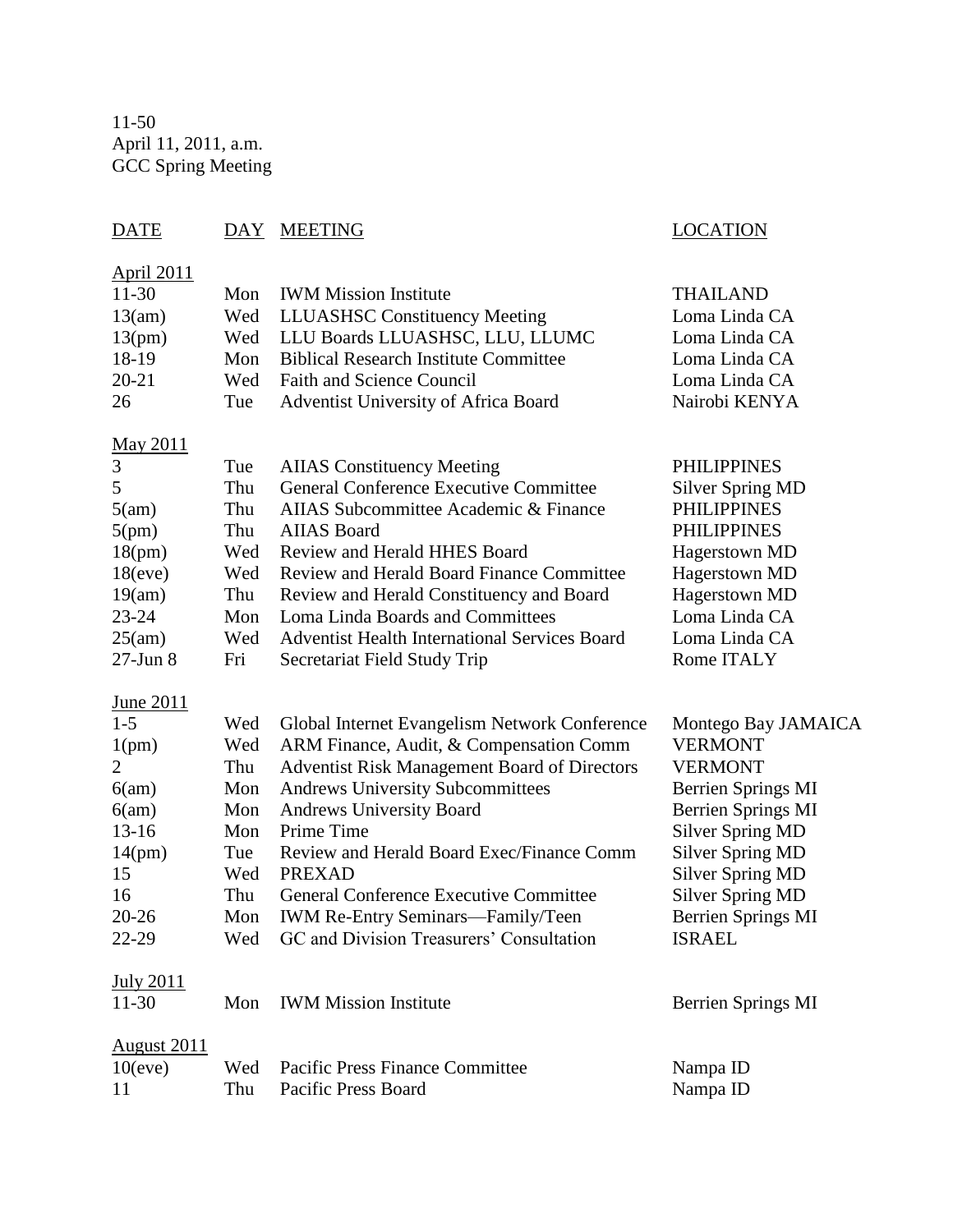11-51 April 11, 2011, a.m. GCC Spring Meeting

### DATE DAY MEETING LOCATION

### August 2011 contd

| 29-30  | Mon Loma Linda Boards and Committees              | Loma Linda CA |
|--------|---------------------------------------------------|---------------|
| 31(am) | Wed Adventist Health International Services Board | Loma Linda CA |

# September 2011

| 15      | Thu | GC Leadership Council                      | <b>Silver Spring MD</b> |
|---------|-----|--------------------------------------------|-------------------------|
| $19-22$ | Mon | Prime Time                                 | <b>Silver Spring MD</b> |
| 21(pm)  | Wed | <b>Review and Herald Finance Committee</b> | Hagerstown MD           |
| 22(am)  | Thu | Review and Herald Board                    | Hagerstown MD           |
| 27      | Tue | Division Officer Interviews                | <b>Boston MA</b>        |
| 28(am)  |     | Wed Presidents Council                     | <b>Boston MA</b>        |
| 28(am)  |     | Wed Secretaries Council                    | <b>Boston MA</b>        |
| 28(am)  | Wed | <b>Treasurers Council</b>                  | <b>Boston MA</b>        |
|         |     | 28(pm)-Oct 1 Wed Spirit of Prophecy Tour   | <b>Boston MA</b>        |

# October 2011

| 3(am)        | Mon | <b>IBE Programs Review Committee</b>                 | <b>Silver Spring MD</b>   |
|--------------|-----|------------------------------------------------------|---------------------------|
| 3(eve)       | Mon | International Board of Education                     | <b>Silver Spring MD</b>   |
| 3(eve)       | Mon | International Board of Min & Theol Ed (IBMTE)        | <b>Silver Spring MD</b>   |
| 4            | Tue | <b>Strategic Planning and Budgeting Committee</b>    | <b>Silver Spring MD</b>   |
| 4(am)        | Tue | GC & Division Officers                               | <b>Silver Spring MD</b>   |
| 4(eve)       | Tue | Africa HIV/AIDS Office Board                         | <b>Silver Spring MD</b>   |
| 4(eve)       | Tue | Accred Assoc of SDA Sch, Coll, & Univ                | <b>Silver Spring MD</b>   |
| 5(am)        | Wed | <b>ADRA</b> International Board                      | <b>Silver Spring MD</b>   |
| 5(pm)        | Wed | Adventist World Radio Board                          | <b>Silver Spring MD</b>   |
| 5(eve)       | Wed | Hope Channel, Inc Board                              | <b>Silver Spring MD</b>   |
| 6            | Thu | <b>General Conference Mission Board</b>              | <b>Silver Spring MD</b>   |
| $6$ (eve)    | Thu | AIIAS Management Committee and Board                 | <b>Silver Spring MD</b>   |
| $6$ (eve)    | Thu | General Conference Auditing Service Board            | <b>Silver Spring MD</b>   |
| $6$ (eve)    | Thu | Adventist University of Africa Board                 | <b>Silver Spring MD</b>   |
|              | Fri | General Conference Auditing Service Board            | <b>Silver Spring MD</b>   |
| 7(am)        | Fri | <b>Division Officer Interviews</b>                   | <b>Silver Spring MD</b>   |
| $7$ (eve)-12 | Fri | <b>Annual Council</b>                                | <b>Silver Spring MD</b>   |
| $12 - 15$    | Wed | Emot Hlth & Wllness: A Biblical Wrldview in Practice | Loma Linda CA             |
| $17 - 18$    | Mon | <b>Biblical Research Institute Committee</b>         | Berrien Springs MI        |
| 18(am)       | Tue | Loma Linda Executive Committees                      | Loma Linda CA             |
| 23(pm)       | Sun | <b>Andrews University Governance Committee</b>       | <b>Berrien Springs MI</b> |
| 24(am)       | Mon | <b>Andrews University Subcommittees</b>              | <b>Berrien Springs MI</b> |
| 24(pm)       | Mon | <b>Andrews University Seminary Executive Com</b>     | <b>Berrien Springs MI</b> |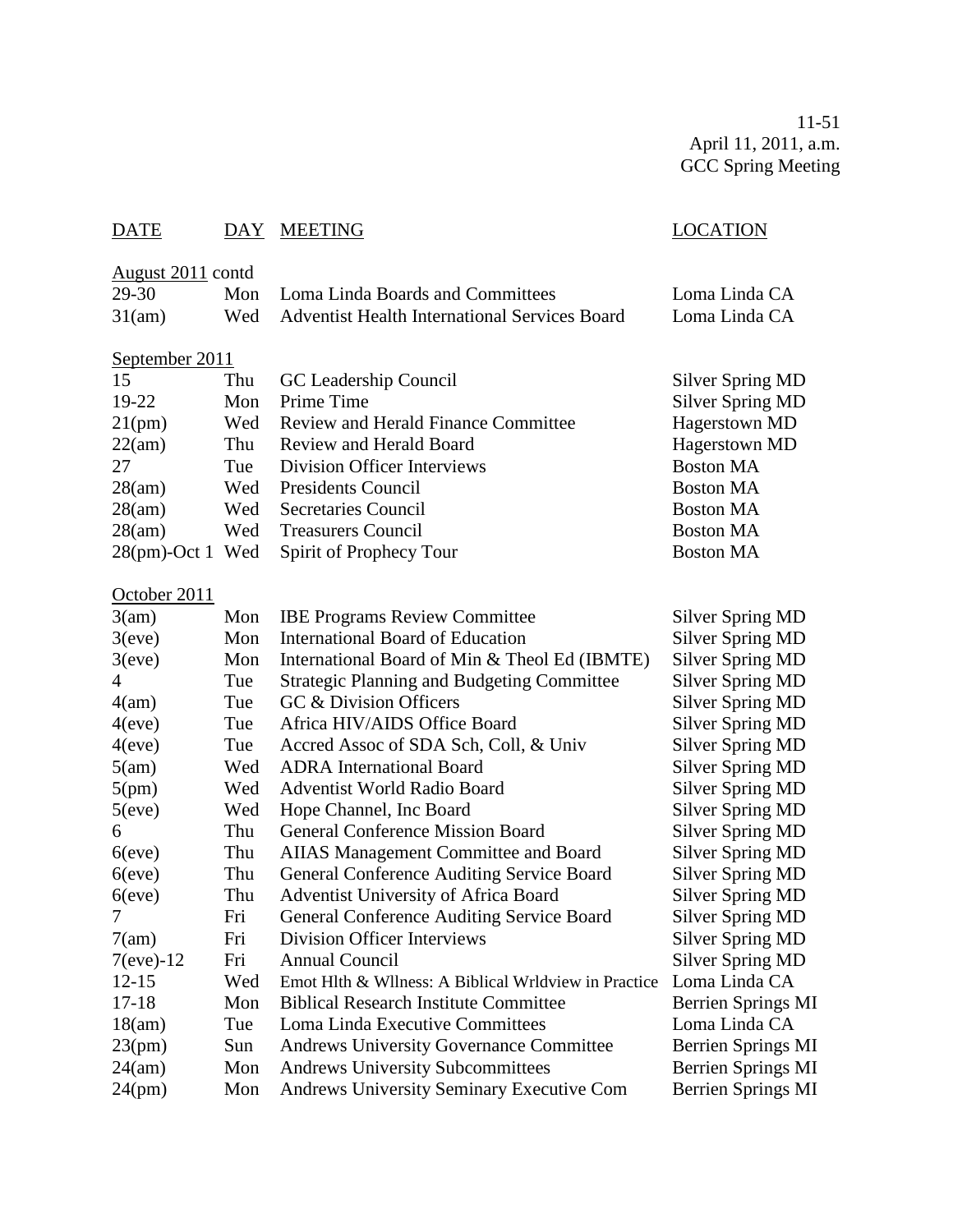11-52 April 11, 2011, a.m. GCC Spring Meeting

### DATE DAY MEETING SERVICES AND LOCATION

| October 2011 contd |                                |                           |
|--------------------|--------------------------------|---------------------------|
| 25                 | Tue IWM Administrative Council | <b>Berrien Springs MI</b> |
| 25(am)             | Tue Andrews University Board   | <b>Berrien Springs MI</b> |

November 2011

| December 2011 |
|---------------|
|---------------|

| 7(pm)     |     | Wed Adventist Risk Management Finance Committee      | Silver Spring MD |
|-----------|-----|------------------------------------------------------|------------------|
| 8(am)     | Thu | <b>Adventist Risk Management Board of Directors</b>  | Silver Spring MD |
| $13 - 14$ | Tue | Loma Linda Boards and Committees                     | Loma Linda CA    |
| 15(am)    | Thu | <b>Adventist Health International Services Board</b> | Loma Linda CA    |
| 15(pm)    | Thu | Review and Herald Board Exec/Finance Comm            | Hagerstown MD    |

#### SEC/ADCOM/SecC/GCDO09AC/09AC/ADCOM/102-09Gd/ADCOM/SecC/GCDO10SM/ 10SM/ADCOM/GCDO10AC/10AC/ADCOM/102-10Gc/ADCOM/GCDO11SM/11SM to MAI(DIV)

#### 102-11Gb AUTHORIZED MEETINGS 2012

VOTED, To approve the updated list of Authorized Meetings 2012, with the understanding that attendance at these meetings must also be approved by the administration of each entity, as follows:

| <b>DATE</b>   | DAY | <b>MEETING</b>                                 | LOCATION           |
|---------------|-----|------------------------------------------------|--------------------|
| January 2012  |     |                                                |                    |
| $10-14$       | Tue | GC Executive Officers Meeting/PREXAD           | Long Boat Key FL   |
| $16$ -Feb 4   | Mon | <b>IWM Mission Institute</b>                   | <b>KENYA</b>       |
| $31$ -Feb $2$ | Tue | Global Leadership Summit                       | <b>KENYA</b>       |
| February 2012 |     |                                                |                    |
| $17 - 20$     | Fri | Loma Linda Board Retreat                       | <b>CALIFORNIA</b>  |
| $20 - 21$     | Mon | Loma Linda Boards and Committees               | Loma Linda CA      |
| 22(am)        | Wed | <b>Adventist Health International Board</b>    | Loma Linda CA      |
| March 2012    |     |                                                |                    |
| 4(pm)         | Sun | <b>Andrews University Governance Committee</b> | Berrien Springs MI |
| 5(am)         | Mon | <b>Andrews University Subcommittees</b>        | Berrien Springs MI |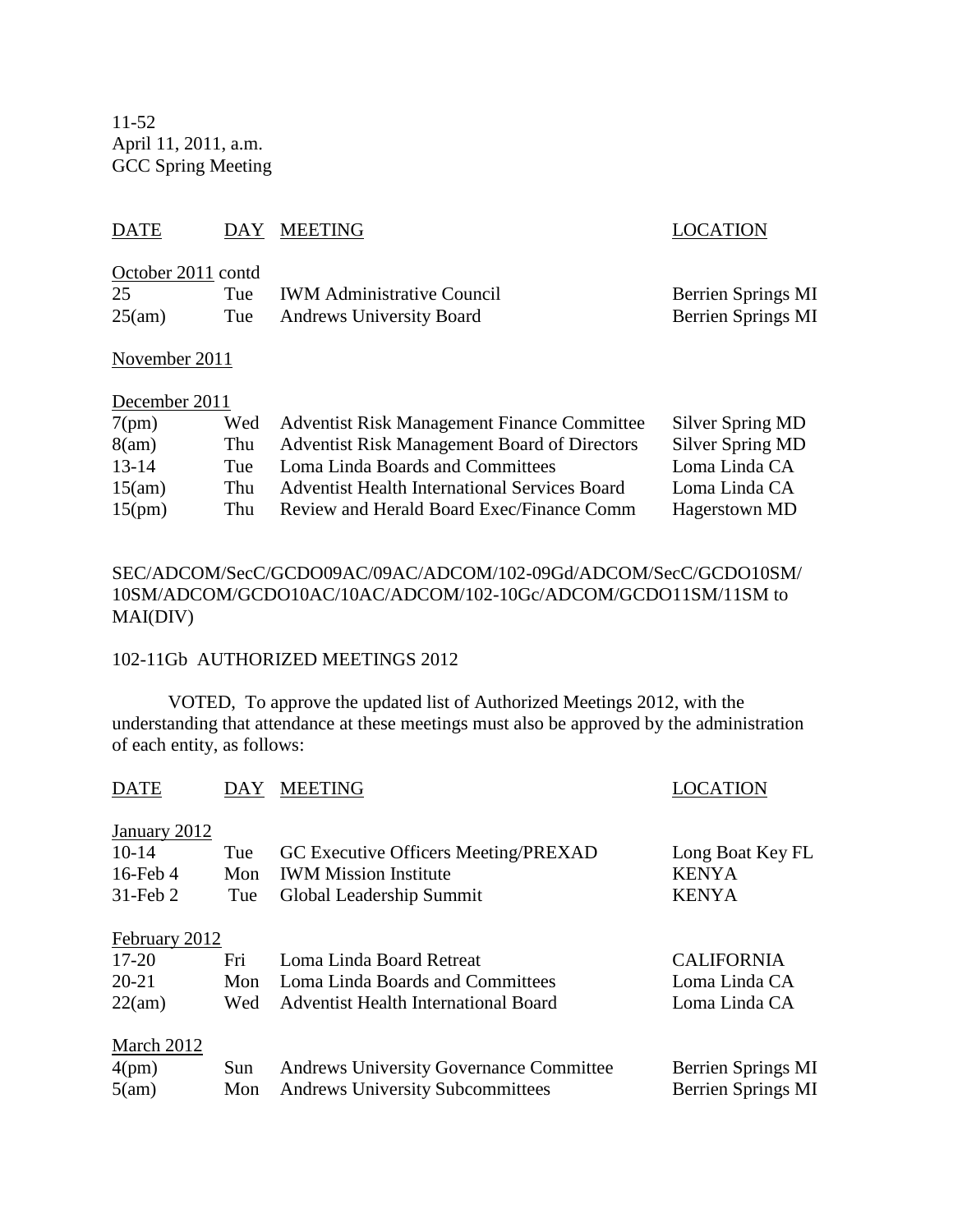11-53 April 11, 2011, a.m. GCC Spring Meeting

### DATE DAY MEETING LOCATION

# March 2012 contd

| 5(pm)             | Mon         | <b>Andrews University Seminary Executive Com</b> | Berrien Springs MI      |
|-------------------|-------------|--------------------------------------------------|-------------------------|
| 6                 | Tue         | <b>IWM Administrative Council</b>                | Berrien Springs MI      |
| 6(am)             | Tue         | <b>Andrews University Board</b>                  | Berrien Springs MI      |
| 20(am)            | Tue         | Loma Linda Executive Committees                  | Loma Linda CA           |
| 21(eve)           | Wed         | <b>Pacific Press Finance Committee</b>           | Nampa ID                |
| 22                | Thu         | Pacific Press Board                              | Nampa ID                |
| 26-29             | Mon         | Prime Time                                       | <b>Silver Spring MD</b> |
| <b>April 2012</b> |             |                                                  |                         |
| 0.20              | $M_{\odot}$ | $\frac{1}{2}$                                    | THAILAND                |

| 9-28         | Mon | <b>IWM Mission Institute</b>                      | THAILAND                  |
|--------------|-----|---------------------------------------------------|---------------------------|
| $9-10(am)$   | Mon | <b>Global Mission Issues Committee</b>            | <b>Silver Spring MD</b>   |
| 10(pm)       | Tue | <b>General Conference Mission Board</b>           | <b>Silver Spring MD</b>   |
| 11           | Wed | <b>Presidents Council</b>                         | <b>Silver Spring MD</b>   |
| 11           | Wed | Secretaries Council                               | <b>Silver Spring MD</b>   |
| 11           | Wed | <b>Treasurers Council</b>                         | <b>Silver Spring MD</b>   |
| 12           | Thu | <b>Strategic Planning and Budgeting Committee</b> | <b>Silver Spring MD</b>   |
| 12(am)       | Thu | GC & Division Officers                            | <b>Silver Spring MD</b>   |
| 12(eve)      | Thu | <b>IBE Programs Review Committee</b>              | <b>Silver Spring MD</b>   |
| 13           | Fri | Division Officer Interviews                       | <b>Silver Spring MD</b>   |
| 13(am)       | Fri | <b>International Board of Education</b>           | <b>Silver Spring MD</b>   |
| 13(am)       | Fri | International Board of Min & Theol Ed (IBMTE)     | <b>Silver Spring MD</b>   |
| 15           | Sun | Division Officer Interviews                       | <b>Silver Spring MD</b>   |
| 15(pm)       | Sun | Accred Assoc of SDA Sch, Coll, & Univ             | <b>Silver Spring MD</b>   |
| 15(eve)      | Sun | Africa HIV/AIDS Office Board                      | <b>Silver Spring MD</b>   |
| 16(am)       | Mon | <b>ADRA</b> International Board                   | <b>Silver Spring MD</b>   |
| 16(pm)       | Mon | <b>IRLA Board</b>                                 | <b>Silver Spring MD</b>   |
| 16(pm)       | Mon | <b>Adventist World Radio Board</b>                | <b>Silver Spring MD</b>   |
| 16(eve)      | Mon | Hope Channel, Inc Board                           | <b>Silver Spring MD</b>   |
| $17-18$ (am) | Tue | <b>Spring Meeting</b>                             | <b>Silver Spring MD</b>   |
| $23 - 24$    | Mon | <b>Biblical Research Institute Committee</b>      | Loma Linda CA             |
| 24-28        | Tue | 7th IRLA World Congress                           | DOMINICAN REPUBLIC        |
| 24           | Tue | Adventist University of Africa Board              | Nairobi KENYA             |
| May 2012     |     |                                                   |                           |
| 1/2          |     | $1111$ $111111100$<br>$\mathbf{u}$                | <b>TT</b><br>$\mathbf{r}$ |

|     | Hagerstown MD                                                                                                                                        |
|-----|------------------------------------------------------------------------------------------------------------------------------------------------------|
|     | Hagerstown MD                                                                                                                                        |
|     | Hagerstown MD                                                                                                                                        |
| Tue | Loma Linda CA                                                                                                                                        |
|     | Wed Review and Herald HHES Board<br>Wed Review and Herald Board Finance Committee<br>Thu Review and Herald Board<br>Loma Linda Boards and Committees |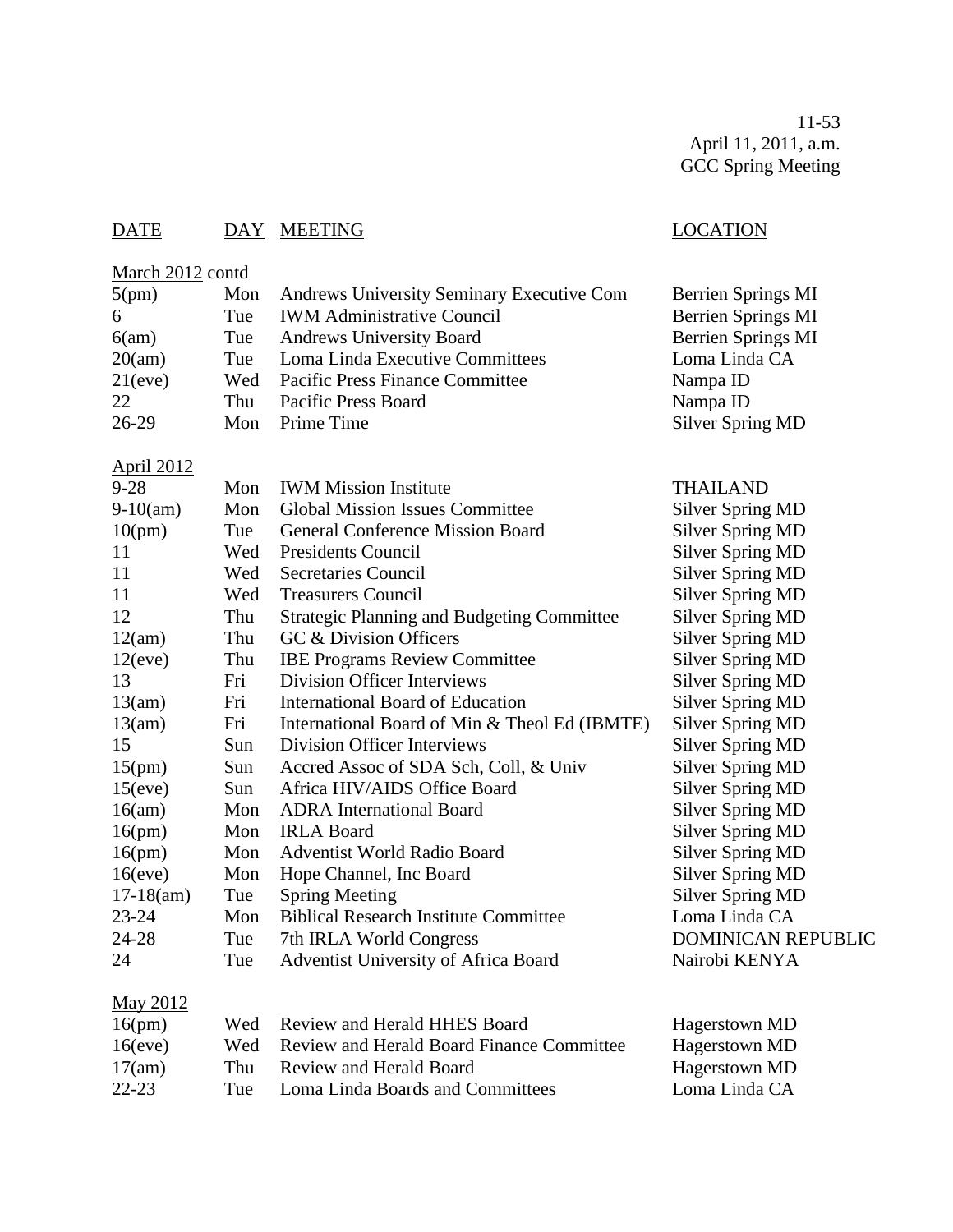11-54 April 11, 2011, a.m. GCC Spring Meeting

### DATE DAY MEETING LOCATION

| May $2012$ contd   |     |                                                      |                           |
|--------------------|-----|------------------------------------------------------|---------------------------|
| $23 - 27$          | Wed | Global Internet Evangelism Network Conference        | Hong Kong CHINA           |
| 24(am)             | Thu | <b>Adventist Health International Services Board</b> | Loma Linda CA             |
| <u>June 2012</u>   |     |                                                      |                           |
| $4 - 7$            | Mon | Prime Time                                           | <b>Silver Spring MD</b>   |
| 4(am)              | Mon | Andrews University Board                             | <b>Berrien Springs MI</b> |
| 4(am)              | Mon | <b>Andrews University Subcommittees</b>              | <b>Berrien Springs MI</b> |
| 6                  | Wed | <b>PREXAD</b>                                        | <b>Silver Spring MD</b>   |
| 6(pm)              | Wed | <b>Adventist Risk Management Board Committees</b>    | <b>VERMONT</b>            |
| 7                  | Thu | <b>Adventist Risk Management Board of Directors</b>  | <b>VERMONT</b>            |
| 7(pm)              | Thu | <b>General Conference Executive Committee</b>        | <b>Silver Spring MD</b>   |
| $11 - 21$          | Mon | Third International Bible Conference                 | <b>ISRAEL</b>             |
| 12(pm)             | Tue | Review and Herald Board Exec/Finance Comm            | <b>Silver Spring MD</b>   |
| 18-24              | Mon | <b>IWM Re-Entry Seminars—Family/Teen</b>             | <b>Berrien Springs MI</b> |
| 26-Jul 5           | Tue | Geoscience Research Institute Field Conference       | <b>ITALY</b>              |
| <b>July 2012</b>   |     |                                                      |                           |
| $9 - 28$           | Mon | <b>IWM Mission Institute</b>                         | Berrien Springs MI        |
| <u>August 2012</u> |     |                                                      |                           |
| 15(eve)            | Wed | <b>Pacific Press Finance Committee</b>               | Nampa ID                  |
| 16                 | Thu | <b>Pacific Press Board</b>                           | Nampa ID                  |
| 27-28              | Mon | Loma Linda Boards and Committees                     | Loma Linda CA             |
| 29(am)             | Wed | Adventist Health International Services Board        | Loma Linda CA             |
| September 2012     |     |                                                      |                           |
| $17 - 20$          | Mon | Prime Time                                           | <b>Silver Spring MD</b>   |
| 26(eve)            | Wed | <b>Review and Herald Board Finance Committee</b>     | Hagerstown MD             |
| 27(am)             | Thu | <b>Review and Herald Board</b>                       | Hagerstown MD             |
| October 2012       |     |                                                      |                           |
| 5(am)              | Fri | <b>IBE Programs Review Committee</b>                 | <b>Silver Spring MD</b>   |
| 7                  | Sun | <b>Division Officer Interviews</b>                   | <b>Silver Spring MD</b>   |
| 7(am)              | Sun | <b>International Board of Education</b>              | <b>Silver Spring MD</b>   |
| 7(am)              | Sun | International Board of Min and Theol Ed (IBMTE)      | <b>Silver Spring MD</b>   |
| 7(pm)              | Sun | <b>Church Manual Committee</b>                       | <b>Silver Spring MD</b>   |
| 8                  | Mon | <b>Presidents Council</b>                            | <b>Silver Spring MD</b>   |
| 8                  | Mon | <b>Secretaries Council</b>                           | <b>Silver Spring MD</b>   |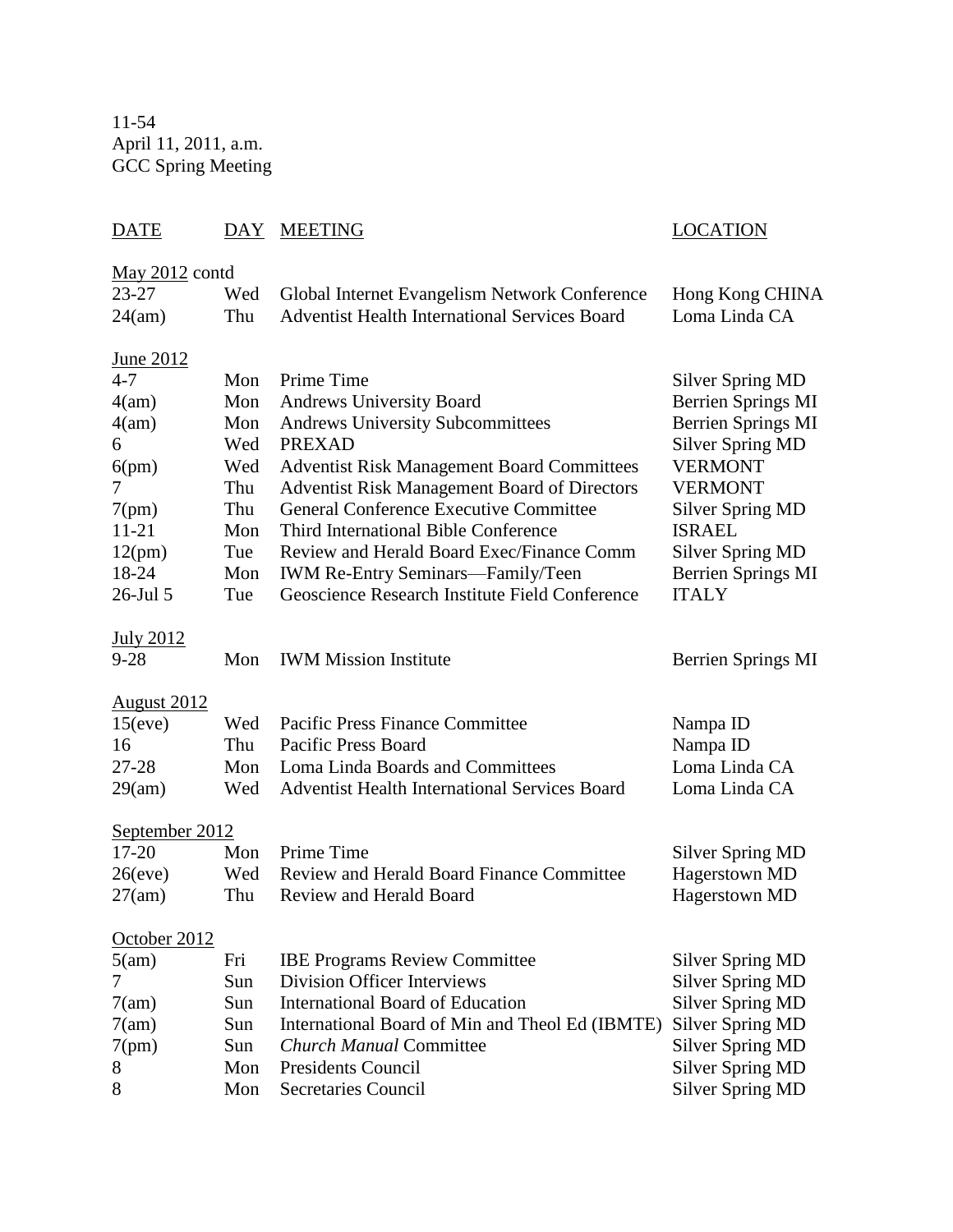11-55 April 11, 2011, a.m. GCC Spring Meeting

### DATE DAY MEETING DATE LOCATION

| October 2012 contd |     |                                                   |                           |
|--------------------|-----|---------------------------------------------------|---------------------------|
| 8                  | Mon | <b>Treasurers Council</b>                         | Silver Spring MD          |
| 8(eve)             | Mon | Accred Assoc of SDA Sch, Coll, & Univ             | <b>Silver Spring MD</b>   |
| 9                  | Tue | <b>Strategic Planning and Budgeting Committee</b> | Silver Spring MD          |
| 9(am)              | Tue | GC & Division Officers                            | Silver Spring MD          |
| 9(eve)             | Tue | Africa HIV/AIDS Office Board                      | <b>Silver Spring MD</b>   |
| 10(am)             | Wed | <b>ADRA</b> International Board                   | <b>Silver Spring MD</b>   |
| 10(pm)             | Wed | <b>IRLA Board</b>                                 | Silver Spring MD          |
| 10(pm)             | Wed | <b>Adventist World Radio Board</b>                | Silver Spring MD          |
| 10(eve)            | Wed | Hope Channel, Inc Board                           | <b>Silver Spring MD</b>   |
| 11                 | Thu | <b>General Conference Mission Board</b>           | <b>Silver Spring MD</b>   |
| $11(eve) - 12$     | Thu | <b>General Conference Auditing Service Board</b>  | Silver Spring MD          |
| 11(eve)            | Thu | AIIAS Management Committee and Board              | <b>Silver Spring MD</b>   |
| 11(eve)            | Thu | Adventist University of Africa Board              | Silver Spring MD          |
| 12                 | Fri | <b>Division Officer Interviews</b>                | <b>Silver Spring MD</b>   |
| $12 - 17$          | Fri | <b>Annual Council</b>                             | Silver Spring MD          |
| $22 - 23$          | Mon | <b>Biblical Research Institute Committee</b>      | <b>Berrien Springs MI</b> |
| 23(am)             | Tue | Loma Linda Executive Committees                   | Loma Linda CA             |
| 28(pm)             | Sun | <b>Andrews University Governance Committee</b>    | Berrien Springs MI        |
| 29(am)             | Mon | <b>Andrews University Subcommittees</b>           | Berrien Springs MI        |
| 29(pm)             | Mon | <b>Andrews University Seminary Executive Com</b>  | <b>Berrien Springs MI</b> |
| 30                 | Tue | <b>IWM Administrative Council</b>                 | <b>Berrien Springs MI</b> |
| 30(am)             | Mon | <b>Andrews University Board</b>                   | <b>Berrien Springs MI</b> |

### November 2012

#### December 2012

| 5(pm)     | Wed | <b>Adventist Risk Management Board Committees</b>    | Silver Spring MD        |
|-----------|-----|------------------------------------------------------|-------------------------|
| 6(am)     | Thu | <b>Adventist Risk Management Board of Directors</b>  | <b>Silver Spring MD</b> |
| $11 - 12$ | Tue | Loma Linda Boards and Committees                     | Loma Linda CA           |
| 13(am)    | Thu | <b>Adventist Health International Services Board</b> | Loma Linda CA           |
| 17(pm)    | Mon | Review and Herald Board Exec/Finance Comm            | Silver Spring MD        |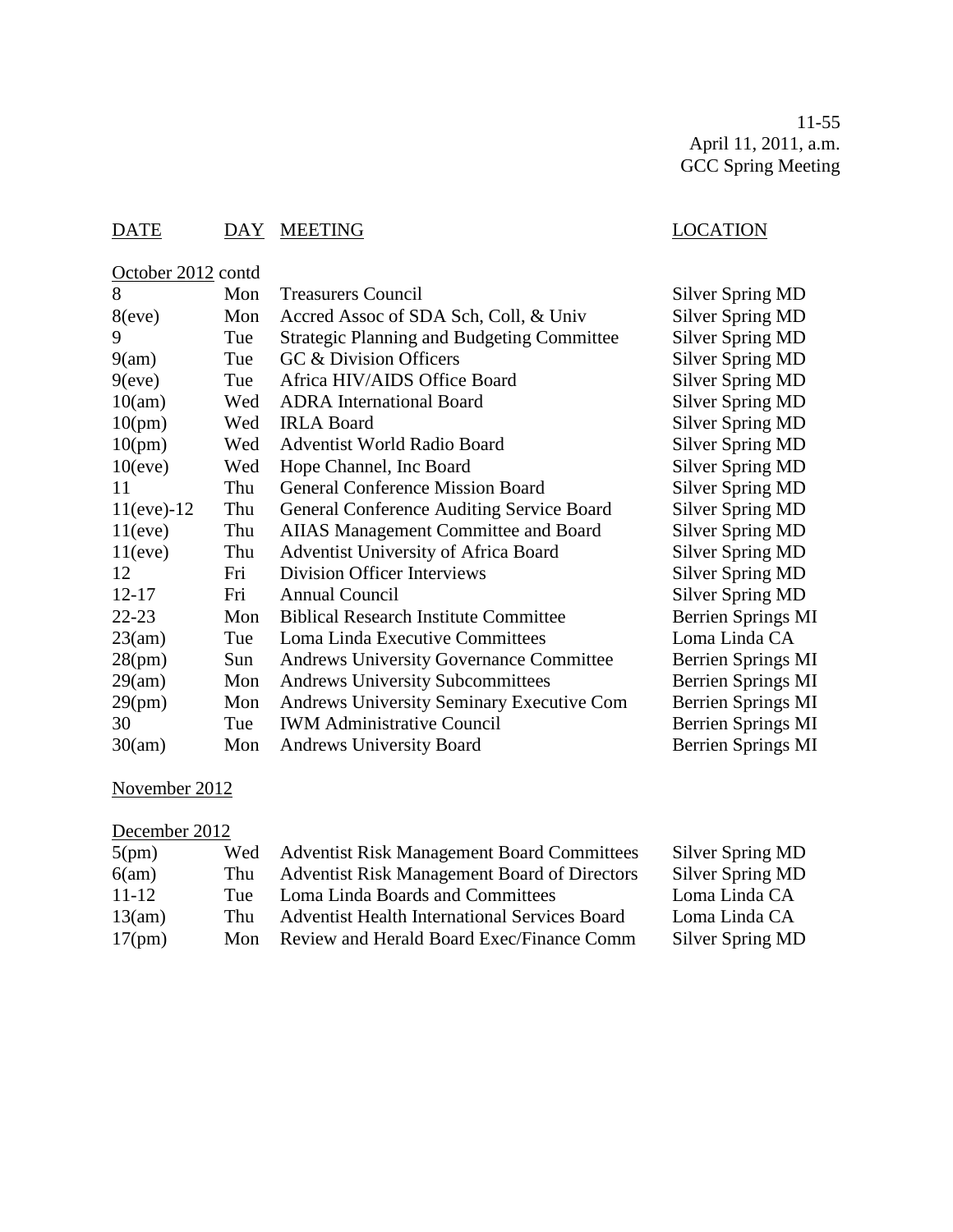11-56 April 11, 2011, a.m. GCC Spring Meeting

#### SEC/ADCOM/SecC/GCDO09AC/09AC/102-09Ge/ADCOM/SecC/GCDO10SM/10SM/ ADCOM/GCDO10AC/10AC/ADCOM/102-10Gd/ADCOM/GCDO11SM/11SM to MAI(DIV)

#### 102-11Gc AUTHORIZED MEETINGS 2013

VOTED, To approve the updated list of Authorized Meetings 2013, with the understanding that attendance at these meetings must also be approved by the administration of each entity, as follows:

#### DATE DAY MEETING DATE LOCATION

| v<br>лапнагу |  |
|--------------|--|
|              |  |

| $\frac{1}{2}$<br>$8 - 12$ | Tue | GC Executive Officers Meeting/PREXAD             | Riviera Maya MEXICO       |
|---------------------------|-----|--------------------------------------------------|---------------------------|
|                           |     |                                                  |                           |
| February 2013             |     |                                                  |                           |
| 24(pm)                    | Sun | Loma Linda Board Education                       | Loma Linda CA             |
| $25 - 26$                 | Mon | Loma Linda Boards and Committees                 | Loma Linda CA             |
| 27(am)                    | Wed | <b>Adventist Health International Board</b>      | Loma Linda CA             |
| <b>March 2013</b>         |     |                                                  |                           |
| 3(pm)                     | Sun | <b>Andrews University Governance Committee</b>   | Berrien Springs MI        |
| 4(am)                     | Mon | <b>Andrews University Subcommittees</b>          | <b>Berrien Springs MI</b> |
| 4(pm)                     | Mon | Andrews University Seminary Executive Com        | <b>Berrien Springs MI</b> |
| 5                         | Tue | <b>IWM Administrative Council</b>                | <b>Berrien Springs MI</b> |
| 5(am)                     | Tue | <b>Andrews University Board</b>                  | <b>Berrien Springs MI</b> |
| 19(am)                    | Tue | Loma Linda Executive Committees                  | Loma Linda CA             |
| 20(eve)                   | Wed | <b>Pacific Press Finance Committee</b>           | Nampa ID                  |
| 21                        | Thu | Pacific Press Board                              | Nampa ID                  |
| $25 - 28$                 | Mon | Prime Time                                       | <b>Silver Spring MD</b>   |
| <b>April 2013</b>         |     |                                                  |                           |
| 15(pm)                    | Mon | Africa HIV/AIDS Office Board                     | <b>Silver Spring MD</b>   |
| $16-17(am)$               | Tue | <b>Spring Meeting</b>                            | <b>Battle Creek MI</b>    |
| $22 - 23$                 | Mon | <b>Biblical Research Institute Committee</b>     | Loma Linda CA             |
| 23                        | Tue | Adventist University of Africa Board             | Nairobi KENYA             |
| May 2013                  |     |                                                  |                           |
| 14-19                     | Tue | Global Internet Evangelism Network Conference    | <b>Athens GREECE</b>      |
| 15(pm)                    | Wed | Review and Herald HHES Board                     | Hagerstown MD             |
| 15(eve)                   | Wed | <b>Review and Herald Board Finance Committee</b> | Hagerstown MD             |
|                           |     |                                                  |                           |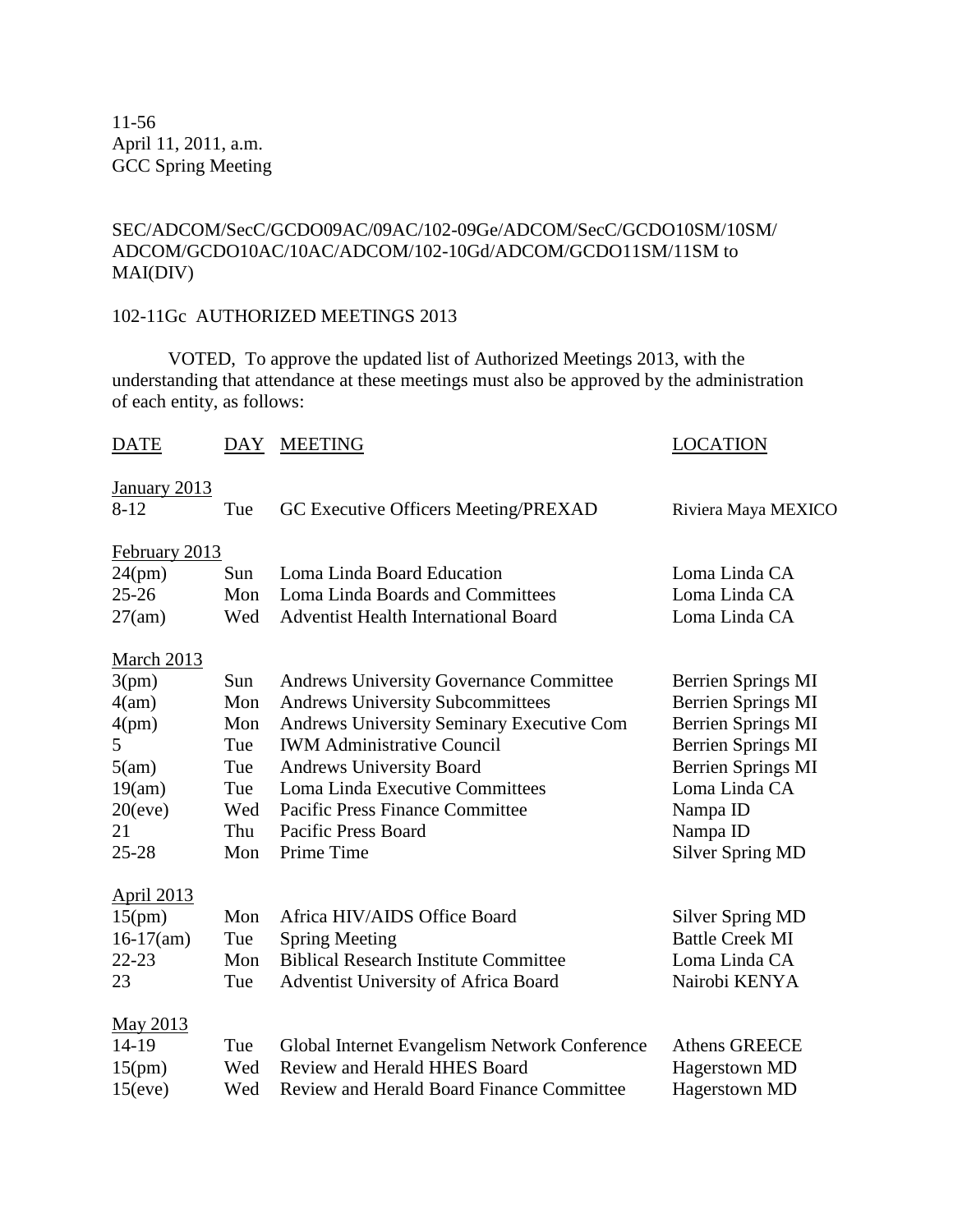11-57 April 11, 2011, a.m. GCC Spring Meeting

# DATE DAY MEETING LOCATION

| May $2013$ contd   |     |                                                      |                           |
|--------------------|-----|------------------------------------------------------|---------------------------|
| 16(am)             | Thu | <b>Review and Herald Board</b>                       | <b>Hagerstown MD</b>      |
| 21-22              | Tue | Loma Linda Boards and Committees                     | Loma Linda CA             |
| 23(am)             | Thu | <b>Adventist Health International Services Board</b> | Loma Linda CA             |
| June 2013          |     |                                                      |                           |
| 3(am)              | Mon | <b>Andrews University Board</b>                      | <b>Berrien Springs MI</b> |
| 3(am)              | Mon | <b>Andrews University Subcommittees</b>              | <b>Berrien Springs MI</b> |
| 5(pm)              | Wed | <b>Adventist Risk Management Board Committees</b>    | <b>VERMONT</b>            |
| 6                  | Thu | Adventist Risk Management Board of Directors         | <b>VERMONT</b>            |
| 11(pm)             | Tue | Review and Herald Board Exec/Finance Comm            | <b>Silver Spring MD</b>   |
| $17 - 20$          | Mon | Prime Time                                           | <b>Silver Spring MD</b>   |
| July 2013          |     |                                                      |                           |
| $1 - 13$           | Mon | World Conf on Youth and Community Service            | <b>SOUTH AFRICA</b>       |
| <b>August 2013</b> |     |                                                      |                           |
| 14(eve)            | Wed | <b>Pacific Press Finance Committee</b>               | Nampa ID                  |
| 15                 | Thu | <b>Pacific Press Board</b>                           | Nampa ID                  |
| $26 - 27$          | Mon | Loma Linda Boards and Committees                     | Loma Linda CA             |
| 28(am)             | Wed | Adventist Health International Services Board        | Loma Linda CA             |
|                    |     |                                                      |                           |
| September 2013     |     |                                                      |                           |
| 16-26              | Mon | <b>Staff Travel Moratorium</b>                       | <b>Silver Spring MD</b>   |
| 16-19              | Mon | Prime Time                                           | <b>Silver Spring MD</b>   |
| 25(pm)             | Wed | <b>Review and Herald Board Finance Committee</b>     | Hagerstown MD             |
| 26(am)             | Thu | Review and Herald Board                              | Hagerstown MD             |
| October 2013       |     |                                                      |                           |
| 8(pm)              | Tue | Africa HIV/AIDS Office Board                         | <b>Silver Spring MD</b>   |
| 9(pm)              | Wed | Adventist University of Africa Board                 | <b>Silver Spring MD</b>   |
| $11 - 16$          | Fri | <b>Annual Council</b>                                | <b>Silver Spring MD</b>   |
| 21-22              | Mon | <b>Biblical Research Institute Committee</b>         | Berrien Springs MI        |
| 22(am)             | Tue | Loma Linda Executive Committees                      | Loma Linda CA             |
| 27(pm)             | Sun | <b>Andrews University Governance Committee</b>       | <b>Berrien Springs MI</b> |
| 28                 | Mon | <b>Andrews University Subcommittees</b>              | <b>Berrien Springs MI</b> |
| 28(pm)             | Mon | Andrews University Seminary Executive Com            | <b>Berrien Springs MI</b> |
| 29                 | Tue | <b>IWM Administrative Council</b>                    | <b>Berrien Springs MI</b> |
| 29(am)             | Tue | <b>Andrews University Board</b>                      | <b>Berrien Springs MI</b> |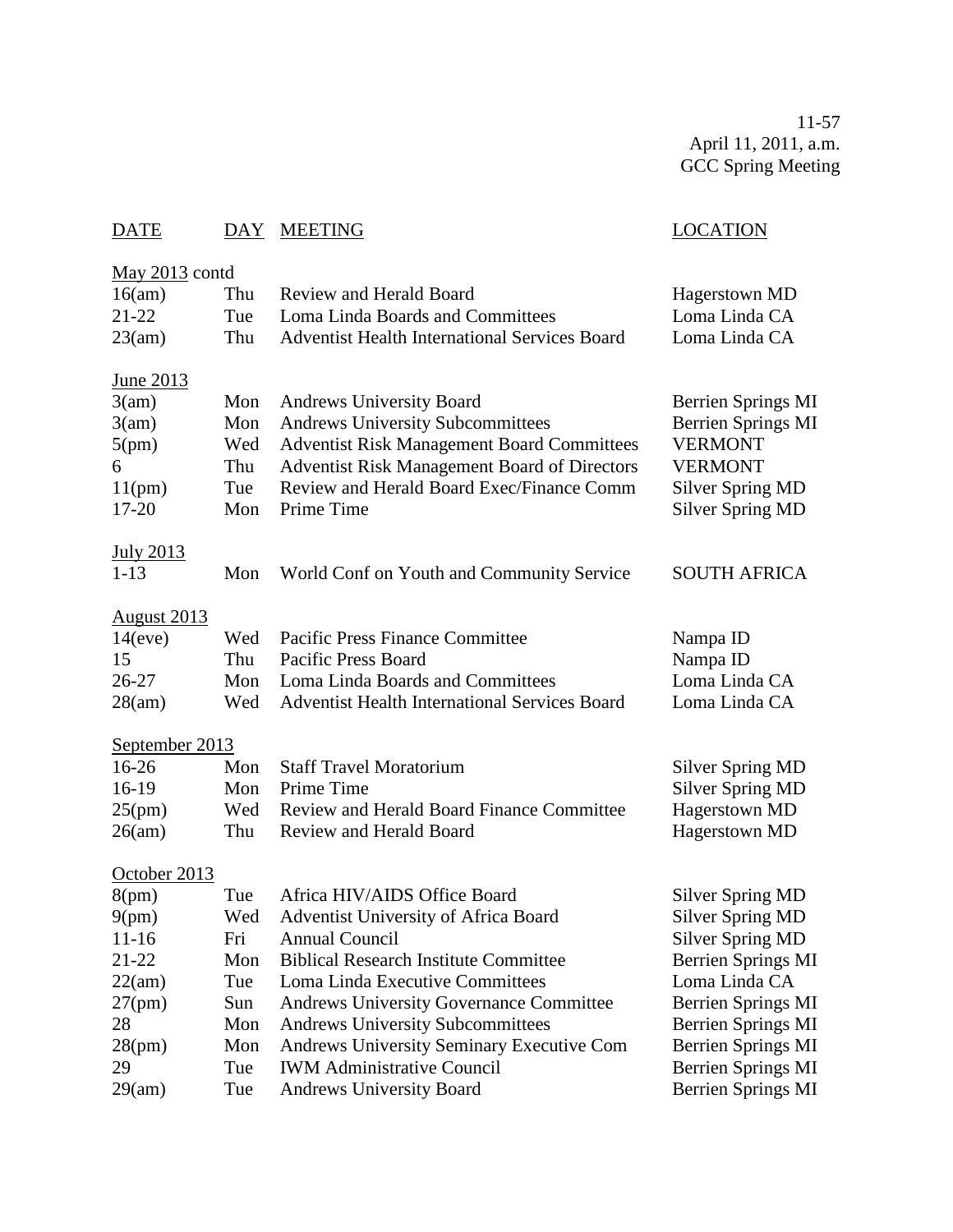11-58 April 11, 2011, a.m. GCC Spring Meeting

### DATE DAY MEETING SERVESTEED DAY AND DESCRIPTION

November 2013

#### December 2013

| 4(pm)   | Wed | <b>Adventist Risk Management Board Committees</b>    | Silver Spring MD |
|---------|-----|------------------------------------------------------|------------------|
| 5(am)   | Thu | Adventist Risk Management Board of Directors         | Silver Spring MD |
| $10-11$ | Tue | Loma Linda Boards and Committees                     | Loma Linda CA    |
| 12(am)  | Thu | <b>Adventist Health International Services Board</b> | Loma Linda CA    |
| 16(pm)  | Mon | Review and Herald Board Exec/Finance Comm            | Silver Spring MD |

#### SEC/ADCOM/SecC/GCDO10SM/10SM/ADCOM/GCDO10AC/10AC/ADCOM/102- 10Ge/ADCOM/GCDO11SM/11SM to MAI(DIV)

#### 102-11Gd AUTHORIZED MEETINGS 2014

VOTED, To approve the updated list of Authorized Meetings 2014, with the understanding that attendance at these meetings must also be approved by the administration of each entity, as follows:

#### DATE DAY MEETING DATE LOCATION

#### January 2014

| February 2014  |     |                                                   |                           |
|----------------|-----|---------------------------------------------------|---------------------------|
| $21 - 24$      | Fri | Loma Linda Board Retreat                          | <b>CALIFORNIA</b>         |
| $24 - 25$      | Mon | Loma Linda Boards and Committees                  | Loma Linda CA             |
| 26(am)         | Wed | <b>Adventist Health International Board</b>       | Loma Linda CA             |
| March 2014     |     |                                                   |                           |
| 2(eve)         | Sun | <b>Andrews University Governance</b>              | Berrien Springs MI        |
| 3              | Mon | <b>Andrews University Subcommittees</b>           | Berrien Springs MI        |
| 3(pm)          | Mon | <b>Andrews University Seminary Exec Committee</b> | <b>Berrien Springs MI</b> |
| $\overline{4}$ | Tue | <b>Andrews University Board</b>                   | <b>Berrien Springs MI</b> |
| 18(am)         | Tue | Loma Linda Executive Committees                   | Loma Linda CA             |
| $19$ (eve)     | Wed | <b>Pacific Press Financial Committee</b>          | Nampa ID                  |
| 20             | Thu | Pacific Press Board                               | Nampa ID                  |
| $24 - 27$      | Mon | Prime Time                                        | Silver Spring MD          |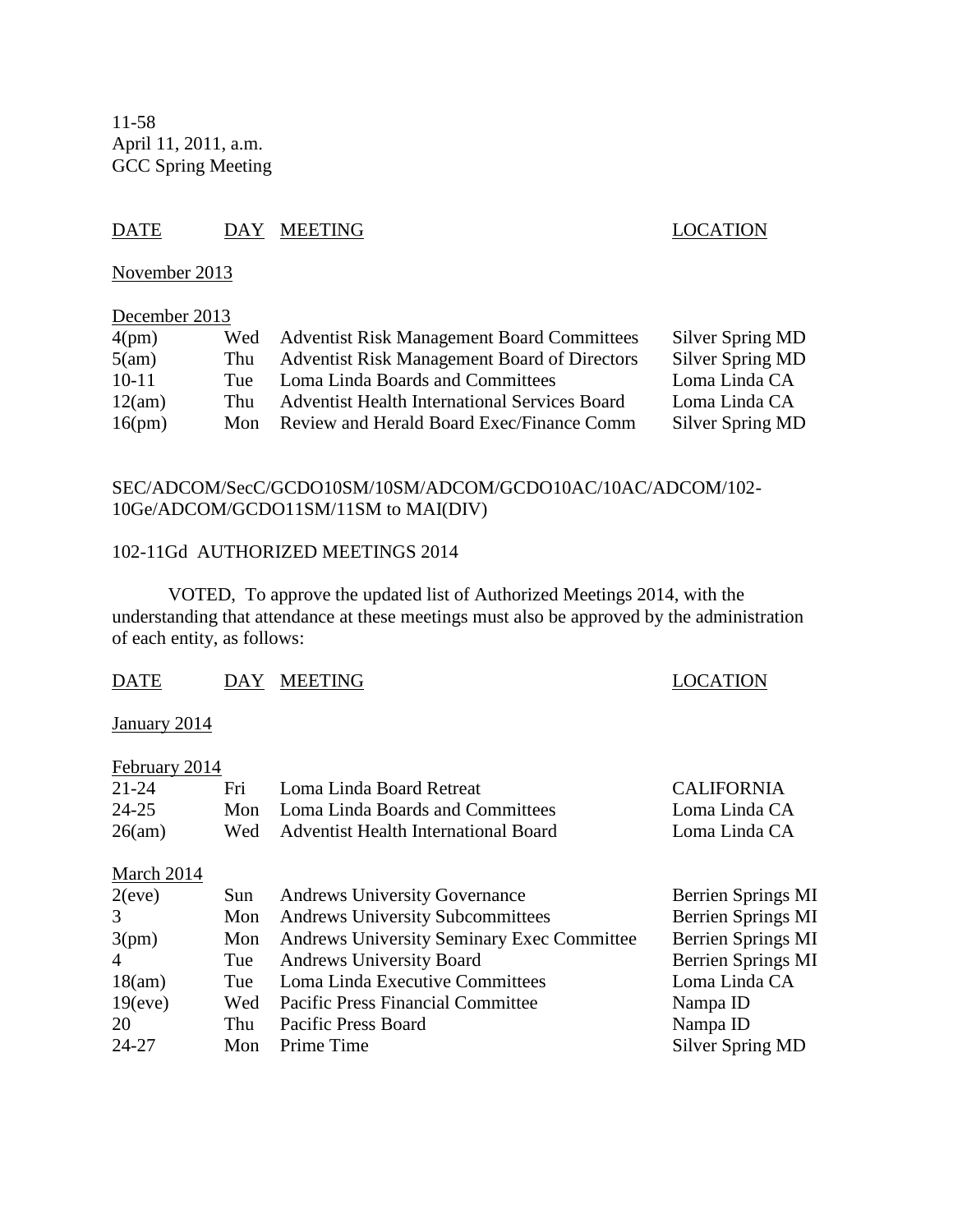11-59 April 11, 2011, a.m. GCC Spring Meeting

| DATE               | DAY | <b>MEETING</b>                                       | <b>LOCATION</b>           |
|--------------------|-----|------------------------------------------------------|---------------------------|
| <u>April 2014</u>  |     |                                                      |                           |
| 14(pm)             | Mon | Africa HIV/AIDS Office Board                         | <b>Silver Spring MD</b>   |
| $15-16(am)$        | Tue | <b>Spring Meeting</b>                                | <b>Silver Spring MD</b>   |
| 21-22              | Mon | <b>Biblical Research Institute Committee</b>         | Loma Linda CA             |
| 22                 | Tue | Adventist University of Africa Board                 | Nairobi KENYA             |
| <u>May 2014</u>    |     |                                                      |                           |
| $14 - 18$          | Wed | Global Internet Evangelism Network Conference        | <b>Bangalore INDIA</b>    |
| 14(pm)             | Wed | Review and Herald HHES Board                         | Hagerstown MD             |
| 14(eve)            | Wed | Review and Herald Board Finance Committee            | Hagerstown MD             |
| 15(am)             | Thu | <b>Review and Herald Board</b>                       | <b>Hagerstown MD</b>      |
| 20-21              | Tue | Loma Linda Boards and Committees                     | Loma Linda CA             |
| 22(am)             | Thu | <b>Adventist Health International Services Board</b> | Loma Linda CA             |
| <u>June 2014</u>   |     |                                                      |                           |
| 1(pm)              | Sun | Andrews University Board Dinner/Info Items           | <b>Berrien Springs MI</b> |
| 2                  | Mon | <b>Andrews University Board</b>                      | <b>Berrien Springs MI</b> |
| 2(am)              | Mon | <b>Andrews University Subcommittees</b>              | Berrien Springs MI        |
| 4(pm)              | Wed | <b>Adventist Risk Management Board Committees</b>    | <b>VERMONT</b>            |
| 5                  | Thu | <b>Adventist Risk Management Board of Directors</b>  | <b>VERMONT</b>            |
| 10(pm)             | Tue | Review and Herald Board Exec/Finance Comm            | <b>Silver Spring MD</b>   |
| 16-19              | Mon | Prime Time                                           | <b>Silver Spring MD</b>   |
| <u>July 2014</u>   |     |                                                      |                           |
| <u>August 2014</u> |     |                                                      |                           |
| 13(eve)            | Wed | <b>Pacific Press Financial Committee</b>             | Nampa ID                  |
| 14                 | Thu | Pacific Press Board                                  | Nampa ID                  |
| 25-26              | Mon | Loma Linda Boards and Committees                     | Loma Linda CA             |
| 27(am)             | Wed | Adventist Health International Services Board        | Loma Linda CA             |
| September 2014     |     |                                                      |                           |
| $15 - 18$          | Mon | Prime Time                                           | <b>Silver Spring MD</b>   |
| 24(eve)            | Wed | <b>Review and Herald Finance Committee</b>           | <b>Hagerstown MD</b>      |
| 25(am)             | Thu | <b>Review and Herald Board</b>                       | Hagerstown MD             |
| October 2014       |     |                                                      |                           |
| 7(pm)              | Tue | Africa HIV/AIDS Office Board                         | <b>Silver Spring MD</b>   |
| 8(pm)              | Wed | Adventist University of Africa Board                 | <b>Silver Spring MD</b>   |
|                    |     |                                                      |                           |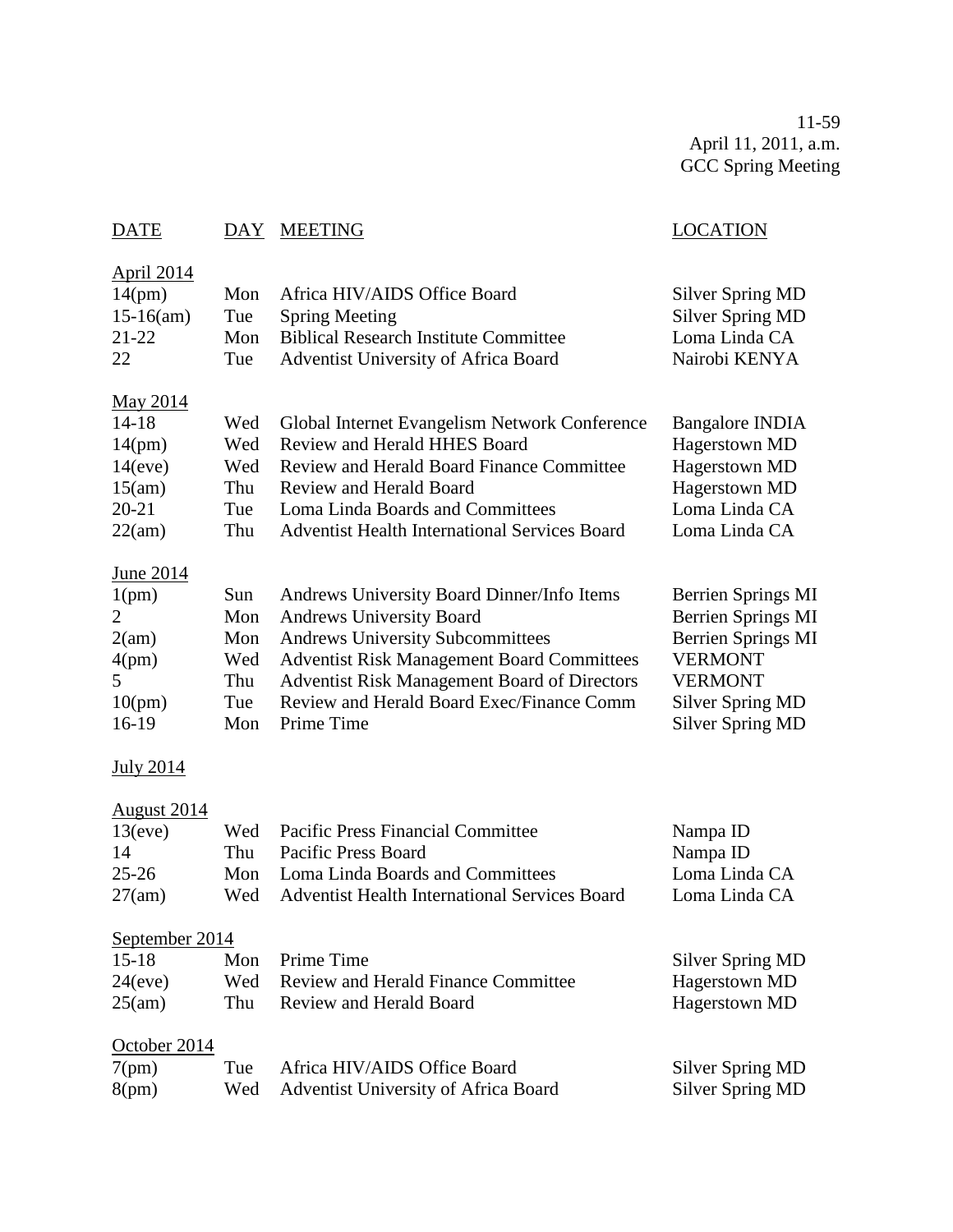11-60 April 11, 2011, a.m. GCC Spring Meeting

### DATE DAY MEETING LOCATION

#### October 2014 contd

| $10-15$   | Fri   | <b>Annual Council</b>                             | Silver Spring MD          |
|-----------|-------|---------------------------------------------------|---------------------------|
| $20 - 21$ |       | Mon Biblical Research Institute Committee         | <b>Berrien Springs MI</b> |
| 21(am)    | Tue   | Loma Linda Executive Committees                   | Loma Linda CA             |
| 26(eve)   | Sun - | <b>Andrews University Governance Committee</b>    | <b>Berrien Springs MI</b> |
| $27$ (pm) | Mon   | <b>Andrews University Seminary Exec Committee</b> | <b>Berrien Springs MI</b> |
| 27        | Mon   | <b>Andrews University Subcommittees</b>           | Berrien Springs MI        |
| 28        | Tue   | <b>Andrews University Board</b>                   | <b>Berrien Springs MI</b> |

November 2014

# December 2014 3(pm) Wed Adventist Risk Management Board Committees Silver Spring MD

| $-1$   |     |                                                      |                  |
|--------|-----|------------------------------------------------------|------------------|
| 4(am)  | Thu | <b>Adventist Risk Management Board of Directors</b>  | Silver Spring MD |
| 9-10   | Tue | Loma Linda Boards and Committees                     | Loma Linda CA    |
| 11(am) | Thu | <b>Adventist Health International Services Board</b> | Loma Linda CA    |
| 15(pm) |     | Mon Review and Herald Board Exec/Finance Comm        | Silver Spring MD |

#### SEC/ADCOM/SecC/GCDO10SM/10SM/ADCOM/GCDO10AC/10AC/ADCOM/102-10Gf/ ADCOM/GCDO11SM/11SM to MAI(DIV)

#### 102-11Ge AUTHORIZED MEETINGS 2015

VOTED, To approve the updated list of Authorized Meetings 2015, with the understanding that attendance at these meetings must also be approved by the administration of each entity, as follows:

| <b>DATE</b>                   | <b>DAY</b> | <b>MEETING</b>                                | <b>LOCATION</b>       |  |  |
|-------------------------------|------------|-----------------------------------------------|-----------------------|--|--|
| January 2015<br>$28$ -Feb $1$ | Wed        | Global Internet Evangelism Network Conference | Abdijan CÔTE D'IVOIRE |  |  |
| February 2015                 |            |                                               |                       |  |  |
| 22(pm)                        | Sun        | Loma Linda Board Education                    | Loma Linda CA         |  |  |
| 23-24                         | Mon        | Loma Linda Boards and Committees              | Loma Linda CA         |  |  |
| 25(am)                        | Wed        | Adventist Health International Board          | Loma Linda CA         |  |  |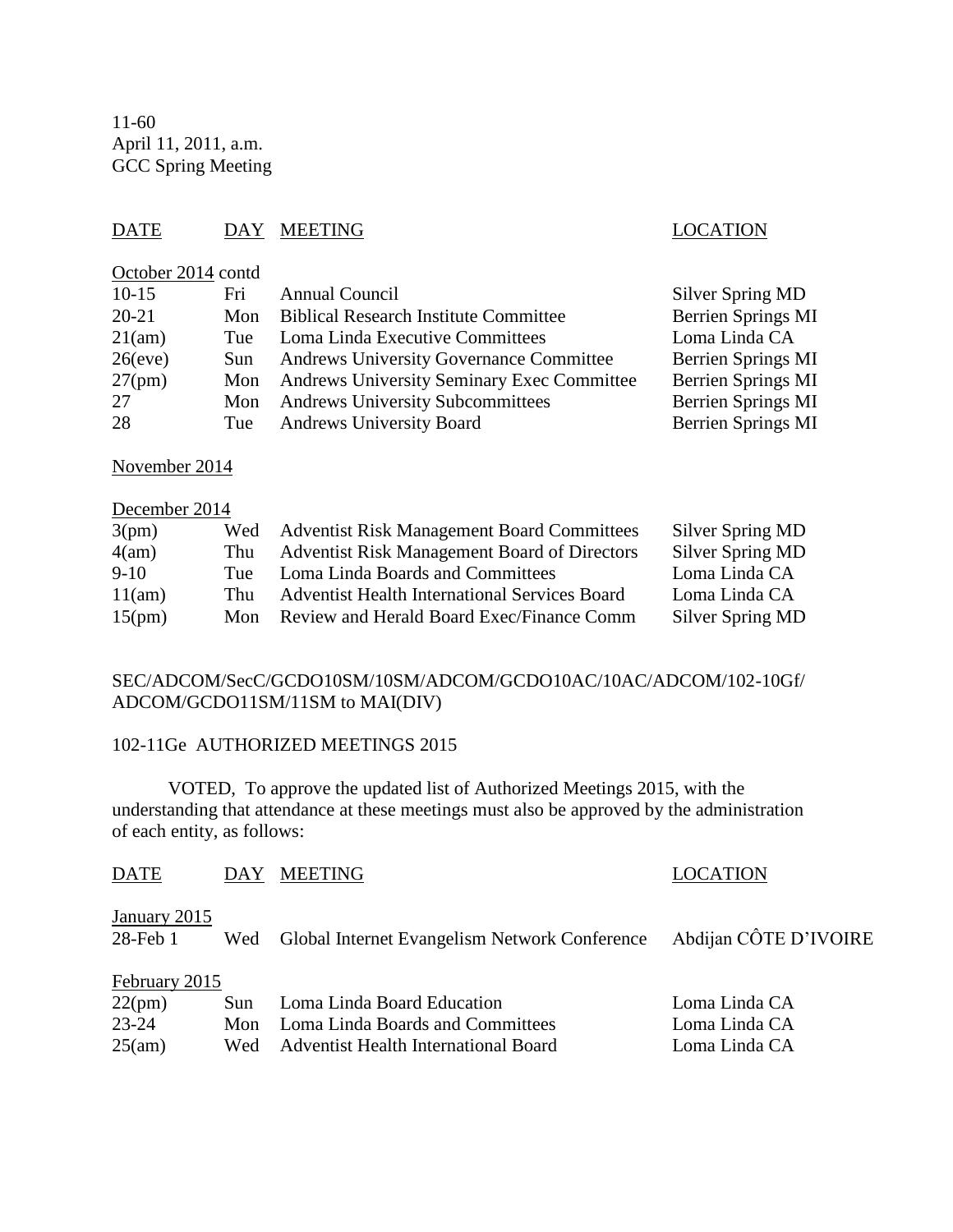11-61 April 11, 2011, a.m. GCC Spring Meeting

# DATE DAY MEETING LOCATION

| March 2015         |     |                                                      |                           |
|--------------------|-----|------------------------------------------------------|---------------------------|
| 1(eve)             | Sun | <b>Andrews University Governance Committee</b>       | Berrien Springs MI        |
| 2(pm)              | Mon | Andrews University Seminary Exec Committee           | <b>Berrien Springs MI</b> |
| 3                  | Tue | <b>Andrews University Board</b>                      | <b>Berrien Springs MI</b> |
| 17(am)             | Tue | Loma Linda Executive Committees                      | Loma Linda CA             |
| 18(eve)            | Wed | <b>Pacific Press Finance Committee</b>               | Nampa ID                  |
| 19                 | Thu | <b>Pacific Press Board</b>                           | Nampa ID                  |
| $23 - 26$          | Mon | Prime Time                                           | <b>Silver Spring MD</b>   |
| <b>April 2015</b>  |     |                                                      |                           |
| 9(pm)              | Thu | Africa HIV/AIDS Office Board                         | <b>Silver Spring MD</b>   |
| $14-15(am)$        | Tue | <b>Spring Meeting</b>                                | <b>Silver Spring MD</b>   |
| $20 - 21$          | Mon | <b>Biblical Research Institute Committee</b>         | Loma Linda CA             |
| 21                 | Tue | Adventist University of Africa Board                 | Nairobi KENYA             |
| 22(pm)             | Wed | Review and Herald HHES Board                         | <b>Hagerstown MD</b>      |
| 22(eve)            | Wed | <b>Review and Herald Finance Committee</b>           | Hagerstown MD             |
| 23(am)             | Thu | Review and Herald Board                              | Hagerstown MD             |
| May 2015           |     |                                                      |                           |
| 19-20              | Tue | Loma Linda Boards and Committees                     | Loma Linda CA             |
| 21(am)             | Thu | <b>Adventist Health International Services Board</b> | Loma Linda CA             |
| 31(eve)            | Sun | Andrews University Board Dinner/Info Items           | <b>Berrien Springs MI</b> |
| June 2015          |     |                                                      |                           |
|                    | Mon | <b>Andrews University Board</b>                      | <b>Berrien Springs MI</b> |
| 1(am)              | Mon | <b>Andrews University Subcommittees</b>              | <b>Berrien Springs MI</b> |
| 3(pm)              | Wed | <b>Adventist Risk Management Board Committees</b>    | <b>VERMONT</b>            |
| 4                  | Thu | Adventist Risk Management Board of Directors         | <b>VERMONT</b>            |
| $8 - 25$           | Mon | Prime Time                                           | <b>Silver Spring MD</b>   |
| 11(pm)             | Thu | Review and Herald Board Exec/Finance Comm            | <b>Silver Spring MD</b>   |
| <b>July 2015</b>   |     |                                                      |                           |
| $2 - 11$           | Thu | <b>General Conference Session</b>                    | San Antonio TX            |
| <b>August 2015</b> |     |                                                      |                           |
| 12(eve)            | Wed | <b>Pacific Press Finance Committee</b>               | Nampa ID                  |
| 13                 | Thu | <b>Pacific Press Board</b>                           | Nampa ID                  |
| $24 - 25$          | Mon | Loma Linda Boards and Committees                     | Loma Linda CA             |
| 26(am)             | Wed | <b>Adventist Health International Services Board</b> | Loma Linda CA             |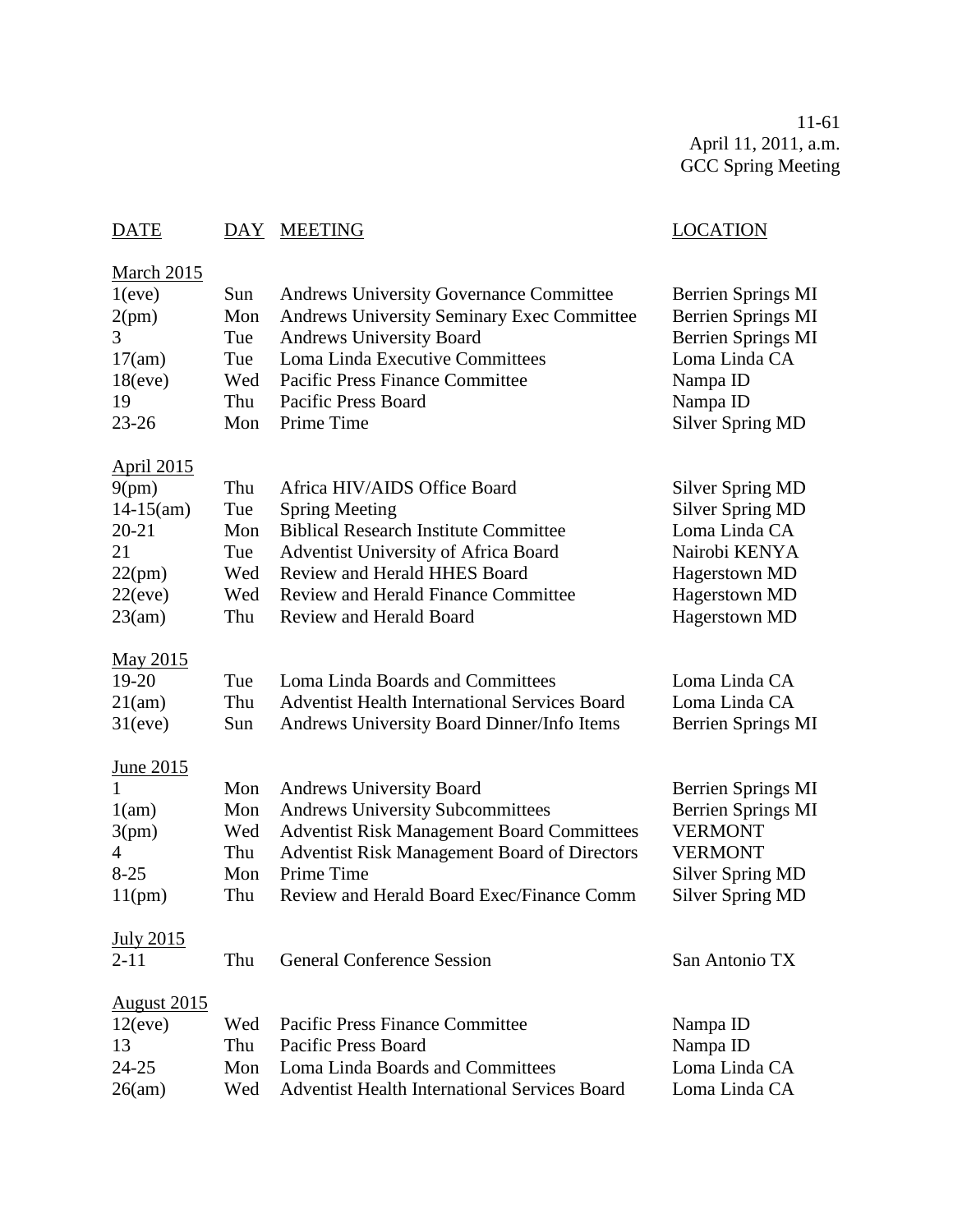11-62 April 11, 2011, a.m. GCC Spring Meeting

### DATE DAY MEETING LOCATION

#### September 2015

| 14-17   | Mon Prime Time                          | Silver Spring MD |
|---------|-----------------------------------------|------------------|
| 23(eve) | Wed Review and Herald Finance Committee | Hagerstown MD    |
| 24(am)  | Thu Review and Herald Board             | Hagerstown MD    |

#### October 2015

| 6(pm)   | Tue | Africa HIV/AIDS Office Board                           | <b>Silver Spring MD</b>   |
|---------|-----|--------------------------------------------------------|---------------------------|
| 7(pm)   | Wed | <b>Adventist University of Africa Board</b>            | <b>Silver Spring MD</b>   |
| $9-14$  | Fri | Annual Council                                         | <b>Silver Spring MD</b>   |
| $19-20$ | Mon | <b>Biblical Research Institute Committee</b>           | <b>Berrien Springs MI</b> |
| 20(am)  | Tue | Loma Linda Executive Committees                        | Loma Linda CA             |
| 25(eve) | Sun | <b>Andrews University Governance Committee</b>         | Berrien Springs MI        |
| 26(pm)  | Mon | <b>Andrews University Seminary Executive Committee</b> | <b>Berrien Springs MI</b> |
| 26      | Mon | <b>Andrews University Subcommittees</b>                | <b>Berrien Springs MI</b> |
| 27      | Tue | <b>Andrews University Board</b>                        | <b>Berrien Springs MI</b> |

#### November 2015

# December 2015

| 2(pm)  |     | Wed Adventist Risk Management Board Committees       | Silver Spring MD        |
|--------|-----|------------------------------------------------------|-------------------------|
| 3(am)  | Thu | <b>Adventist Risk Management Board of Directors</b>  | <b>Silver Spring MD</b> |
| $8-9$  | Tue | Loma Linda Boards and Committees                     | Loma Linda CA           |
| 10(am) | Thu | <b>Adventist Health International Services Board</b> | Loma Linda CA           |
| 14(pm) | Mon | Review and Herald Board Exec/Finance Comm            | Silver Spring MD        |

#### ADCOM/ADCOM/10AC/174-10GS/11SM to RTB-15GCS

#### 109-11GS ANGOLA UNION MISSION—REORGANIZATION

RECOMMENDED, To record the names of the two new union missions following the reorganization of the Angola Union Mission (Southern Africa-Indian Ocean Division) as follows:

1. The North-Eastern Angola Union Mission serving the East Association Mission and North Association Mission, and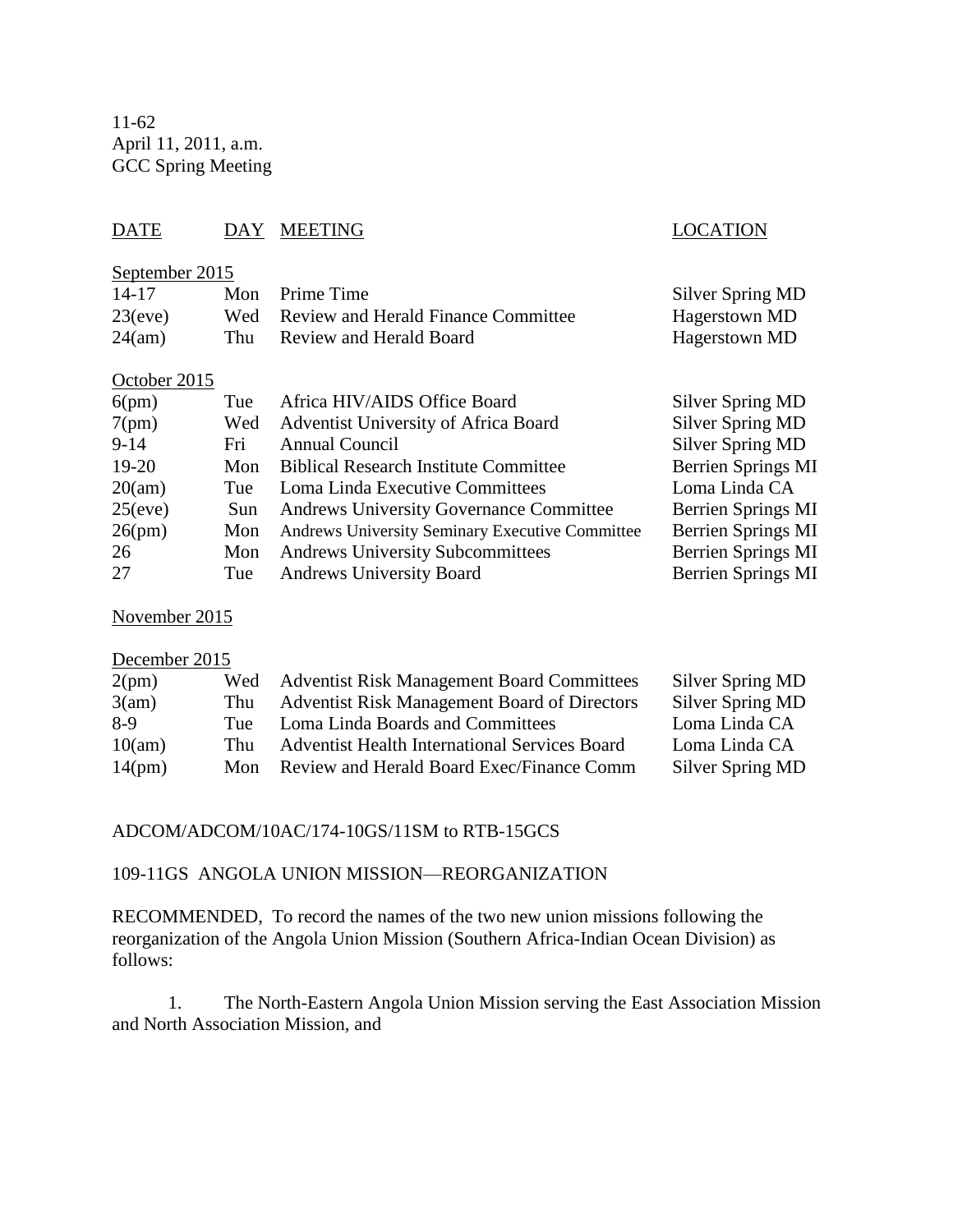11-63 April 11, 2011, a.m. GCC Spring Meeting

2. The South-Western Angola Union Mission serving the Central Association Mission and South Association Mission, and

(The Sao Tome and Principe Mission will be attached to the Southern Africa-Indian Ocean Division.)

#### SEC/ADCOM/11SM to HWT

#### 114-11G GENERAL CONFERENCE, SOUTHERN ASIA DIVISION COMMITTEE (GCC-S)—REAPPOINTMENT

VOTED, To reappoint the General Conference, Southern Asia Division Committee (GENCOSUD) (GCC-S) with terms of reference and membership as follows:

#### PURPOSE

To administer the work of the Southern Asia Division in territories outside of India.

#### **MEMBERS**

COOPER, LOWELL C, Chair (GC) Galicia, Agustin, Vice-chair/Secretary (GC) Egwakhe, George O, Vice-chair/Treasurer (GC)

Beardsley, Lisa M (GC) Christo, Gordon E (SUD) Clive, G S Robert (SUD) Ernston, Verland V (GC) Parchment, Orville D (GC) Rathinaraj, John (SUD) Ryan, Roy E (GC)

#### INVITEES

Greenough, Denise (GC) Ponniah, Stanley H (GC)

At least five members in attendance will constitute a quorum. The agenda will be determined by the Southern Asia Division Advisory Committee (SUDAC).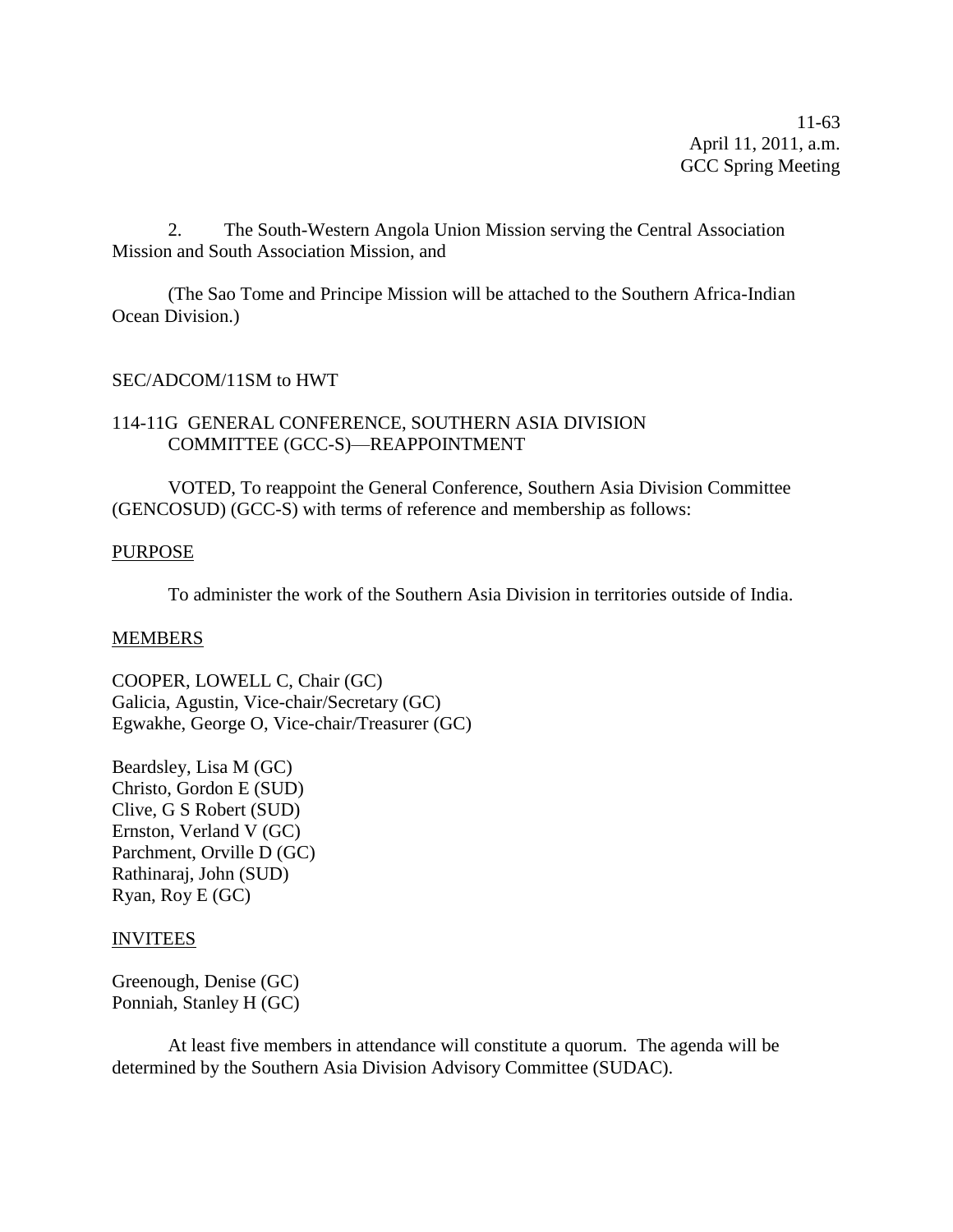11-64 April 11, 2011, a.m. GCC Spring Meeting

#### COMMENTS

Ted N C Wilson, General Conference President, shared that the 2011 Annual Council emphasis will be "Comprehensive Urban Evangelism." There will also be an expansion of medical missionary work. Everyone is being urged to read the *Great Controversy* this year in preparation for the Great Controversy Project in 2012.

#### HOPE CHANNEL, INC CONSTITUENCY MEETING

At 11:50 a.m., the Hope Channel, Inc Constituency meeting was convened, after which the business session of the General Conference Executive Committee was reconvened.

The Nominating Committee convened in another room while there was a reading of the *Great Controversy*, chapter 32, by the rest of the committee, followed by sentence prayers led by Jerry N Page, Secretary of the Ministerial Association.

#### NomCom11SM/11SM to GTN

#### EVANS, LARRY R, ASSOCIATE DIRECTOR, STEWARDSHIP MINISTRIES—ELECTION

VOTED, To elect Larry R Evans as Associate Director of Stewardship Ministries. (He will also serve as special liaison to the General Conference for deaf ministries).

#### HOPE CHANNEL, INC CONSTITUENCY MEETING

At 12:39 a.m., the Hope Channel, Inc Constituency meeting was reconvened, after which the business session of the General Conference Executive Committee was reconvened.

Ted N C Wilson, President of the General Conference, made closing remarks and gave thanks to various individuals who helped with the planning of the 2011 Spring Meeting, along with many thanks to Oakwood University for hosting the meetings.

Prayer was offered by Gerry D Karst, former Vice President of the General Conference.